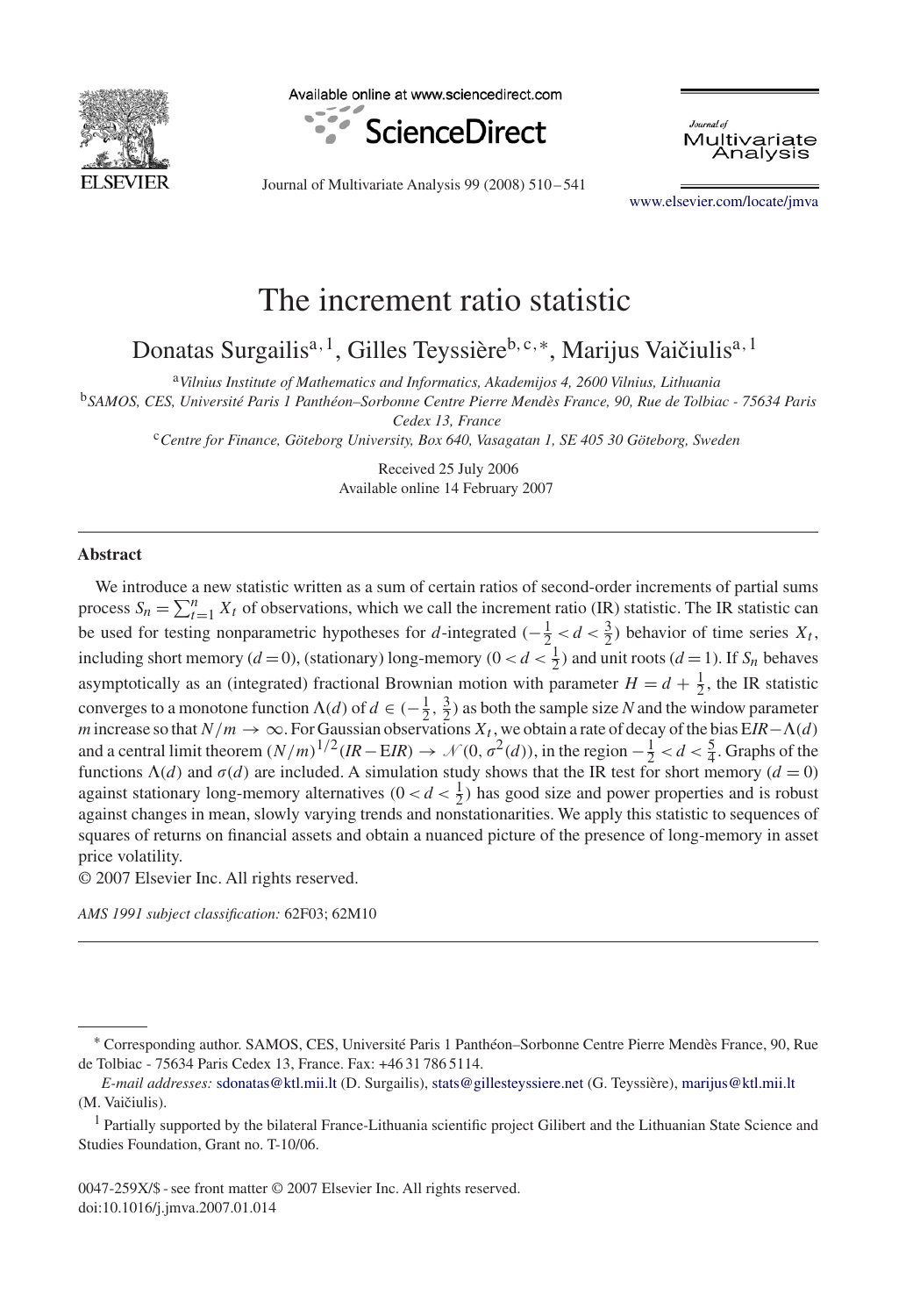# <span id="page-1-0"></span>**1. Introduction**

The paper introduces a new statistic

$$
IR := \frac{1}{N - 3m} \sum_{k=0}^{N-3m-1} \frac{\left| \sum_{t=k+1}^{k+m} (X_{t+m} - X_t) + \sum_{t=k+m+1}^{k+2m} (X_{t+m} - X_t) \right|}{\left| \sum_{t=k+1}^{k+m} (X_{t+m} - X_t) \right| + \left| \sum_{t=k+m+1}^{k+2m} (X_{t+m} - X_t) \right|},\tag{1.1}
$$

with the convention  $\frac{0}{0} := 1$ . Here,  $X_1, \ldots, X_N$  is a given sample of length *N* and  $m = 1, 2, \ldots$ is a bandwidth parameter. We call (1.1) the *increment ratio* (*IR*) statistic, since the sums in the numerator and denominator in (1.1) are second-order increments, or differences, of partial sums  $S_n := \sum_{t=1}^n X_t$ . In fact, (1.1) can be rewritten as the integral:

$$
IR = \frac{1}{(N/m) - 3} \int_0^{(N/m) - 3} \frac{|\Delta^2 S_{[m\tau]} + \Delta^2 S_{[m(\tau+1)]}|}{|\Delta^2 S_{[m\tau]}| + |\Delta^2 S_{[m(\tau+1)]}|} d\tau,
$$
\n(1.2)

where  $\Delta f(\tau) := f(\tau + 1) - f(\tau), \Delta^2 f(\tau) := \Delta(\Delta f(\tau))$  is the difference operator.

By definition, the IR statistic is always bounded by 0 and  $1: 0 \leq R \leq 1$  a.s. It is also location and scale free, i.e., does not change when  $X_t$  is replaced by an arbitrary linear combination  $aX_t + b$ , where  $a \neq 0$ , b are arbitrary constants. Empirical simulations show that the IR statistic is quite insensitive to trends, local nonstationarities and heavy tails, see Section [3](#page-8-0) below. The limit of the IR statistic as N, m,  $N/m \rightarrow \infty$  is related to the limit behavior of a (rescaled) partial sums process  $S_{[m\tau]}$ ,  $\tau \in [0,\infty)$ , or the differenced process  $\Delta^2 S_{[m\tau]}$ ,  $\tau \in [0,\infty)$ . In particular, if  $X_t$  is stationary and its partial sums process converges to a fractional Brownian motion (fBm)  $B_{d+5}(\tau)$ ,  $\tau \in [0, \infty)$  with (Hurst) parameter  $d + .5 \in (0, 1)$ , in the way described in Assumption 1 (Section [2\)](#page-4-0), the *IR* statistic converges in probability to the expectation

$$
\Lambda(d) := \mathcal{E}\left[\frac{|Z_d(0) + Z_d(1)|}{|Z_d(0)| + |Z_d(1)|}\right],\tag{1.3}
$$

where  $(Z_d(0), Z_d(1))$  have a jointly Gaussian distribution, with zero mean, unit variances and the covariance

$$
\rho(d) := \text{cov}(Z_d(0), Z_d(1)) = \frac{-9^{d+5} + 4^{d+1.5} - 7}{2(4 - 4^{d+5})}.
$$
\n(1.4)

A similar convergence to the function  $\Lambda(d)$  in (1.3) holds also in the case when  $X_t$  is nonstationary but the differenced process  $U_t := X_t - X_{t-1}$  is stationary and the partial sums of  $U_t$  tends, in the way described in Assumption 2 (Section [2\)](#page-4-0), to a fBm  $B_{d-5}$  with Hurst parameter  $d - .5 \in (0, 1)$ . The limit function  $\Lambda(d)$  is defined in (1.3) for all  $-.5 < d < 1.5, d \neq .5$ , where

$$
Z_d(\tau) := \frac{1}{\sqrt{|4 - 4^{d+.5}|}} \begin{cases} \Delta^2 B_{d+.5}(\tau), & -.5 < d < .5, \\ \sqrt{2d(2d+1)} \int_0^1 \Delta B_{d-.5}(\tau + s) \, ds, & 5 < d < 1.5, \end{cases}
$$
(1.5)

is a stationary Gaussian process with continuous time  $\tau \in \mathbb{R}$ , with zero mean unit variance and the covariance

$$
EZ_d(0)Z_d(\tau) = \left. \frac{1}{2(4^{d+5} - 4)} \Delta_s^2 \Delta_t^2 |t - s|^{2d+1} \right|_{t - s = \tau}.
$$
\n(1.6)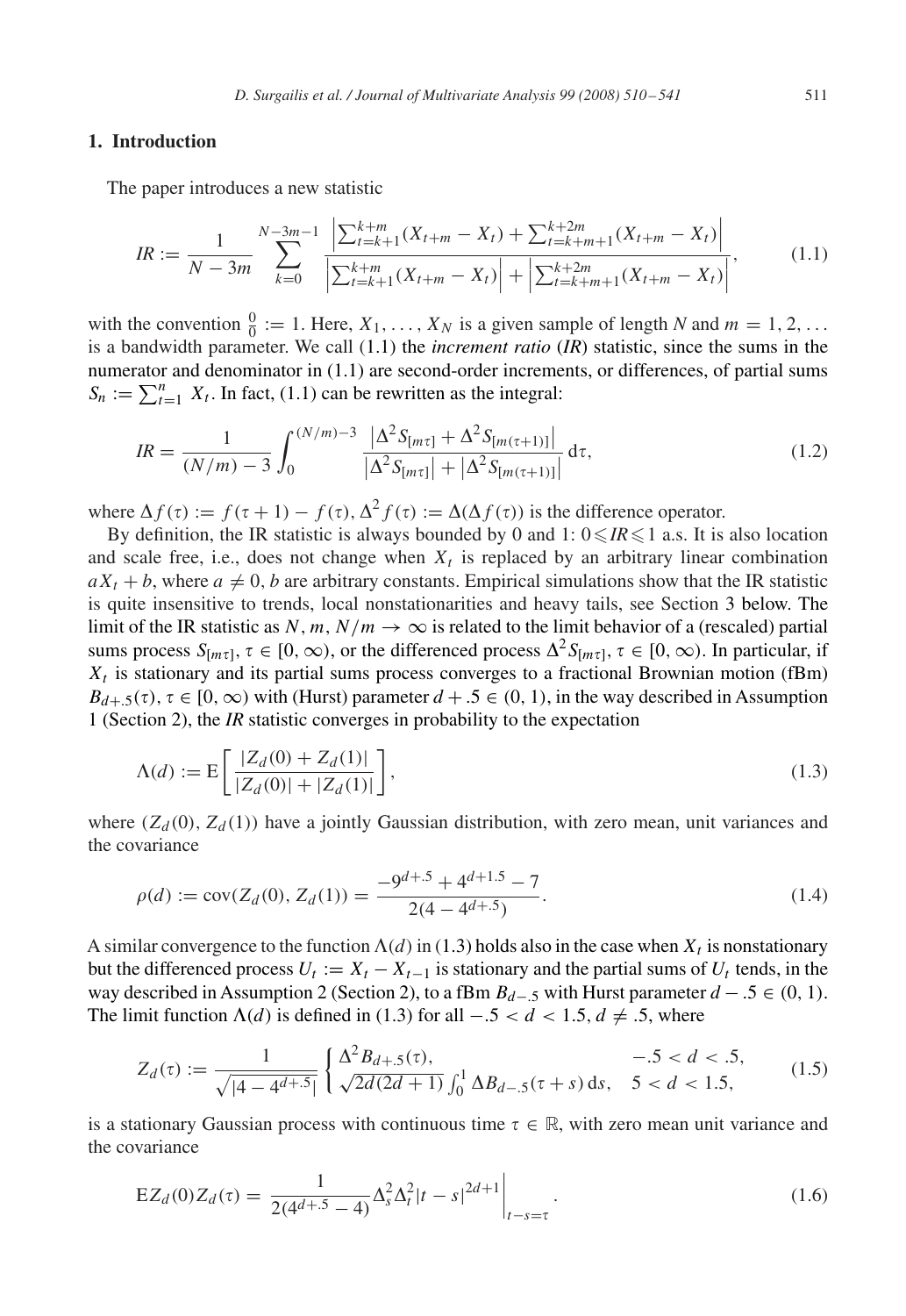<span id="page-2-0"></span>

Fig. 1. The graph of  $\Lambda(d)$ .

(For  $d = .5$ , [\(1.3\)](#page-1-0)–[\(1.6\)](#page-1-0) exist as the corresponding limits when d tends to .5). We call the process  $Z_d(\tau)$  a *second increment fBm*. The function  $\Lambda(d)$  is strictly monotone increasing on (-.5, 1.5) (see the graph in Fig. 1) and can be explicitly written as

$$
\Lambda(d) = \Lambda_0(\rho(d)),
$$

where

$$
\Lambda_0(r) := \frac{2}{\pi} \arctan\left(\sqrt{\frac{1+r}{1-r}}\right) + \frac{1}{\pi} \sqrt{\frac{1+r}{1-r}} \log\left(\frac{2}{1+r}\right). \tag{1.7}
$$

The above-mentioned consistency property of the IR statistic is very general and essentially uses only a "fBm asymptotics" of the partial sums process  $S_{[m\tau]}$ , see Section [2](#page-4-0) for details. To obtain more detailed information concerning convergence rates and the asymptotic distribution of the IR statistic, we assume that  $X_t$  is a Gaussian process. Theorem [2.4](#page-6-0) obtains the decay rate of the bias  $EIR - \Lambda(d)$ , as the window parameter  $m \to \infty$ , under semiparametric assumptions on the spectral density of stationary processes  $X_t$  (case  $-.5 < d < .5$ ) and  $U_t = X_t - X_{t-1}$  (case  $.5 < d < 1.5$ ). Under similar assumptions on  $X_t$  and  $U_t$  we obtain the central limit theorem:

$$
(N/m)^{1/2}(IR - EIR) \to_D \mathcal{N}(0, \sigma^2(d)) \quad (N, m, N/m \to \infty),
$$
\n(1.8)

see Theorem [2.5](#page-7-0) where

$$
\sigma^{2}(d) := 2 \int_{0}^{\infty} \text{cov}\left(\frac{|Z_{d}(0) + Z_{d}(1)|}{|Z_{d}(0)| + |Z_{d}(1)|}, \frac{|Z_{d}(\tau) + Z_{d}(\tau + 1)|}{|Z_{d}(\tau)| + |Z_{d}(\tau + 1)|}\right) d\tau, \tag{1.9}
$$

and where  $Z_d(\tau)$  is defined in [\(1.5\)](#page-1-0). The CLT in (1.8) holds for  $-.5 < d < 1.25$ ,  $d \neq .5$ . (For  $d \in (1.25, 1.5)$  the integral in (1.9) diverges and the CLT in (1.8) most likely fails.) The graph of  $\sigma(d)$  obtained with the help of *Mathematica 4.0* is shown in Fig. [2.](#page-3-0)

The above-mentioned results suggest using the IR statistic for testing various nonparametric hypotheses, e.g., stationary short memory vs. stationary long memory, stationary long-memory vs. nonstationary unit root, etc. Several statistics and tests have been proposed in the literature for testing such hypotheses. Among them, we mention the score test [\[52\],](#page-31-0) the Lagrange multiplier test [\[43\],](#page-30-0) the modified R/S statistic [\[42\],](#page-30-0) the KPSS statistic [\[35\],](#page-30-0) the V/S statistic [\[23,24\].](#page-30-0) The last three statistics are essentially based on fBm-type behavior of the partial sums process of  $X_t$ ; however, their limit distributions are nonGaussian and normalizations depend on the (possibly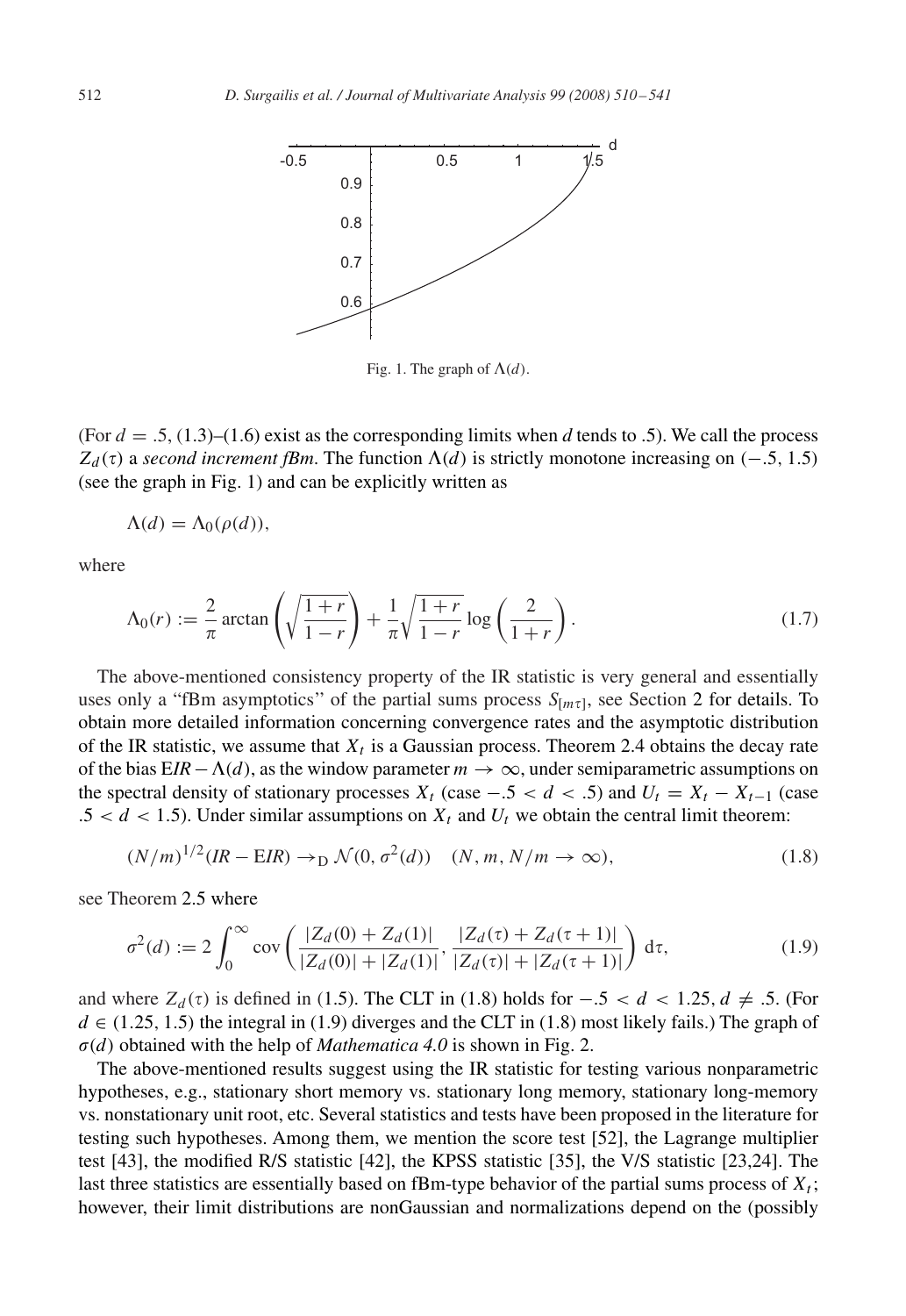<span id="page-3-0"></span>

Fig. 2. The graph of  $\sigma(d)$ .

unknown) memory parameter *d*. Section [3](#page-8-0) provides a finite sample simulation study of the IR test of short memory ( $d = 0$ ) vs. long-memory ( $d > 0$ ), with the critical region

$$
IR - \Lambda(0) > z_{\alpha}\sigma(0)\sqrt{\frac{m}{N - 3m}},\tag{1.10}
$$

where  $\Lambda(0) \approx .5881$ ,  $\sigma(0) \approx .2080$ , and  $z_{\alpha}$  is the standard normal quantile. We study the empirical size of the test  $(1.10)$  under "AR + stochastic trend" and "AR + deterministic trend" models, the empirical power under "FARIMA with memory breaks'' model, and the robustness of that test under nonstationary models and heavy-tailed  $\alpha$ -stable distributions.

Long-range dependent processes can be confused with trended processes and change-point processes; see e.g., Bhattacharya et al. [\[8\].](#page-29-0) One can distinguish between these alternatives by resorting to estimators of the long-range dependent parameter that are robust to the presence of trends, change-points and nonstationarities. Abry and Veitch [\[3\]](#page-29-0) introduced a wavelet estimator of the memory parameter robust to deterministic linear and polynomial trends, which works for large samples, e.g.,  $N = 10000$ ; see also Abry et al. [\[2\],](#page-29-0) Teyssière and Abry [\[57\].](#page-31-0) However, the asymptotic variance of this estimator depends on the memory parameter and the corresponding confidence intervals with the sample size used in this paper  $(N = 1000)$  are inconclusive; see also Bardet et al. (2000).

Künsch [\[34\]](#page-30-0) and later Sibbertsen [\[53\]](#page-31-0) proposed procedures for discriminating between trends and long-range dependence based on the periodogram. Since tapering the periodogram allows to get rid of small trends and slowly varying trends, the discrepancy between the spectral estimates obtained with and without tapering the periodogram constitutes an evidence of spurious longrange dependence.

Dolado et al. [\[20\]](#page-30-0) proposed an extension of the fractional Dickey–Fuller test for long-range dependence against the alternative of short-range dependence, robust to the presence of a single break. Recently, Berkes et al. [\[7\]](#page-29-0) proposed a CUSUM test for discriminating between long-range dependence and change-points, including the case multiple change-points. This is of interest when dealing with large samples, as for large samples the occurrence of a single change-point is unlikely. We then compare the performance of our test with this one for the case of nonhomogeneous processes.

Comparisons with theV/S and Robinson's [\[52\]](#page-31-0) tests are provided, indicating that in the presence of stochastic trend, deterministic trends or change-points, the IR test clearly outperforms the other tests.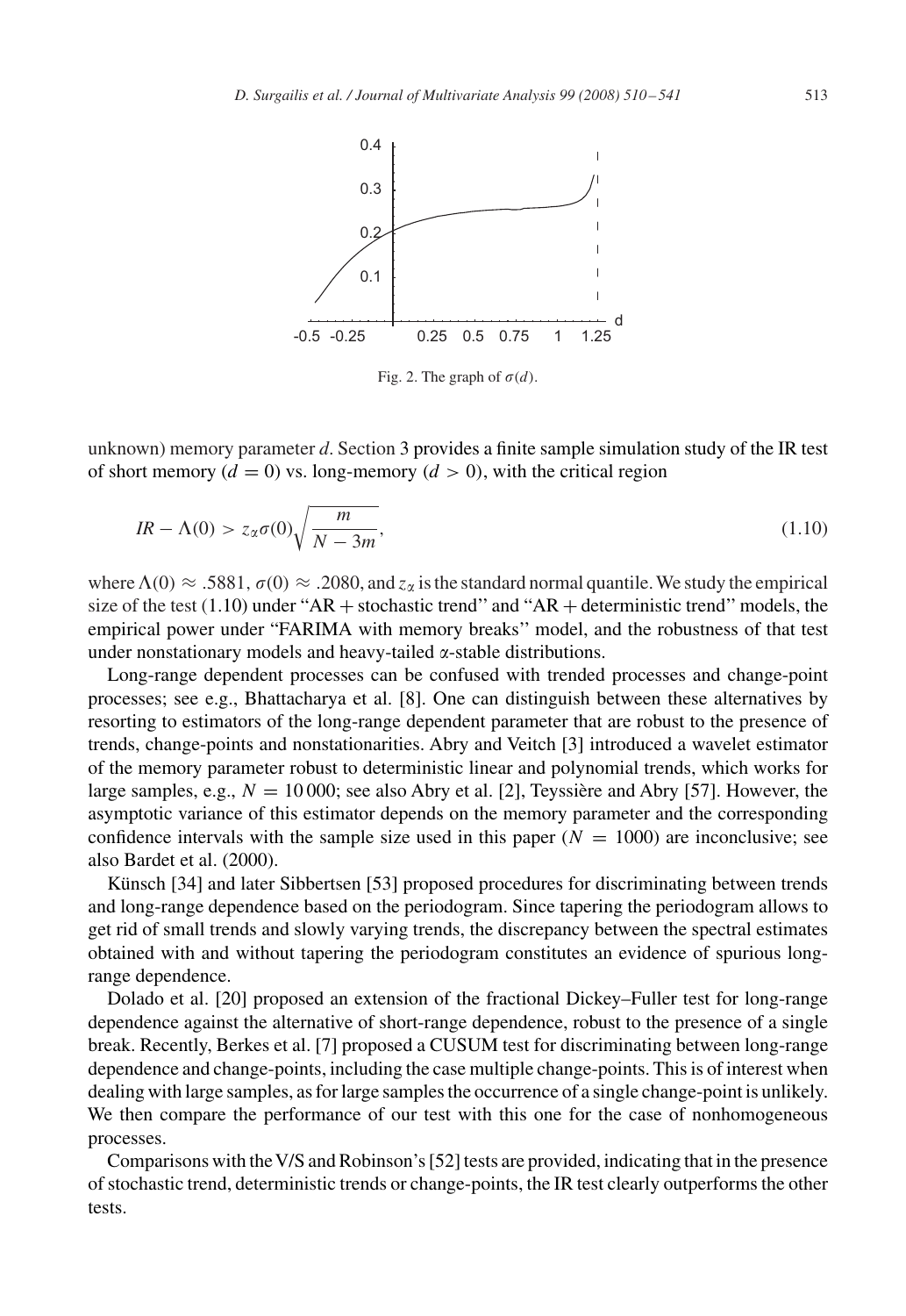<span id="page-4-0"></span>The robustness of the IR test with respect to change-points and other structural changes can be explained by the fact that the IR statistic uses "local data'' or "moving'' subsamples of length 3 m, while other above-mentioned tests use "global''quantities such as the sample mean or periodogram estimates. In the case of a few change-points, only a small fraction of subsamples of length 3 m  $(rations in (1.1))$  $(rations in (1.1))$  $(rations in (1.1))$  near the change points feel the changes. On the other hand, the sample mean can be severely affected by a single change in the mean.

The present study can be extended into several directions. From the theoretical point of view, it is desirable to relax the Gaussianity assumption, e.g., by extending Theorems [2.4](#page-6-0) and [2.5](#page-7-0) to moving averages  $X_t$  in general iid innovations. The cases of stationary weakly dependent  $X_t$ (corresponding to  $d = 0$ ) and stationary weakly dependent  $U_t = X_t - X_{t-1}$  (corresponding to  $d = 1$ ) are of particular interest, where the distributional assumptions on  $X_t$  should be kept to minimum. The IR statistic in [\(1.1\)](#page-1-0) allows for a number of modifications which in principle might have better asymptotic or finite sample properties. Further generalizations may involve observations in continuous and/or multidimensional time (random fields). We hope to study some of these issues in the future.

The paper is organised as follows: Section 2 provides asymptotic results, Section [3](#page-8-0) studies the size, power and robustness of the IR statistic, and provides comparisons with other statistics. An application of this statistic to real data is given in Section [4.](#page-17-0) The proofs of all statements in Section 2 and the properties of the second increment of fBm are relegated in Sections [5](#page-19-0) and [6,](#page-28-0) respectively.

#### **2. Asymptotic results**

In this section, we introduce general Assumptions (A1) and (A2) which guarantee the convergence of the IR statistic to the function  $\Lambda(d)$  in [\(1.3\)](#page-1-0) (see Proposition [2.1\)](#page-5-0). Neither Gaussianity nor stationarity of the observations is required by these assumptions. Write  $\rightarrow_D$  (respectively,  $\rightarrow$  FDD) for weak convergence of distributions (respectively, of finite dimensional distributions). Recall that a fBm with Hurst parameter  $0 < H < 1$  is a Gaussian process  $B_H(\tau)$ ,  $\tau \in \mathbb{R}$ , with zero mean and the covariance

$$
EB_H(\tau_1)B_H(\tau_2) = \frac{1}{2} \left( |\tau_1|^{2H} + |\tau_2|^{2H} - |\tau_1 - \tau_2|^{2H} \right).
$$
 (2.1)

**Assumption (A1).** For  $-.5 < d < .5$ , there exists a constant  $G(d) \neq 0$  and normalizations  $G_m = G_m(d) \rightarrow \infty$ ,  $A_m = A_m(d)$  such that

$$
G_m^{-1}\left(\sum_{t_1=1+[mT_1]}^{[m(T_1+\tau_1)]}(X_{t_1}-A_m),\sum_{t_2=1+[mT_2]}^{[m(T_2+\tau_2)]}(X_{t_2}-A_m)\right)
$$
  
\n
$$
\rightarrow \text{FDD } G(d)(B_{d+.5}^1(\tau_1), B_{d+.5}^2(\tau_2))
$$
\n(2.2)

as  $m, T_1, T_2 - T_1 \rightarrow \infty$ , where  $B^1_{d+.5}, B^2_{d+.5}$  are independent copies of fBm  $B_{d+.5}$  with Hurst parameter  $H = d + .5 \in (0, 1)$ .

**Assumption (A2).** For .5 <  $d$  < 1.5, there exists a constant  $G(d) \neq 0$  and a normalization  $G_m = G_m(d) \rightarrow \infty$  such that

$$
G_m^{-1}\left(X_{[m(T_1+\tau_1)]}-X_{[mT_1]}, X_{[m(T_2+\tau_2)]}-X_{[mT_2]}\right)
$$
  
\n
$$
\rightarrow
$$
 FDD  $G(d)(B_{d-5}^1(\tau_1), B_{d-5}^2(\tau_2))$  (2.3)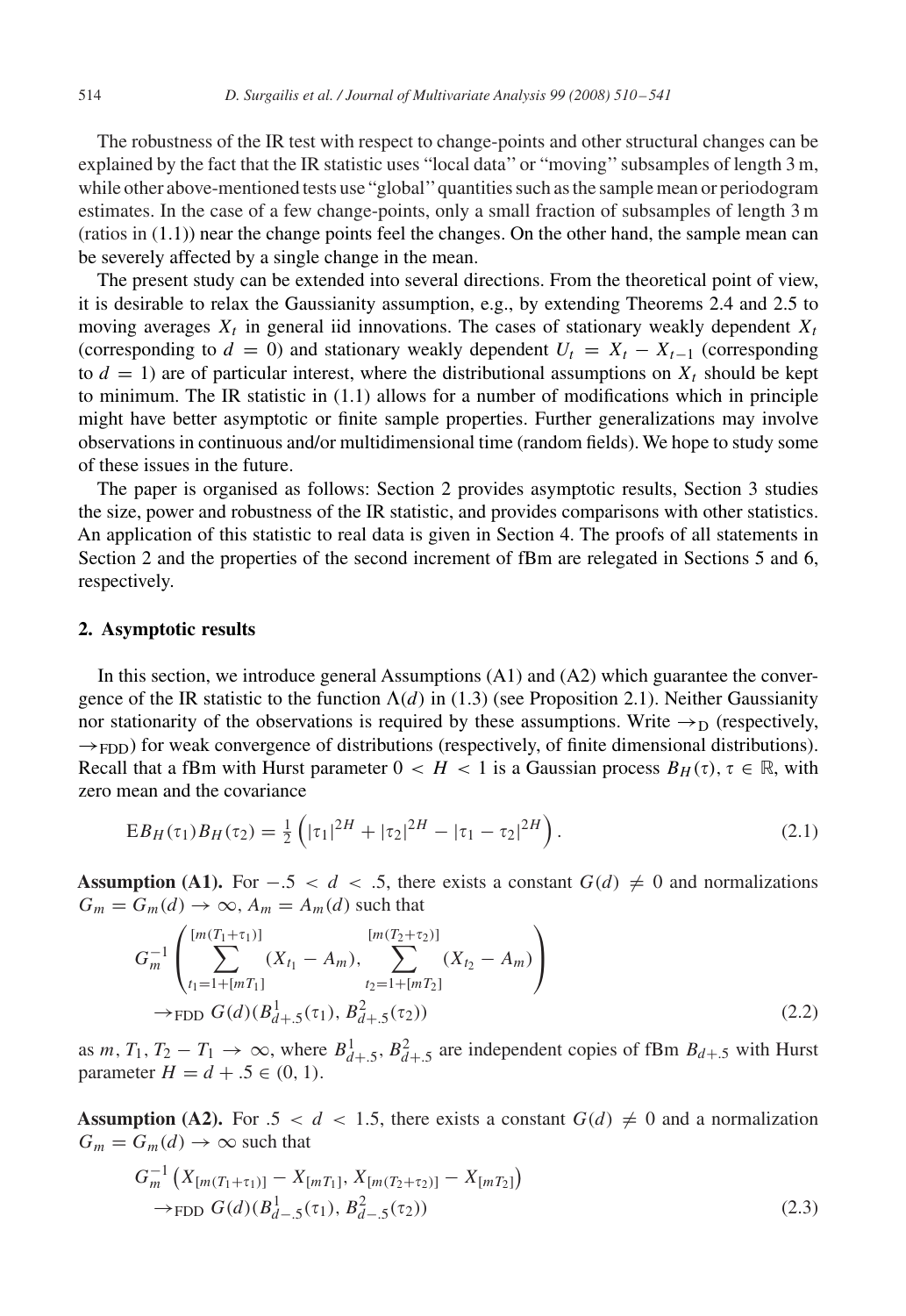<span id="page-5-0"></span>as *m*,  $T_1$ ,  $T_2 - T_1 \rightarrow \infty$ , where  $B^1_{d-5}$ ,  $B^2_{d-5}$  are independent copies of fBm  $B_{d-5}$  with Hurst parameter  $H = d - 0.5 \in (0, 1)$ . Moreover, there exists a constant  $C_2 < \infty$  such that for any  $m, j \geqslant 1$ 

$$
E(X_{m+j} - X_j)^2 \leqslant C_2 G_m^2. \tag{2.4}
$$

**Proposition 2.1.** (i) *Let Assumption* (A1) *be satisfied*,  $-.5 < d < .5$ . *Then, as*  $N \rightarrow \infty$ ,  $m \rightarrow$  $\infty$ ,  $m/N \to 0$ 

$$
EIR \to \Lambda(d),\tag{2.5}
$$

where the function  $\Lambda(d)$  is defined in  $(1.3)$ . Moreover,

$$
E(lR - \Lambda(d))^2 \to 0. \tag{2.6}
$$

(ii) Let Assumption (A2) be satisfied, .5 < d < 1.5. *Then, as*  $N \to \infty$ ,  $m \to \infty$ ,  $m/N \to 0$ , *relations* (2.5) *and* (2.6) *hold. The function*  $\Lambda$ (*d*) *is defined in* [\(1.3\)](#page-1-0), *with*  $Z_d(0)$ ,  $Z_d(1)$  *as in* [\(1.5\)](#page-1-0).

In the literature, convergence of partial sums towards a fBm has been proved for a number of linear and nonlinear (stationary and nonstationary) processes. See Davydov [\[18\],](#page-30-0) Taqqu [\[55\],](#page-31-0) Ho and Hsing [\[31\],](#page-30-0) Giraitis et al. [\[26\],](#page-30-0) Giraitis and Surgailis [\[28\],](#page-30-0) Philippe et al. [\[49–51\]](#page-31-0) and the references therein. A new feature of Assumptions (A1)/(A2) concerns the asymptotic independence of increments of partial sums separated by long interval  $T = T_2 - T_1 \rightarrow \infty$  (i.e., the independence of the limiting fBm's). For Gaussian processes, Assumptions  $(A1)/A(2)$  can be easily verified; see Proposition 2.2 below. Csörgő and Mielniczuk [\[16\],](#page-30-0) Bružaitė and Vaičiulis [\[12\]](#page-30-0) discuss the validity of Assumption (A1) for Gaussian subordinated and linear processes.

**Proposition 2.2.** (i) Let  $X_t$  be a stationary Gaussian process having spectral density  $f(x)$  such *that*

$$
f(x) = L(1/|x|)|x|^{-2d},\tag{2.7}
$$

*where*  $-.5 < d < .5$  *and L is slowly varying at infinity. Then*  $X_t$  *satisfies Assumption* (A1), *with*  $G_m^2 = L(m)m^{2d+1}$ ,  $A_m = EX_0$  and  $G^2(d) = K(d+0.5)$ , where

$$
K(H) := \frac{\pi}{H\Gamma(2H)\sin(H\pi)}.
$$
\n(2.8)

(ii) Let  $U_t = X_t - X_{t-1}$  be a stationary Gaussian process having spectral density  $f(x)$  such *that*

$$
f(x) = L(1/|x|)|x|^{2-2d},\tag{2.9}
$$

*where*  $.5 < d < 1.5$  *and L* is slowly varying at infinity. Then  $X_t$  satisfies Assumption (A2), *with*  $G_m^2 = L(m)m^{2d-1}, G^2(d) = |K(d-.5)|$  *and*  $K(H)$  *as in* (2.8).

Let us note that Assumption (A1)(respectively, (A2)) refers to "distant increments'' of partial sums of the observations (respectively, of the observations themselves) on intervals of length O(m) which are far away from each other and also from the origin, due to the fact that  $T_1 \rightarrow$  $\infty$ ,  $T_2 - T_1 \to \infty$ . Therefore (A1)/(A2) may apply also in the case when the limit of partial sums is a process with *asymptotically stationary increments* (see [\[51](#page-31-0)[,11\]](#page-29-0) for the definition and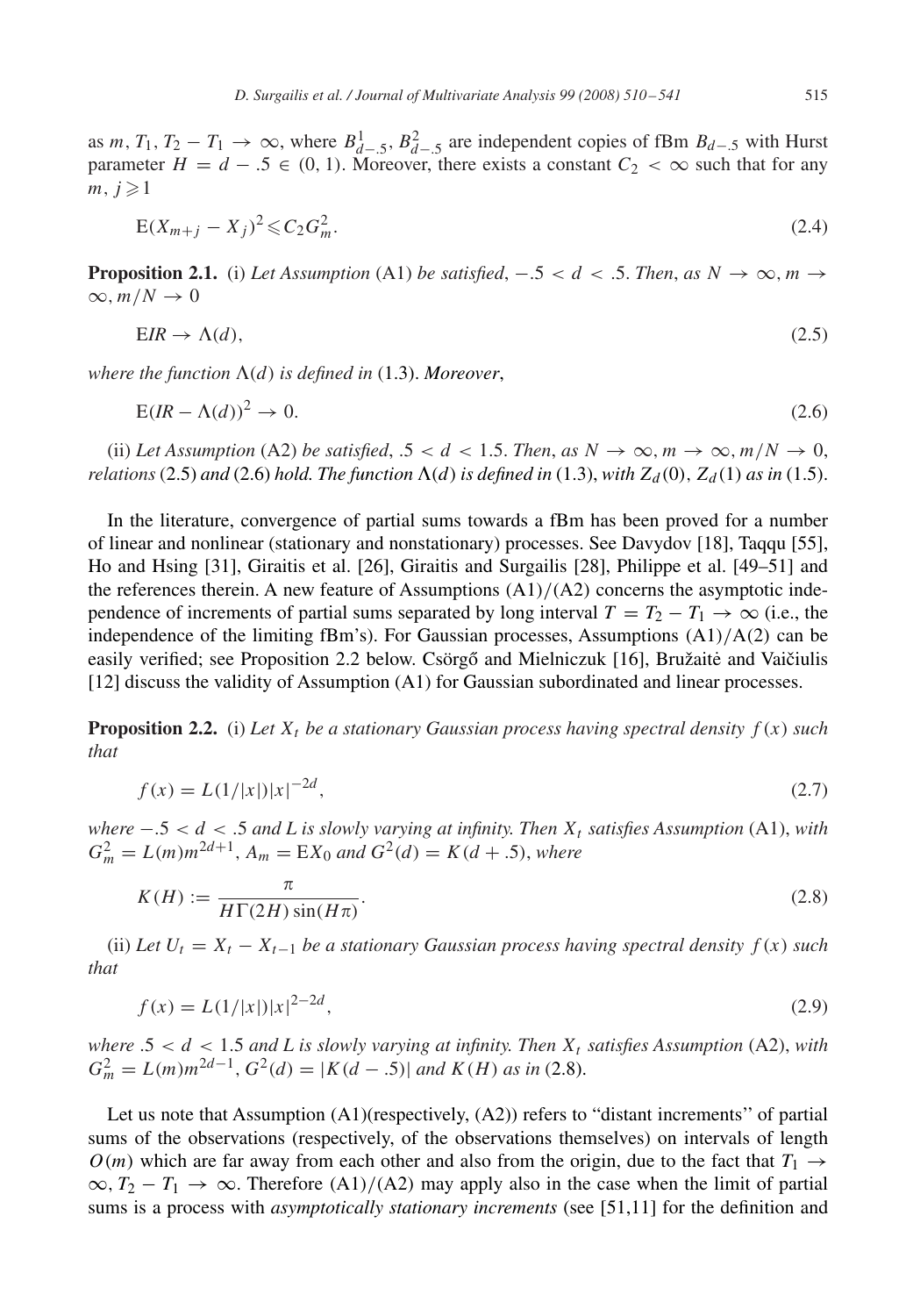<span id="page-6-0"></span>examples of such processes). In particular, consider a d-integrated ( $d > -0.5$ ) process  $X_t$  defined as a solution of  $(1 - L)^d X_t = \xi_t \mathbb{I}_{\{t \geq 1\}}$ :

$$
X_{t} = \sum_{s=1}^{t} \psi(t-s)\xi_{s}, \quad \psi(j) := \frac{\Gamma(j+d)}{\Gamma(j+1)\Gamma(d)} \quad (j \ge 0), \tag{2.10}
$$

where  $LX_t = X_{t-1}$  is the backward shift, I denotes the indicator function,  $\psi(j)(j \geq 0)$  are the coefficients of FARIMA(0, d, 0) filter, and where  $\xi_t$ ,  $t \in \mathbb{Z}$  are standard iid random variables, with zero mean and variance 1. One can show (see [\[44\]](#page-31-0) and the references therein) that for any  $d > -.5$ 

$$
m^{-d-5} \sum_{t=1}^{\lfloor m\tau \rfloor} X_t \to \text{FDD} \frac{1}{\Gamma(d)} \int_0^\tau (\tau - x)^d M(\text{d}x), \tag{2.11}
$$

where  $M(dx)$  is a standard Gaussian white noise (see Section [6\)](#page-28-0). The limit process in (2.11) is called a type II fBm [\[44\]](#page-31-0) and has asymptotically stationary increments tending to increments of a (usual) fBm [\[51\].](#page-31-0)

**Proposition 2.3.** Let  $X_t$  be the moving average in (2.10),  $d \in (-.5, 1.5), d \neq .5$ . Then  $X_t$ *satisfies* (A1)/(A2).

In the remainder of this section we assume that the time series  $X_t$ ,  $t = 1, \ldots, N$  is a Gaussian process. This assumption and the following assumptions on the covariance structure of  $X_t$  allows us to obtain a convergence rate of the bias  $EIR-\Lambda(d)$ , as well as a central limit theorem for the IR statistic, when N and *m* increase in a suitable way. We separately discuss the cases (i)  $-0.5 < d < .5$ and (ii)  $.5 < d < 1.5$ . In Case (i), we assume that  $X_t$  is a stationary Gaussian process, while in Case (ii), we assume that  $X_t$  is an integrated process so that the process  $U_t = X_t - X_{t-1}$  is stationary.

**Theorem 2.4.** (i) Let  $X_t$  be a stationary Gaussian process having spectral density  $f(x)$  such that *there exist constants*  $c_0 > 0$ ,  $\beta > 0$ ,  $-.5 < d < .5$  *such that* 

$$
f(x) = |x|^{-2d} \left( c_0 + O(|x|^{\beta}) \right) \quad (x \to 0). \tag{2.12}
$$

*Moreover, assume that*  $f(x)$  *is bounded outside zero frequency, and*  $0 < \beta < 2d + 1$ *. Then* 

$$
EIR - \Lambda(d) = O(m^{-\beta}).
$$
\n(2.13)

(ii) Let  $U_t = X_t - X_{t-1}$  be a zero mean stationary Gaussian process, with zero mean and *spectral density*  $f(x)$ . *Assume that there exist constants*  $c_0 > 0$ ,  $\beta > 0$ , .5 < d < 1.5 *such that* 

$$
f(x) = |x|^{2-2d} \left( c_0 + O(|x|^{\beta}) \right) \quad (x \to 0). \tag{2.14}
$$

*Moreover*, *assume that*  $f(x)$  *is bounded outside zero frequency, and*  $0 < \beta < 2d - 1$ *. Then relation* (2.13) *holds*.

Theorem 2.4 is proved in Section [5.](#page-19-0) Let us explain the main idea of its proof. Define

$$
V_m^2 := \mathcal{E}\left(\sum_{t=1}^m \left(X_{t+m} - X_t\right)\right)^2,\tag{2.15}
$$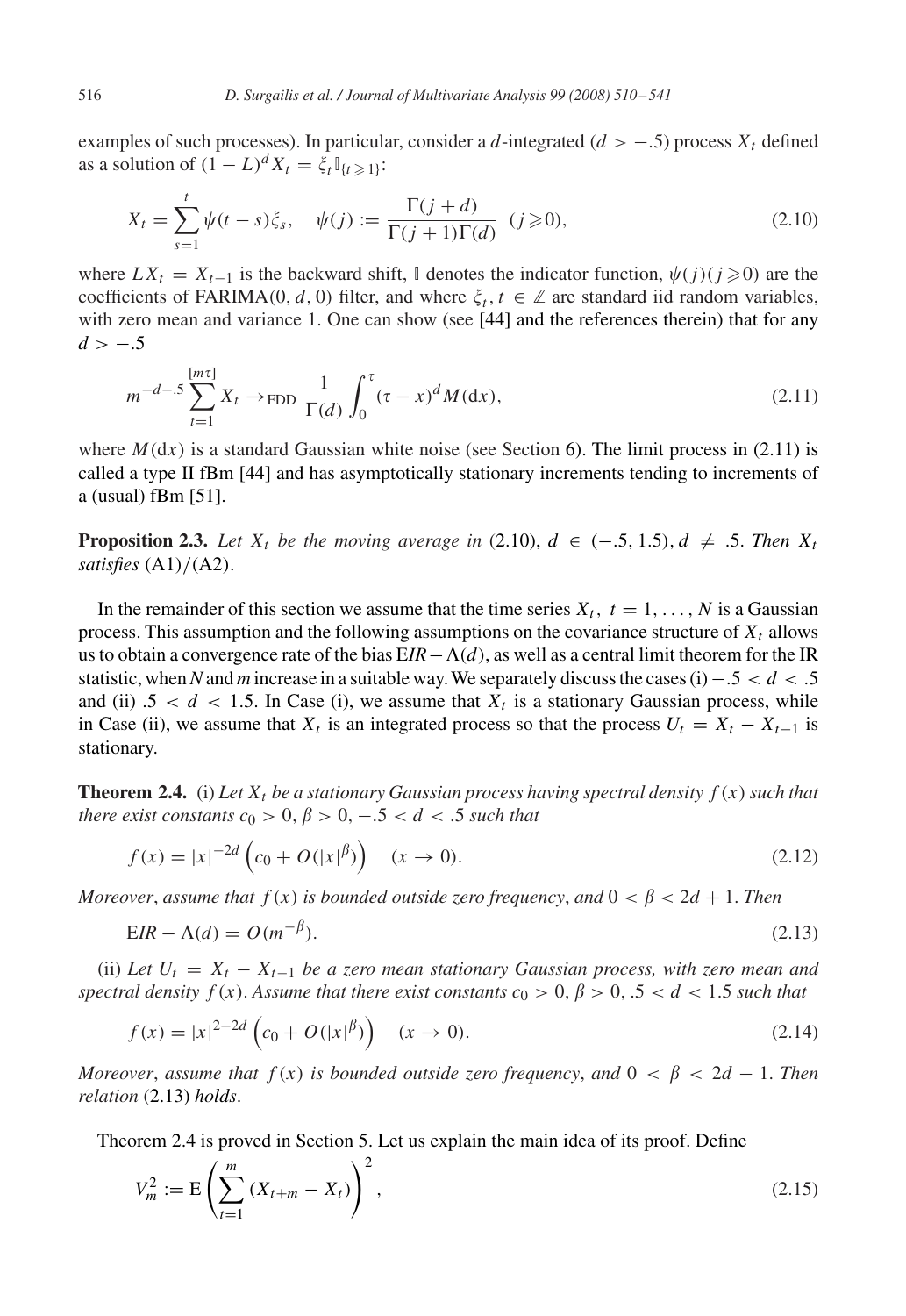*D. Surgailis et al. / Journal of Multivariate Analysis 99 (2008) 510 – 541* 517

<span id="page-7-0"></span>
$$
R_m := \mathbb{E}\left(\sum_{t,s=1}^m (X_{t+m} - X_t)(X_{s+2m} - X_{s+m})\right).
$$
\n(2.16)

By stationarity, in both cases (i) and (ii)

$$
EIR - \Lambda(d) = E\left[\frac{|Y^0 + Y^1|}{|Y^0| + |Y^1|} - \frac{|Z^0 + Z^1|}{|Z^0| + |Z^1|}\right],
$$
\n(2.17)

where

$$
Y^{0} := V_{m}^{-1} \sum_{t=1}^{m} (X_{t+m} - X_{t}), \quad Y^{1} := V_{m}^{-1} \sum_{t=m+1}^{2m} (X_{t+m} - X_{t}),
$$
  

$$
Z^{0} := Z_{d}(0), \quad Z^{1} := Z_{d}(1),
$$

are Gaussian variables, with zero mean, unit variances  $E(Y^0)^2 = E(Y^1)^2 = E(Z^0)^2 = E(Z^1)^2 =$ 1 and the covariances

$$
EY^{0}Y^{1} = \frac{R_{m}}{V_{m}^{2}}, \quad EZ^{0}Z^{1} = \rho(d), \qquad (2.18)
$$

respectively (the variables  $Z_d(0)$ ,  $Z_d(1)$  and  $\rho(d)$  were defined earlier in [\(1.5\)](#page-1-0)–[\(1.4\)](#page-1-0)). Using (2.17) and the Gaussianity, it is easy to show the bound

$$
|EIR - \Lambda(d)| \leq C|EY^0Y^1 - EZ^0Z^1|,\tag{2.19}
$$

where the constant *C* does not depend on *m*. As shown in the proof of Theorem [2.4,](#page-6-0) under the assumptions on the spectral density as in  $(2.12)$ ,  $(2.14)$ , one has the following asymptotics:

$$
V_m^2 = c_0 m^{2d+1} (V(d) + O(m^{-\beta})),
$$
\n(2.20)

$$
R_m = c_0 m^{2d+1} (R(d) + O(m^{-\beta})),
$$
\n(2.21)

where

$$
V(d) := (4 - 4^{d+.5})K(d+.5),\tag{2.22}
$$

$$
R(d) := (1/2)\left(-9^{d+.5} + 4^{d+1.5} - 7\right)K(d+.5),\tag{2.23}
$$

with  $K(H)$  given in [\(2.8\)](#page-5-0) above. (Note the relation  $R(d)/V(d) = \rho(d)$  and the fact that (2.20)–  $(2.23)$  hold in both cases (i) and (ii).) Clearly,  $(2.18)$ – $(2.23)$  imply  $(2.13)$ .

We now turn to the central limit theorem for the IR statistic.

**Theorem 2.5.** (i) Let  $X_t$  be a stationary Gaussian process whose spectral density  $f(x)$  satisfies *condition* [\(2.12\)](#page-6-0), *for some*  $-0.5 < d < 0.5$ ,  $c_0 > 0$ ,  $\beta > 0$ . *Moreover*, *assume that*  $f(x)$  *is differentiable on*  $(0, \pi)$  *and* 

$$
|f'(x)| \leqslant C|x|^{-2d-1},\tag{2.24}
$$

*where*  $C > 0$  *is some constant. Then, as*  $N, m, N/m \rightarrow \infty$ ,

$$
(N/m)\text{var}(IR) \to \sigma^2(d),\tag{2.25}
$$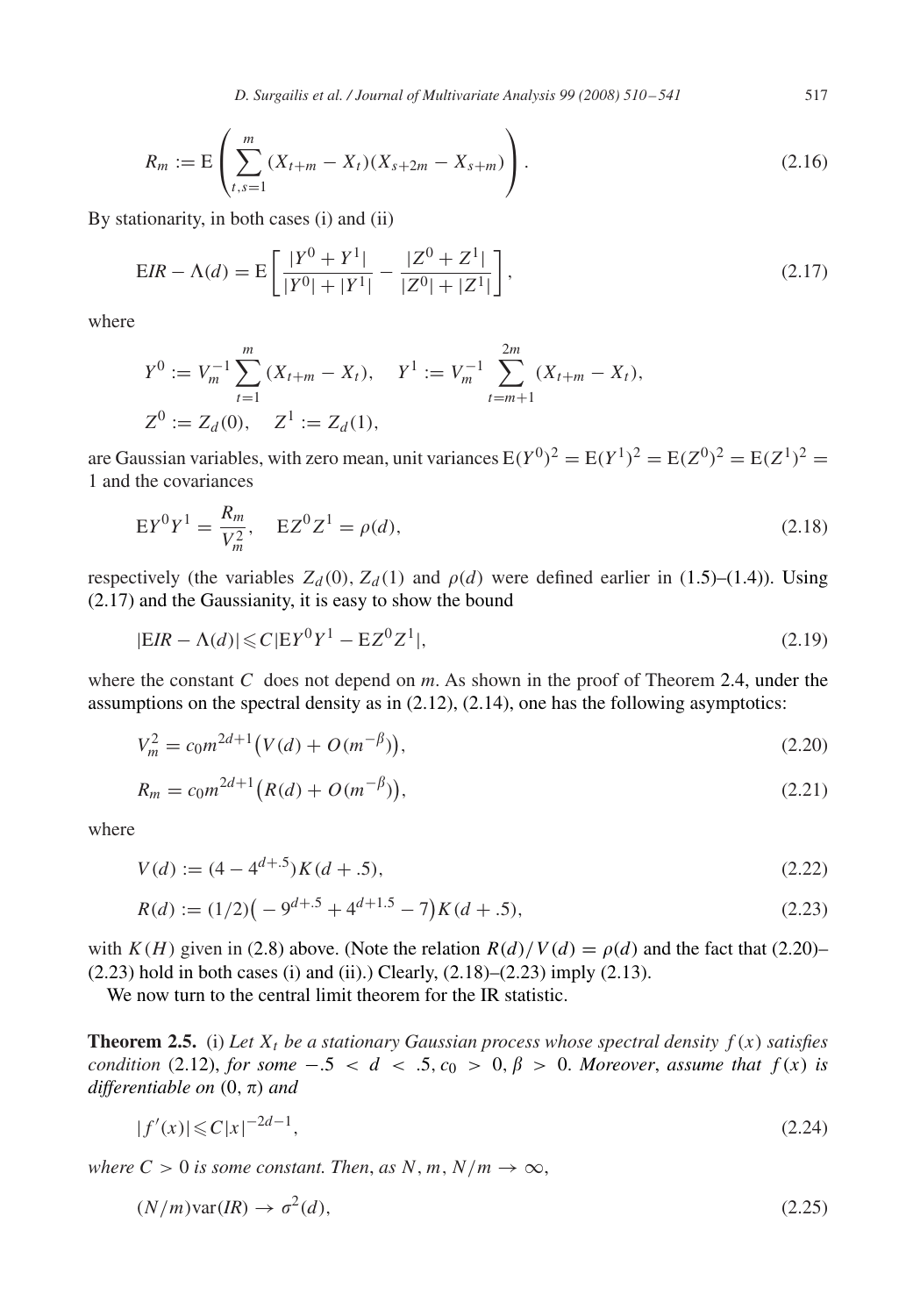<span id="page-8-0"></span>*and*

$$
(N/m)^{1/2}(IR - EIR) \to_D \mathcal{N}(0, \sigma^2(d)),
$$
\n(2.26)

where  $\sigma^2(d)$  is defined in [\(1.9\)](#page-2-0).

(ii) Let  $X_t - X_{t-1} = U_t$  be a stationary Gaussian process whose spectral density  $f(x)$  satisfies [\(2.14\)](#page-6-0), *for some*  $.5 < d < 1.25$ ,  $c_0 > 0$ ,  $\beta > 0$ . *Moreover*, *assume that*  $f(x)$  *is differentiable on*  $(0, \pi)$  *and* 

$$
|f'(x)| \leqslant C|x|^{1-2d},\tag{2.27}
$$

*where*  $C > 0$  *is some constant. Then the relations* [\(2.25\)](#page-7-0) *and* (2.26) *hold.* 

Let us explain the idea of the proof of the above theorem. Let

$$
Y_m(j) := V_m^{-1} \sum_{t=j+1}^{j+m} (X_{t+m} - X_t),
$$
\n(2.28)

where  $V_m$  is defined in [\(2.15\)](#page-6-0). Note, for *m* fixed,  $Y_m(j)$ ,  $j \in \mathbb{Z}$  is a stationary Gaussian process, with zero mean and unit variance, and

$$
IR = \frac{1}{N - 3m} \sum_{j=0}^{N-3m-1} \eta_m(j), \quad \eta_m(j) := \frac{|Y_m(j) + Y_m(j+m)|}{|Y_m(j)| + |Y_m(j+m)|}.
$$
\n(2.29)

The proof of [\(2.25\)](#page-7-0) and (2.26) uses Hermite expansion of the nonlinear function  $\eta_m(j)$  in Gaussian variables (2.28). It is easy to see from the definition in (2.29) that the linear terms of the Hermite expansion are zero and therefore the covariance of  $\eta_m(j)$  behaves as the squared covariance of  $Y_m(j)$ 's, which turns to be summable for .  $-5 < d < 1.25$ ; see [\(5.35\)](#page-25-0)–[\(5.36\)](#page-26-0).

#### **3. The power and robustness of the IR test for short memory: an empirical study**

As noted in the Introduction, the IR statistic can be used to test hypotheses about unknown parameter *d*, e.g., the null hypothesis H<sub>0</sub>:  $d = d_0$ , where  $d_0 \in (-.5, 1.25)$ ,  $d_0 \neq .5$ . A more precise meaning of the null hypothesis is that  $X_t$  satisfies Assumptions (A1)/(A2) with  $d =$  $d_0$ , as well as the additional conditions guaranteeing the asymptotic behavior of the IR statistics as in Theorems [2.4](#page-6-0) and [2.5.](#page-7-0) Obviously, the assumption of Gaussianity in these theorems is quite restrictive and the IR test needs to be further developed. Nevertheless, an empirical study of the IR statistic and its performance against other tests for testing similar hypotheses is clearly of interest. The choice of benchmark tests for IR is somewhat arbitrary and also limited by the length of the paper. In the present section, we compare the size, power and ro-bustness of the IR test [\(1.10\)](#page-3-0) for short memory ( $d = 0$ ) against the long-range dependent alternative  $(d > 0)$  to the V/S test, the Robinson (1994) test, the CUSUM test of Berkes et al. [\[7\]](#page-29-0) and the SB-FDF test. More complete comparison results can be found on the following web site <http://samos.univ-paris1.fr/>[ppub2005.html#prepub2006](mailto:ppub2005.html#prepub2006), as supplementary material of this paper.

The V/S statistic introduced in Giraitis et al. (2003) is defined as

$$
\frac{V}{N\hat{s}^2(q)} = \frac{N^{-1} \left[ \sum_{k=1}^N \left( \sum_{j=1}^k (X_j - \bar{X}) \right)^2 - \frac{1}{N} \left( \sum_{k=1}^N \sum_{j=1}^k (X_j - \bar{X}) \right)^2 \right]}{N\hat{s}^2(q)}.
$$
 (3.1)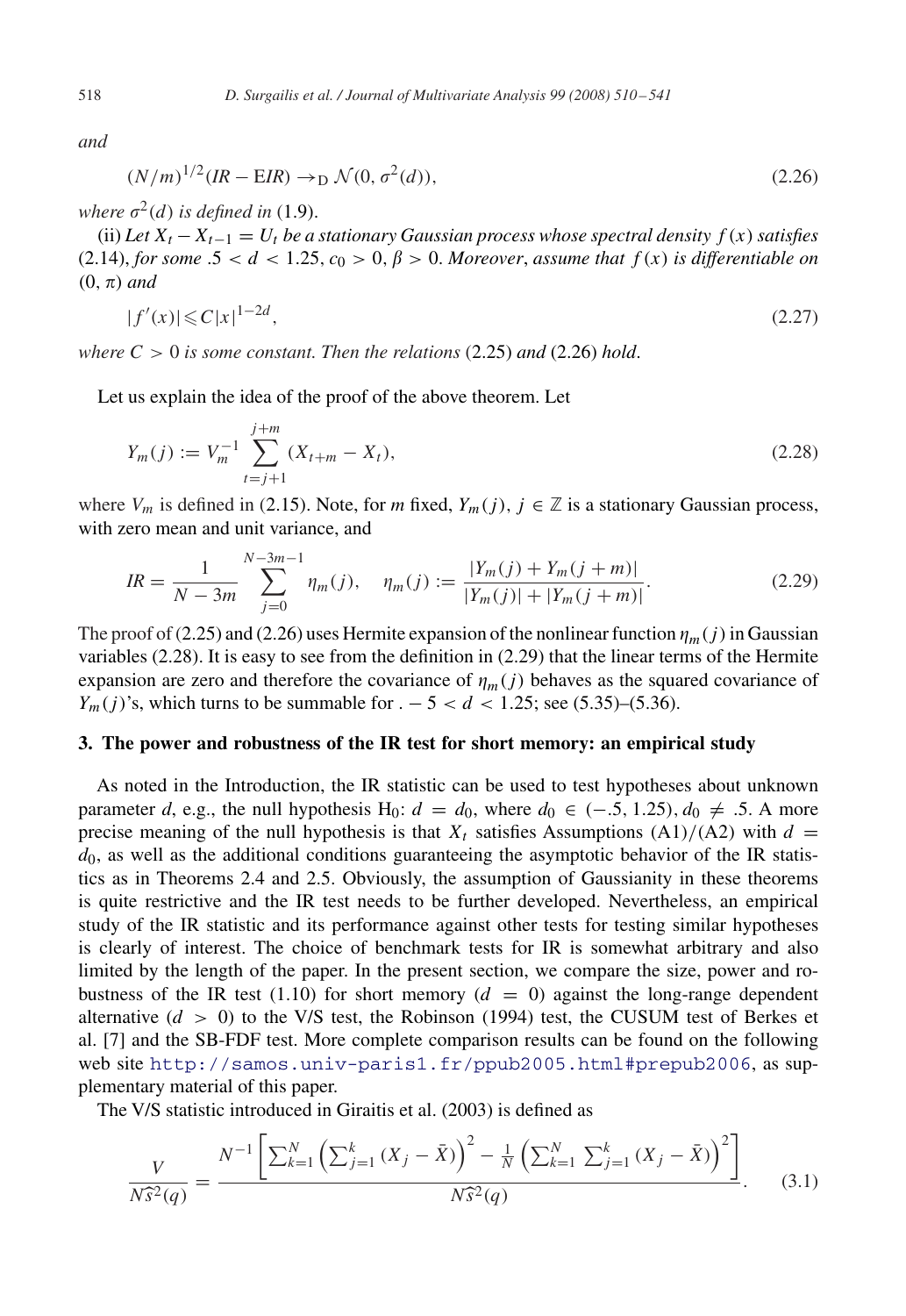<span id="page-9-0"></span>The numerator  $V$  is an estimator of the variance of the partial sums process, while

$$
\widehat{s}^2(q) = \widehat{\gamma}(0) + 2\sum_{j=1}^q \left(1 - \frac{j}{q+1}\right)\widehat{\gamma}(j), \quad \widehat{\gamma}(j) := N^{-1}\sum_{i=1}^{N-j} (X_i - \bar{X})(X_{i+j} - \bar{X}),\tag{3.2}
$$

is a spectral estimator of  $s^2 = \sum_{j \in \mathbb{Z}} cov(X_0, X_j)$ , and  $q = q_N$  is the bandwidth parameter satisfying  $q \to \infty$ ,  $q/N \to 0$ . This estimator of  $s^2$  has been used by Lo [\[42\]](#page-30-0) and Kwiatkowski et al. [\[35\]](#page-30-0) for, respectively, the R/S and the KPSS statistic. For all values of *q*, the V/S statistic has more power than the KPSS statistic and is less sensitive to  $q$  than the R/S statistic; see Giraitis et al. [\[22,23\]](#page-30-0) for further details. Thus, we do not consider the R/S and KPSS statistics in this comparative study.

Under general stationarity and "short memory" assumptions on  $X_t$  (see [\[23, Assumption S\]\)](#page-30-0), the V/S statistic has a limit distribution  $N^{-1}V/\tilde{S}^2(q) \rightarrow_D W$ , with

$$
P(W \le x) = 1 + 2 \sum_{k=1}^{\infty} (-1)^k e^{-2k^2 \pi^2 x}.
$$

A test for short-memory against LRD alternatives has a critical region of the form

$$
\frac{V}{\widehat{s}^2(q)} > c_\alpha N,\tag{3.3}
$$

 $c_{\alpha}$  being the critical values of this distribution. The V/S statistic was also studied in Leipus and Viano [\[41\],](#page-30-0) Giraitis et al. [\[24,25\],](#page-30-0) Aue et al. [\[5\].](#page-29-0) As it should be clear from Eq. (3.2), the V/S statistic strongly relies on the constancy of the mean  $\overline{X}$ . When working with financial data that are not homogeneous, e.g., volatility series, this assumption is too strong. Although the V/S statistic solves the issue of extreme sensitivity to *q*, the issue of sensitivity to changes in  $\bar{X}$  remains.

The score  $\hat{r}$  test developed in Robinson [\[52\]](#page-31-0) and Gil-Alaña and Robinson [\[21\]](#page-30-0) tests H<sub>0</sub> :  $d = d_0$ against the fractional alternative  $d > d_0$ , for models of the form

$$
\phi(L)X_t = \xi_t,\tag{3.4}
$$

where  $\phi(z) = (1-z)^d$  and  $\xi_t$  is a covariance stationary sequence with zero mean and parametric spectral density  $f(\lambda) = (\sigma^2/2\pi)g(\lambda; \tau)$  depending on unknown parameters  $\tau \in \mathbb{R}^k$  and  $\sigma^2$ . Let

$$
\varphi(\lambda) = \text{Re}\left\{ \log \left( \phi(e^{i\lambda}) \right)'_{d=d_0} \right\} = \log|2 \sin(\lambda/2)|, \quad \lambda \in [-\pi, \pi). \tag{3.5}
$$

Define  $\tilde{\xi}_t = (1 - L)^{d_0} X_t$ ,  $I_{\tilde{\xi}}(\lambda) = (1/2\pi N) \left| \sum_{t=1}^N \tilde{\xi}_t e^{it\lambda} \right|$ <sup>2</sup>,  $\lambda_j = 2\pi j/N$ ,  $\widehat{\zeta}(\lambda) = (\partial/\partial \tau)$  $\log g(\lambda; \hat{\tau}),$ 

$$
\sigma^{2}(\tau) = \frac{2\pi}{N} \sum_{j} \frac{I_{\xi}(\lambda_{j})}{g(\lambda_{j};\tau)}, \quad \hat{\sigma}^{2} = \sigma^{2}(\hat{\tau}), \quad \hat{a} = -\frac{2\pi}{N} \sum_{j}^{\prime} \varphi(\lambda_{j}) \frac{I_{\xi}(\lambda_{j})}{g(\lambda_{j};\hat{\tau})},
$$

$$
\hat{A} = \frac{2}{N} \left( \sum_{j}^{\prime} |\varphi(\lambda_{j})|^{2} - \sum_{j}^{\prime} \varphi(\lambda_{j}) \hat{\zeta}(\lambda_{j})^{\prime} \left\{ \sum_{j}^{\prime} \hat{\zeta}(\lambda_{j}) \hat{\zeta}(\lambda_{j})^{\prime} \right\}^{-1} \sum_{j}^{\prime} \hat{\zeta}(\lambda_{j}) \varphi(\lambda_{j}) \right),
$$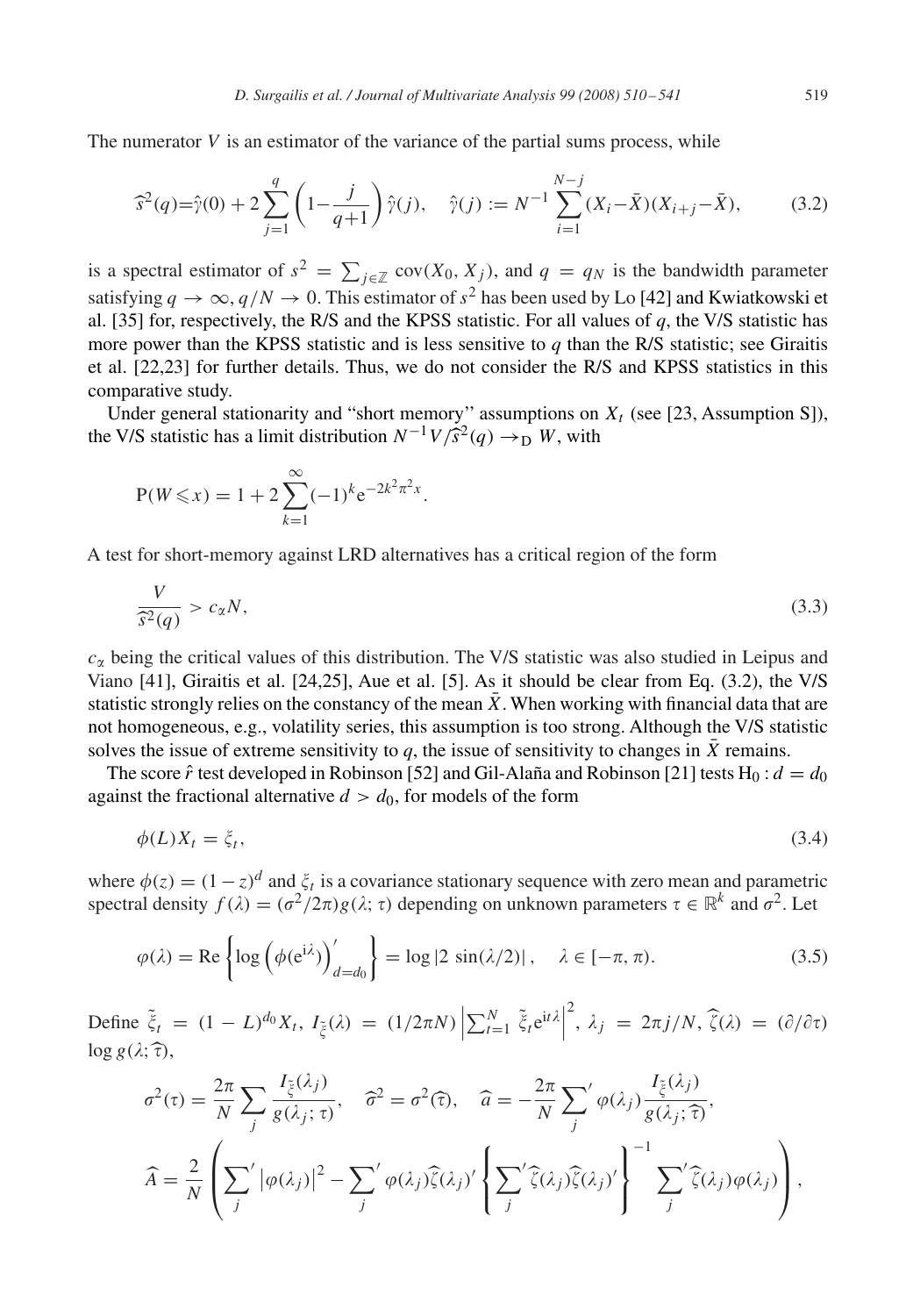<span id="page-10-0"></span>where the sum  $\sum_j$  (respectively,  $\sum'_j$ ) is taken over all  $\lambda_j \in (-\pi, \pi)$  (respectively, over all  $\lambda_j \in (-\pi, \pi), \lambda_j \neq 0$ , and  $\hat{\tau}$  is a consistent estimator of  $\tau$ . Note  $\tilde{\xi}_t = X_t$  for testing the short memory hypothesis  $d = 0$ . The score  $\hat{\epsilon}$  statistic is defined as memory hypothesis  $d = 0$ . The score  $\hat{r}$  statistic is defined as

$$
\hat{r} = \frac{N^{1/2}}{\hat{\sigma}^2} \hat{A}^{-1/2} \hat{a}.\tag{3.6}
$$

Under H<sub>0</sub>:  $d = d_0$  and some additional assumptions on  $\xi_t$  in [\(3.4\)](#page-9-0), see Robinson [\[52\],](#page-31-0)  $\hat{r} \rightarrow_D$  $\mathcal{N}(0, 1)$ , and a critical region is given by

 $\widehat{r} > z_{\alpha},$  (3.7)

where  $z_{\alpha}$  is the standard normal quantile.

In our study,  $d_0 = 0$  and  $\xi_t$  is a weakly dependent AR(k) process, i.e.,  $g(\lambda; \tau) =$  $\left|1 - \sum_{j=1}^k \tau_j e^{i j \lambda}\right|$ of *k* and for the Bloomfield process can be found at <http://samos.univ-paris1.fr/>  $\tau = (\tau_1, \ldots, \tau_k)$ , with  $k = 1$  and 3. Results for AR(k) for other values [ppub2005.html#prepub2006](mailto:ppub2005.html#prepub2006), as supplementary material of this paper.

The  $M_N$  statistic of Berkes et al. [\[7\]](#page-29-0) is based on a change-point estimator and two CUSUM statistics applied to the sub-samples before and after the detected change-point. The last paper extends this statistic to the case of multiple change-points, using a binary segmentation procedure.

#### *3.1. Stochastic and deterministic trends*

The empirical sizes (probabilities of Type I error) of the tests [\(1.10\)](#page-3-0), [\(3.3\)](#page-9-0) and (3.7) are studied for short memory observations  $X_t$  of the form

$$
X_t = Y_t + f_{t,N}, \quad t = 1, \dots, N,
$$
\n(3.8)

$$
Y_t = aY_{t-1} + \varepsilon_t, \quad \varepsilon_t \sim \text{iid } \mathcal{N}(0, 1), \tag{3.9}
$$

$$
f_{t,N} = \sum_{i=1}^{t} b_{i,N} c_i, \quad c_i \sim \text{iid } \mathcal{N}(0, b^2), \quad b_{i,N} \text{ iid Bernoulli}, \tag{3.10}
$$

i.e.,  $X_t$  is the sum of an AR(1) process  $Y_t$  and a stochastic trend  $f_{t,N}$  with  $P(b_{i,N} = 1) = \pi_N =$  $1 - P(b_{i,N} = 0)$ . The three processes  $\{\varepsilon_i, 1 \leq i \leq N\}$ ,  $\{b_{i,N}, 1 \leq i \leq N\}$  and  $\{c_i, 1 \leq i \leq N\}$  are mutually independent. Model (3.8), called a mixture model in the literature, can generate the so-called "spurious long-memory'' effect; see Diebold and Inoue [\[19\],](#page-30-0) Granger and Hyung [\[30\].](#page-30-0) The V/S test in the presence of stochastic trend (3.10) was studied in Leipus and Viano [\[41\],](#page-30-0) Aue et al. [\[5\].](#page-29-0) For  $a = b = 0$  this is an iid process, while for  $b = 0$ , this is a weakly dependant process, that tends to a process with a unit root as *a* tends to one.

Table [1](#page-11-0) illustrates empirical sizes of the IR, the V/S and the score tests at the level  $\alpha = 5\%$ under the model (3.8) for  $N = 1000$ , and selected values of parameters *a*, *b*; the probability of "trend jump" is  $\pi_N = 5/N = 0.005$  in all samples. The choice of *q* in the range  $N^{1/3}$  to  $N^{1/2}$ , as a reasonable compromise between size and power distortions for the V/S test, was suggested in Giraitis et al. [\[23,24\].](#page-30-0) Our simulations suggest a similar choice of  $m = O(N^{1/3})$  to  $O(N^{1/2})$ for the IR statistic.

The results in Table [1](#page-11-0) indicate that in the absence of a trend  $(b = 0)$ , the V/S test has a better size than the IR test, mainly for the highest values of the parameter *a* and the smallest windows  $m = q = 10$ . Note also that for the highest values of *a* and *b*, the  $\hat{r}$  test with the AR(k) specifications has a better size than both the IR and V/S tests. However, for lower values of *a*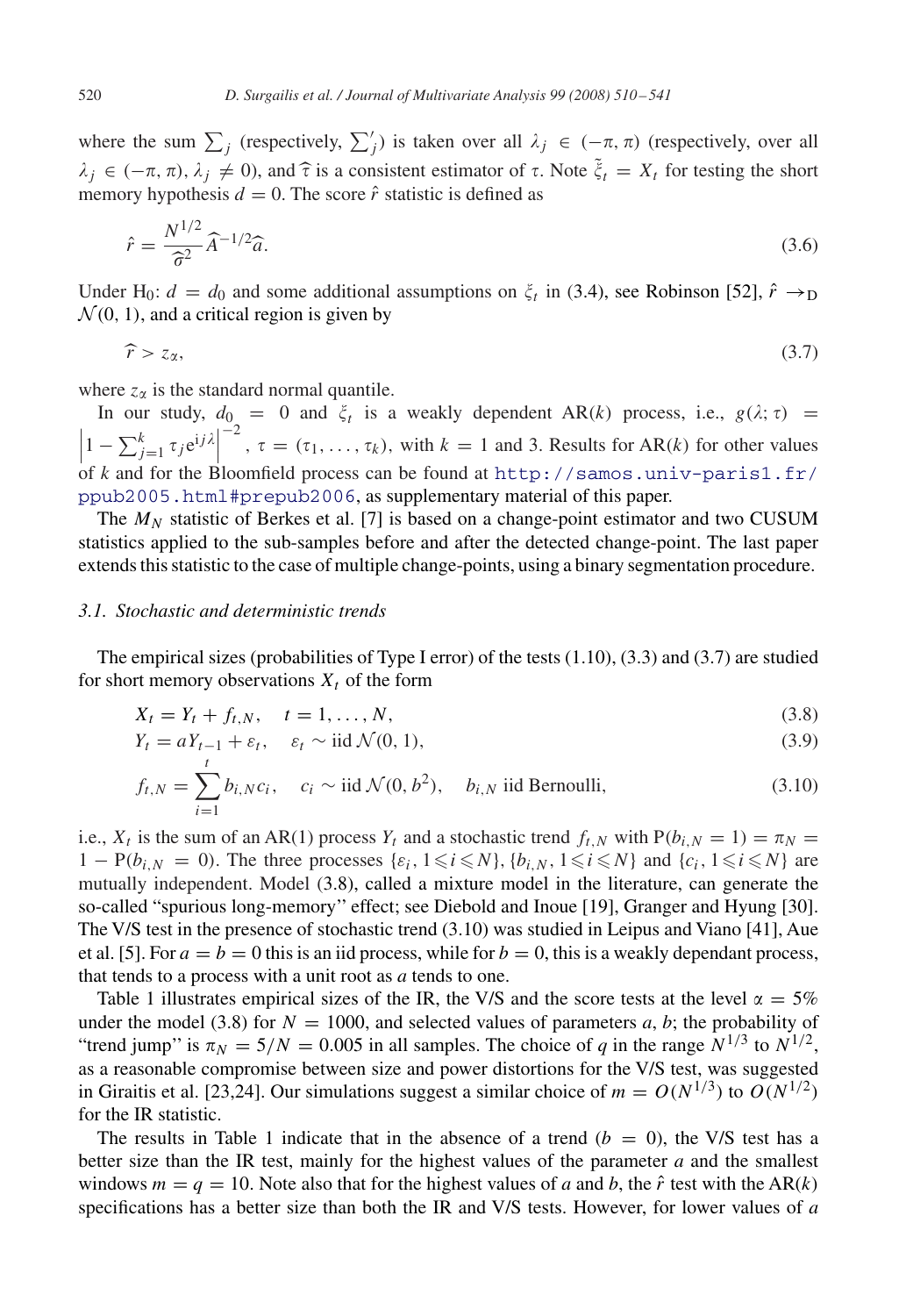<span id="page-11-0"></span>Frequency of rejection of the null hypothesis of short memory for sequences of  $AR(1)$  + mixture trend processes, having on average 5 $\mathcal{N}(0, b^2)$ -distributed jumps in a sample,  $(\pi_N = 5/1000)$ . Test size 5%

| $\mathfrak a$ | $\boldsymbol{b}$ | V/S      |          | IR     |          | $\widehat{r}, \xi_t \sim AR(k)$ |        |  |
|---------------|------------------|----------|----------|--------|----------|---------------------------------|--------|--|
|               |                  | $q = 10$ | $q = 30$ | $m=10$ | $m = 30$ | $k=1$                           | $k=3$  |  |
| 0.0           | 0.0              | 0.0444   | 0.0363   | 0.0515 | 0.0465   | 0.0795                          | 0.0691 |  |
| 0.0           | 0.2              | 0.6709   | 0.6062   | 0.0566 | 0.0914   | 0.6838                          | 0.6987 |  |
| 0.0           | 1.0              | 0.9581   | 0.9103   | 0.1833 | 0.4669   | 0.9516                          | 0.6868 |  |
| 0.2           | 0.0              | 0.0531   | 0.0387   | 0.0845 | 0.0560   | 0.0777                          | 0.0686 |  |
| 0.2           | 0.2              | 0.5947   | 0.5286   | 0.0874 | 0.0848   | 0.5974                          | 0.6015 |  |
| 0.2           | 1.0              | 0.9484   | 0.8969   | 0.2026 | 0.4120   | 0.9288                          | 0.7514 |  |
| 0.4           | 0.0              | 0.0648   | 0.0417   | 0.1351 | 0.0679   | 0.0719                          | 0.0675 |  |
| 0.4           | 0.2              | 0.4885   | 0.4125   | 0.1438 | 0.0834   | 0.4706                          | 0.4660 |  |
| 0.4           | 1.0              | 0.9292   | 0.8724   | 0.2410 | 0.3394   | 0.8945                          | 0.7981 |  |
| 0.6           | 0.0              | 0.0867   | 0.0472   | 0.2802 | 0.0885   | 0.0685                          | 0.0667 |  |
| 0.6           | 0.2              | 0.3636   | 0.2679   | 0.2854 | 0.0946   | 0.2873                          | 0.2841 |  |
| 0.6           | 1.0              | 0.8893   | 0.8146   | 0.3634 | 0.2689   | 0.8076                          | 0.8070 |  |
| 0.8           | 0.0              | 0.1836   | 0.0680   | 0.8023 | 0.1483   | 0.0940                          | 0.0555 |  |
| 0.8           | 0.2              | 0.2918   | 0.1422   | 0.7960 | 0.1492   | 0.1104                          | 0.1168 |  |
| 0.8           | 1.0              | 0.7929   | 0.6545   | 0.8163 | 0.2231   | 0.1916                          | 0.5735 |  |

 $N = 1000$  (based on 10000 replications).

## Table 2

Frequency of rejection of the null hypothesis of short memory for sequences of a process with a deterministic trend and a possible break

| c <sub>0</sub> | c <sub>1</sub> | V/S      |          | IR     |          | $\hat{r}, \xi_t \sim AR(k)$ |        |
|----------------|----------------|----------|----------|--------|----------|-----------------------------|--------|
|                |                | $q = 10$ | $q = 30$ | $m=10$ | $m = 30$ | $k=1$                       | $k=3$  |
| 0.001          | 0.0            | 0.0444   | 0.0363   | 0.0548 | 0.0654   | 1.0000                      | 1.0000 |
| 0.001          | 0.002          | 1.0000   | 1.0000   | 0.0581 | 0.2043   | 1.0000                      | 1.0000 |

Test size 5%.  $N = 1000$  (based on 10000 replications).

 $(a < 0.8)$  and in the presence of a trend, the IR test has a better size than the two other tests. The size of the V/S test rapidly deteriorates as *b* increases, while the IR test shows a much better robustness to trends for the largest values of the bandwidth parameters *m* and *q*. Note that the bandwidths *m* and *q* are not directly comparable.

We also consider the case of deterministic trends, with a possible break at time  $t = \lfloor \delta N \rfloor$ 

$$
X_t = X_0 + c_0 t + c_1 \mathbb{I}_{\{t > [\delta N]\}}(t - [\delta N]) + \varepsilon_t, \quad \delta \in (0, 1), \ \varepsilon_t \sim \text{iid } \mathcal{N}(0, 1). \tag{3.11}
$$

We set  $\delta = 0.5$ , i.e., the break in the trend occurs in the middle of the sample.

From Table 2 we may conclude that the IR test is far more robust to deterministic trends than both the V/S and the score  $\hat{r}$  tests.

Dolado et al. [\[20\]](#page-30-0) studied the power of their test only for a process similar to the one defined by Eq. (3.11), so that we study the performance of their test for that process. Note that the null hypothesis of their test is that the process is  $I(d)$ , and the alternative hypothesis is that the process is I(0) with a single break, so that it is not directly comparable with the IR, V/S and  $\hat{r}$  score tests (Table [3\)](#page-12-0).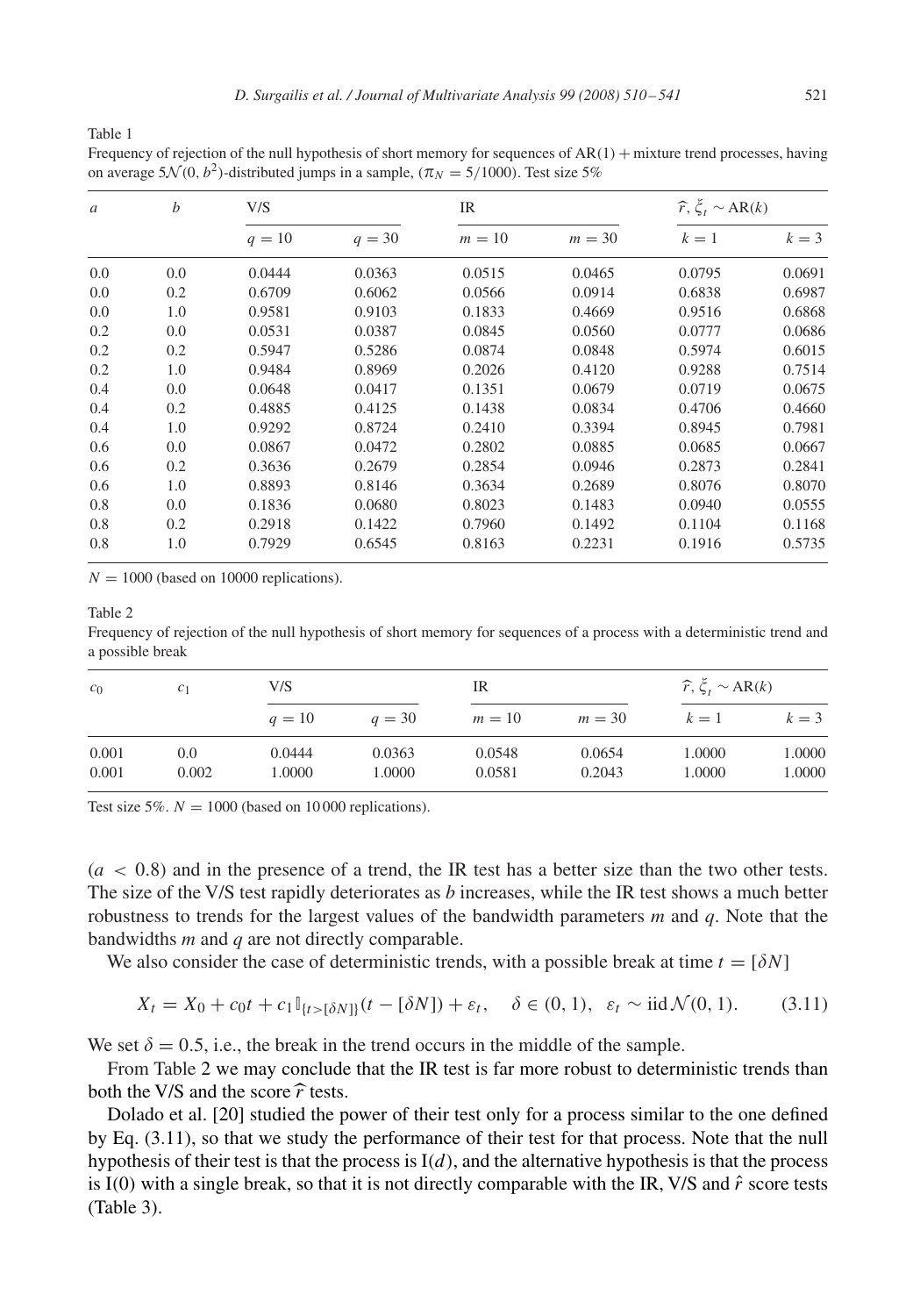| $\boldsymbol{d}$ | Model B | Model C |
|------------------|---------|---------|
| 0.40             | 1.0000  | 1.0000  |
| 0.30             | 1.0000  | 1.0000  |
| 0.20             | 1.0000  | 1.0000  |
| 0.10             | 0.8832  | 0.8749  |

Frequency of rejection of the null hypothesis of  $I(d)$  for sequences of a process with a deterministic trend and a break, i.e.,  $c_0 = 0.001 c_1 = 0.002$ 

Test size 5%.  $N = 1000$  (based on 10000 replications).

Model B corresponds to the "changing growth'' model,

$$
X_t = \mu + v_1 t + (v_2 - v_1) D N_t^{\star} + \varepsilon_t, \quad D N_t^{\star} = \mathbb{I}_{(t > [N])},
$$

i.e., under the alternative hypothesis, the slope of the trend changes without change in the level, while Model C corresponds to "the changing growth with crash" model,

$$
X_t = \mu_1 + v_1 t + (v_2 - v_1) DN_t + (\mu_2 - \mu_1) DU_t + \varepsilon_t,
$$
  
\n
$$
DN_t = t \mathbb{I}_{(t > [\delta N])}, \quad DU_t = \mathbb{I}_{(t > [\delta N])},
$$

i.e., under the alternative hypothesis there is a change in both the level and slope of the trend; see Perron [\[47\]](#page-31-0) for further details. This test always rejects the null hypothesis of  $I(d)$  process for  $d = 0.40, 0.30, 0.20,$  and nearly 90% of the times the null hypothesis  $d = 0.10$ .

Teyssière and Abry [\[59\]](#page-31-0) studied the performance of the wavelet estimator on a more general process: an additive combination of a fractionally integrated process and a broken polynomial trend. The wavelet estimator was not fooled by the overimposition of the broken polynomial trend, and estimation biases were of the same order as the ones for the process without trend and break, provided that the number of vanishing moments of the mother wavelet is large enough.

#### *3.2. Robustness to memory breaks and heavy tails*

Consider the so-called "FARIMA  $(0, d, 0)$  with memory breaks" model, defined by

$$
X_t = \varepsilon_t + \sum_{j=1}^{\infty} \varepsilon_{t-j} \psi(j) \prod_{i=1}^j (1 - b_{t-i,N}), \quad \varepsilon_t \sim \text{iid } \mathcal{N}(0, 1), \tag{3.12}
$$

where  $\psi(j)$  are the FARIMA(0, d, 0) coefficients, see [\(2.10\)](#page-6-0), and  $b_{t,N}$  are iid Bernoulli as in [\(3.10\)](#page-10-0). Conditionally on  $b_{i,N}$ ,  $i \in \mathbb{Z}$ , the process in (3.12) is nonstationary and satisfies the FARIMA(0, d, 0) equation  $(1 - L)^d X_t = \varepsilon_t$  on intervals  $t_k \le t < t_{k+1}$  between consecutive moments  $t_k$  with  $b_{t_k,N} = 1$ , with zero "initial condition"  $X_u = 0, u < t_k$ ; moreover,  $X_t, t \ge t_k$ are conditionally independent of  $\varepsilon_u$ ,  $u < t_k$ . The moments  $t_k$  can be thus identified with "memory" breaks". If the probability  $\pi_N = P(b_{0,N} = 1) = c/N$  is small, there are few "memory breaks" in the interval [1, N] and their number has approximate Poisson distribution with mean *c*. Note also that unconditionally the process  $X_t$  in (3.12) is (strictly) stationary and exists for any  $d \in \mathbb{R}$ , unless  $P(b_{0,N} = 0) = 1$ . In the last case, (3.12) is nothing but the usual stationary FARIMA(0, d, 0) process  $(d < 0.5)$ .

From Table [5](#page-13-0) one may infer that the V/S test has a slightly better power than the IR test under the "pure FARIMA" model with Gaussian ( $\alpha = 2$ ) innovations. However, the advantage of the V/S test disappears with the presence of memory breaks, see Table [4,](#page-13-0) in which case the IR test

<span id="page-12-0"></span>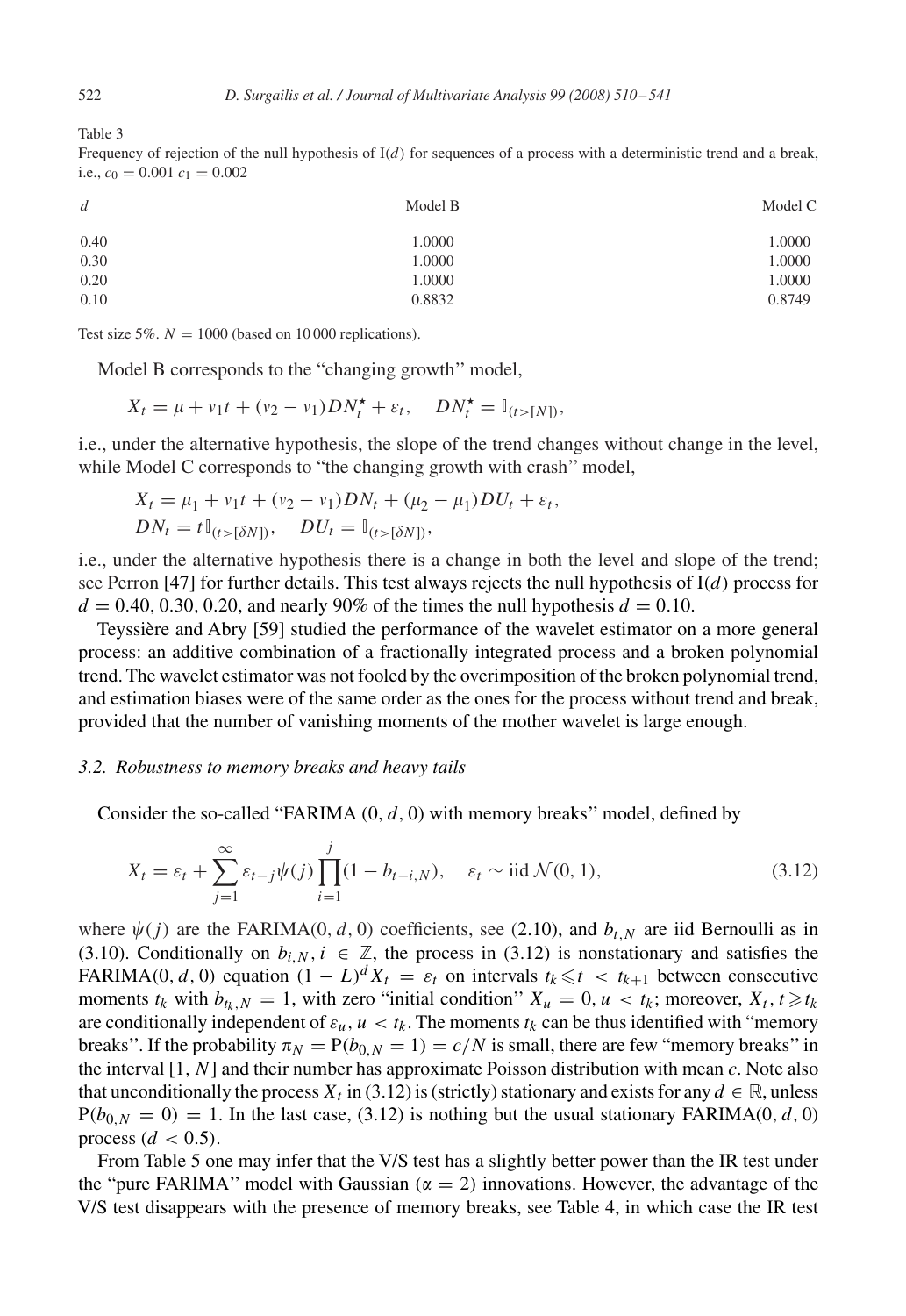<span id="page-13-0"></span>Frequency of rejection of the null hypothesis of short memory for sequences of  $FARIMA(0, d, 0)$  with memory breaks processes, with the average distance 333.3 between breaks ( $\pi_N = 15/5000$ )

| d    | V/S    |          | IR     |          | $\widehat{r}, \xi_t \sim AR(k)$ |        |
|------|--------|----------|--------|----------|---------------------------------|--------|
|      | $q=10$ | $q = 30$ | $m=10$ | $m = 30$ | $k=1$                           | $k=3$  |
| 0.40 | 0.9775 | 0.8329   | 1.0000 | 0.9753   | 1.0000                          | 0.9998 |
| 0.30 | 0.8946 | 0.6692   | 0.9973 | 0.8602   | 1.0000                          | 1.0000 |
| 0.20 | 0.6564 | 0.4363   | 0.9177 | 0.5826   | 1.0000                          | 1.0000 |
| 0.10 | 0.3017 | 0.2069   | 0.4678 | 0.2473   | 1.0000                          | 0.9458 |

Test size 5%.  $N = 5000$  (based on 10000 replications).

Table 5

Frequency of rejection of the null hypothesis of short memory for sequences of  $FARIMA(0, d, 0)$  processes with Gaussian  $(\alpha = 2)$  and symmetric  $\alpha$ -stable innovations

| $\alpha$ | $\overline{d}$ | V/S      |          | IR     |          | $\widehat{r}, \xi_t \sim AR(k)$ |        |
|----------|----------------|----------|----------|--------|----------|---------------------------------|--------|
|          |                | $q = 10$ | $q = 30$ | $m=10$ | $m = 30$ | $k=1$                           | $k=3$  |
| 2.0      | 0.30           | 0.7182   | 0.4486   | 0.6752 | 0.3733   | 0.9999                          | 0.9238 |
| 2.0      | 0.20           | 0.4816   | 0.2809   | 0.4170 | 0.2327   | 0.9956                          | 0.8361 |
| 2.0      | 0.10           | 0.2209   | 0.1300   | 0.1864 | 0.1199   | 0.8208                          | 0.4942 |
| 2.0      | 0.00           | 0.0432   | 0.0358   | 0.0514 | 0.0489   | 0.0814                          | 0.0698 |
| 1.5      | 0.30           | 0.7538   | 0.4851   | 0.8906 | 0.5416   | 0.9979                          | 0.9433 |
| 1.5      | 0.20           | 0.5228   | 0.2763   | 0.6441 | 0.3362   | 0.9935                          | 0.8773 |
| 1.5      | 0.10           | 0.2025   | 0.1101   | 0.2773 | 0.1588   | 0.8620                          | 0.5232 |
| 1.5      | 0.00           | 0.0303   | 0.0245   | 0.0648 | 0.0487   | 0.0508                          | 0.0490 |
| 1.25     | 0.30           | 0.7920   | 0.5153   | 0.9656 | 0.6851   | 0.9929                          | 0.9450 |
| 1.25     | 0.20           | 0.5660   | 0.2861   | 0.8093 | 0.4534   | 0.9910                          | 0.9011 |
| 1.25     | 0.10           | 0.1984   | 0.1016   | 0.3966 | 0.2031   | 0.8971                          | 0.5542 |
| 1.25     | 0.00           | 0.0224   | 0.0177   | 0.0762 | 0.0544   | 0.0387                          | 0.0391 |

Test size 5%.  $N = 1000$  (based on 10000 replications).

seems to have somewhat better power against fractional alternatives. From Tables 4 and 5 we conclude that for FARIMA models and models with memory breaks, the  $\hat{r}$  test has a better power than both the V/S and IR tests.

Table 5 is motivated by applications to financial econometrics, where it is argued that asset returns, or their squares, may follow a heavy-tailed (e.g.,  $\alpha$ -stable) distribution. From this table we can see that for the largest values of *m* the IR statistic is more robust than the V/S statistic for  $\alpha$ -stable innovations: unlike the V/S statistic, the IR statistic has still the correct size and its power is not much affected. Surprisingly, the  $\hat{r}$  test is also quite robust to heavy tails and displays an excellent size-power ratio, at least for the given parametric  $AR(k)$  specifications. Abry et al. [\[2\]](#page-29-0) observed that the wavelet estimator of the memory parameter is robust to heavy-tailed distributions.

The above-mentioned robustness of the IR test can be explained by the fact that the limit of the IR statistic is quite insensitive to heavy tails and asymmetry of the DGP. In the case of iid  $X_t$  in the domain of attraction of a stable law with index  $0 < \alpha < 2$  and skewness parameter  $\beta \in [-1, 1]$ , the IR statistic converges to the expectation  $\Lambda(\alpha, \beta) = E[|\Delta^2 Z_{\alpha, \beta}(0) + \Delta^2 Z_{\alpha, \beta}(1)|/(|\Delta^2 Z_{\alpha, \beta}(0)| +$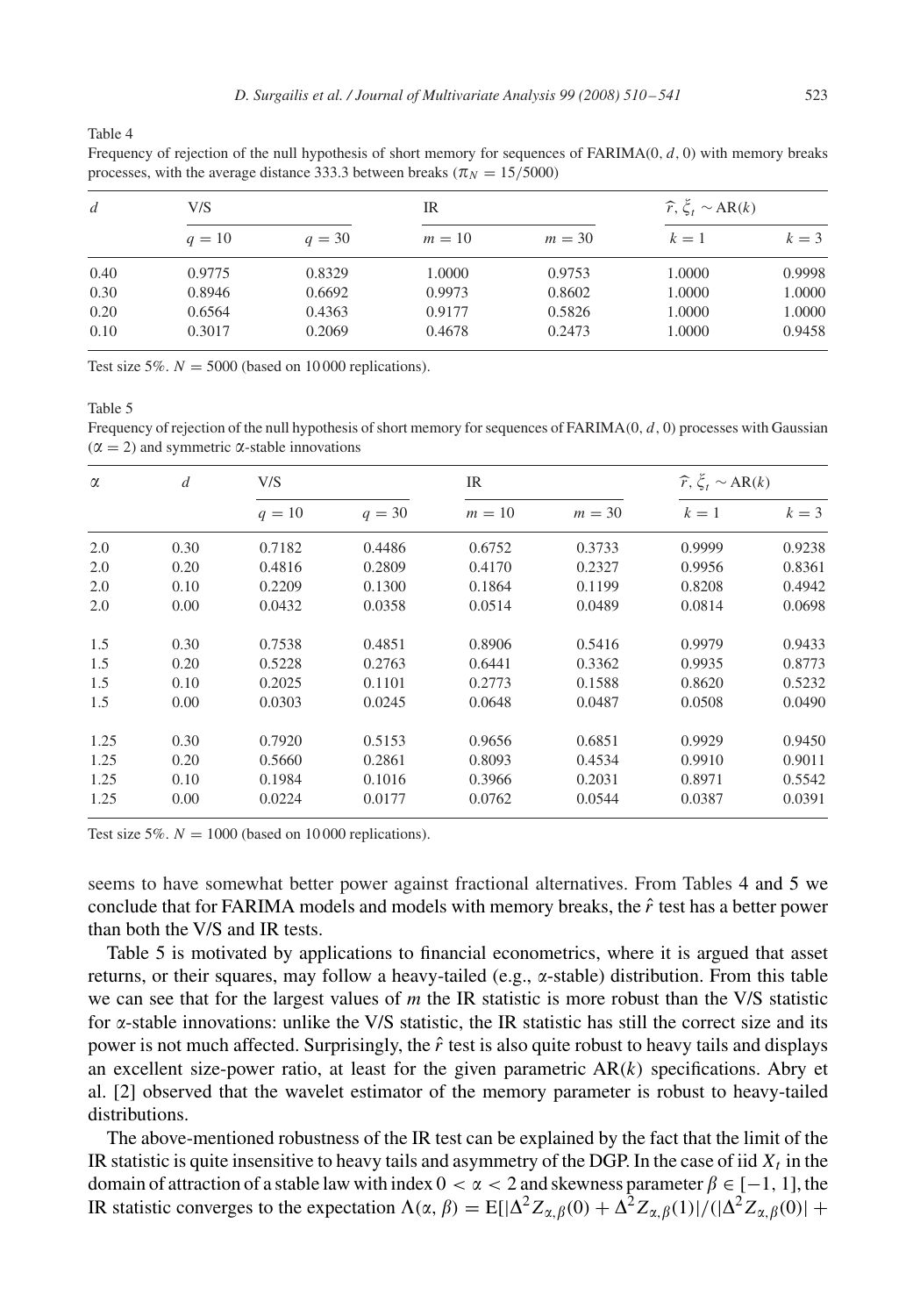| DGP            | V/S              |                  | IR               |                  | $\hat{r}, \xi_t \sim AR(k)$ |                  | $M_N$            |                  |  |
|----------------|------------------|------------------|------------------|------------------|-----------------------------|------------------|------------------|------------------|--|
|                | $q=10$           | $q = 30$         | $m=10$           | $m = 30$         | $k=1$ $k=3$                 |                  | $q=10$           | $q = 45$         |  |
| DGP A<br>DGP B | 0.0432<br>0.8780 | 0.0358<br>0.8254 | 0.0514<br>0.0562 | 0.0489<br>0.0585 | 0.0796<br>0.7253            | 0.0705<br>0.7830 | 0.0000<br>0.0022 | 0.0000<br>0.0001 |  |

Frequency of rejection of the null hypothesis of short memory for sequences of iid  $\mathcal{N}(0, 1)$  processes

Test size 5%.  $N = 1000$  (based on 10000 replications).

 $|\Delta^2 Z_{\alpha,\beta}(1)|$ ] where  $Z_{\alpha,\beta}(\tau)$  is a corresponding Lévy process with independent and homogeneous increments. Monte-Carlo simulations with large  $N = 10^7$  show that the "bias"  $\Lambda(\alpha, \beta) - \Lambda(0)$ in the IR test  $(1.10)$  due to a change of the limiting value of the IR statistic is quite small:  $\Lambda(1.5, 0) - \Lambda(0) \approx 0.5905 - 0.5881 = 0.0027, \Lambda(1.5, 1) - \Lambda(0) \approx 0.5914 - 0.5881 = 0.0033,$ and does not change much the outcome of the test.

## *3.3. Robustness to single change-point in the mean of an iid process*

We consider the following iid process

$$
X_t = \mu_t + \varepsilon_t, \quad \varepsilon_t \sim \mathcal{N}(0, 1). \tag{3.13}
$$

We consider two cases for  $\mu_t$ :

- DGP A:  $\mu_t = 0$  for  $t = 1, \ldots, N$ ,
- DGP B:  $\mu_t = 0$  for  $t = 1, ..., [N/2], \mu_t = 1/4$  for  $t = [N/2] + 1, ..., N$ .

From Table 6 we infer that, unlike the V/S and  $\hat{r}$  statistics, the IR statistic is not much affected by changes in the mean.

The  $M_N$  statistic of Berkes et al. [\[7\]](#page-29-0) strongly rejects the hypothesis  $d > 0$  in both cases DGP A and DGP B, although with this small change in the mean  $(\frac{1}{4}$  in the case of DGP B), it rarely detects the change itself.

# *3.4. Squares of nonhomogeneous GARCH(1,1) processes*

We consider several GARCH(1,1) volatility processes defined as

$$
X_t = \sigma_t \varepsilon_t, \quad \sigma_t^2 = \omega + \beta \sigma_{t-1}^2 + \theta X_{t-1}^2,
$$
\n(3.14)

with two possible distributions for  $\varepsilon_t$ :  $\varepsilon_t \sim \mathcal{N}(0, 1)$  and  $\varepsilon_t \sim t(7)$ ; the latter choice is motivated by empirical evidence for financial returns; see Bollerslev [\[9\]](#page-29-0) and Teräsvirta [\[57\].](#page-31-0)

For one of these processes, the parameters  $(\omega, \beta, \theta)$  are constant so that the unconditional variance of the process  $\sigma^2 = \omega/(1 - \theta - \beta)$  is constant as well. For the other processes, the parameters ( $\omega$ ,  $\beta$ ,  $\theta$ ) change at time  $t = [N/2]$  with different magnitudes for the change in the unconditional variance of the process. Mikosch and Stărică (2004), [\[45\]](#page-31-0) have shown that nonstationarity in GARCH processes generate spurious long-range dependence in the power transformation of level series, the intensity of this spurious long-range dependence is positively correlated with the magnitudes of the changes in the unconditional variance.

 $\bullet$  DGP 0: GARCH $(1,1)$ :

$$
\omega = 0.1, \quad \beta = 0.3, \quad \theta = 0.3.
$$

Table 6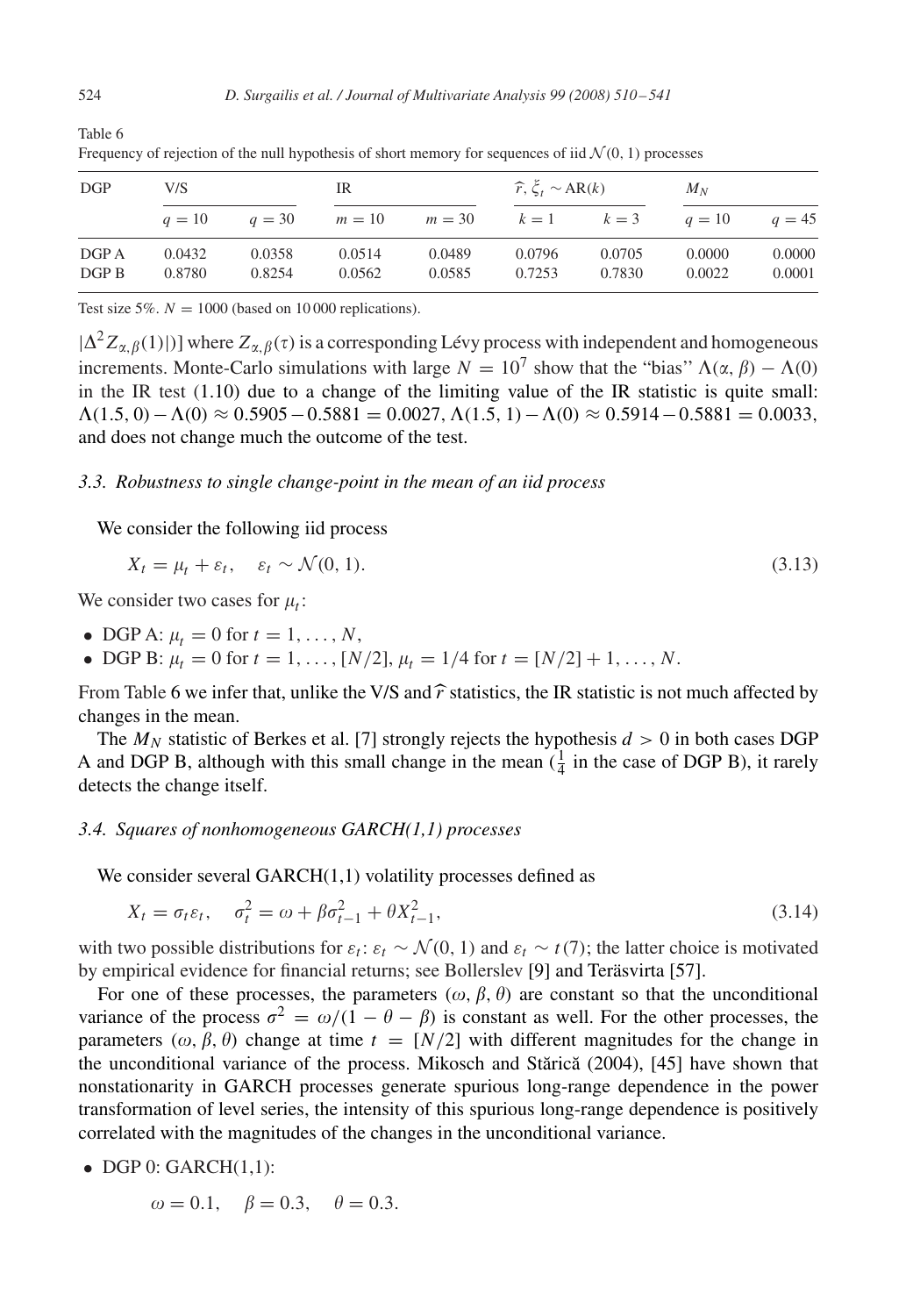• DGP 1: GARCH(1,1) process with abrupt change-point in the middle of the sample (large changes in the parameters, large change in the unconditional variance):

$$
\omega = 0.1, \quad \beta = 0.3, \quad \theta = 0.3 \quad \text{for } t = 1, ..., \left[\frac{N}{2}\right] \ (\sigma^2 = 0.25),
$$
\n(3.15)

$$
\omega = 0.15
$$
,  $\beta = 0.65$ ,  $\theta = 0.25$  for  $t = \left[\frac{N}{2}\right] + 1, ..., N$  ( $\sigma^2 = 1.5$ ). (3.16)

• DGP 2: GARCH(1,1) process with abrupt change-point in the middle of the sample (large changes in the parameters, small change in the unconditional variance):

$$
\omega = 0.1, \quad \beta = 0.3, \quad \theta = 0.3 \quad \text{for } t = 1, ..., \left[\frac{N}{2}\right] \quad (\sigma^2 = 0.25),
$$
\n(3.17)

$$
\omega = 0.125
$$
,  $\beta = 0.6$ ,  $\theta = 0.1$  for  $t = \left[\frac{N}{2}\right] + 1, ..., N$  ( $\sigma^2 = 0.4667$ ). (3.18)

• DGP 3: GARCH(1,1) process with change-point in the middle of the sample, such that the unconditional variance  $\omega/(1 - \theta - \beta)$  remains unchanged ( $\sigma^2 = 0.25$ )

$$
\omega = 0.1, \quad \beta = 0.3, \quad \theta = 0.3 \quad \text{for } t = 1, ..., \left[\frac{N}{2}\right],
$$
  
\n $\omega = 0.15, \quad \beta = 0.25, \quad \theta = 0.15 \quad \text{for } t = \left[\frac{N}{2}\right] + 1, ..., N.$  (3.19)

• DGP 4: Smooth transition GARCH(1,1) process,

$$
\sigma_t^2 = \omega + \omega^* F\left(t, \left[\frac{N}{2}\right]\right) + \left(\beta + \beta^* F\left(t, \left[\frac{N}{2}\right]\right)\right) \sigma_{t-1}^2 + \left(\theta + \theta^* F\left(t, \left[\frac{N}{2}\right]\right)\right) X_{t-1}^2,
$$
\n(3.20)

with

$$
\omega = 0.1
$$
,  $\beta = 0.3$ ,  $\theta = 0.3$ ,  
\n $\omega^* = 0.05$ ,  $\beta^* = 0.35$ ,  $\theta^* = -0.05$ ,  $\gamma = 0.05$ ,

where  $F(t, k) = (1 + \exp(-\gamma(t - k)))^{-1}$ ,  $\gamma$  is a strictly positive parameter controlling the smoothness of the transition. If  $\gamma$  is large, DGP 4 reduces to DGP 1. We choose here a small value for  $\gamma$ , i.e., the transition between the two processes is smooth.

• DGP 5: The parameters of this DGP are similar to DGP 2. However, there are two changepoints, at times  $\left[\frac{N}{3}\right]$  and  $\left[\frac{2N}{3}\right]$ , i.e.,

$$
ω = 0.1,
$$
  $β = 0.3,$   $θ = 0.3$  for  $t = 1, ..., \left[\frac{N}{3}\right]$  and  
\n $t = \left[\frac{2N}{3}\right] + 1, ..., N$  ( $σ2 = 0.25$ ),  
\n $ω = 0.125,$   $β = 0.6,$   $θ = 0.1$  for  $t = \left[\frac{N}{3}\right] + 1, ..., \left[\frac{2N}{3}\right]$  ( $σ2 = 0.4667$ ).

The behavior of the V/S statistic for the sequences of absolute values  $|X_t|$  for the DGP 0, DGP 1 and DGP 4 has been studied in Teyssière [\[58\].](#page-31-0) For DGP 0, the sum of the parameters  $\beta + \theta = 0.6$ , which differs from what is observed with real data. We check whether this choice does not affect the results of the Monte Carlo experiment by choosing  $\beta = 0.75$  and  $\theta = 0.07$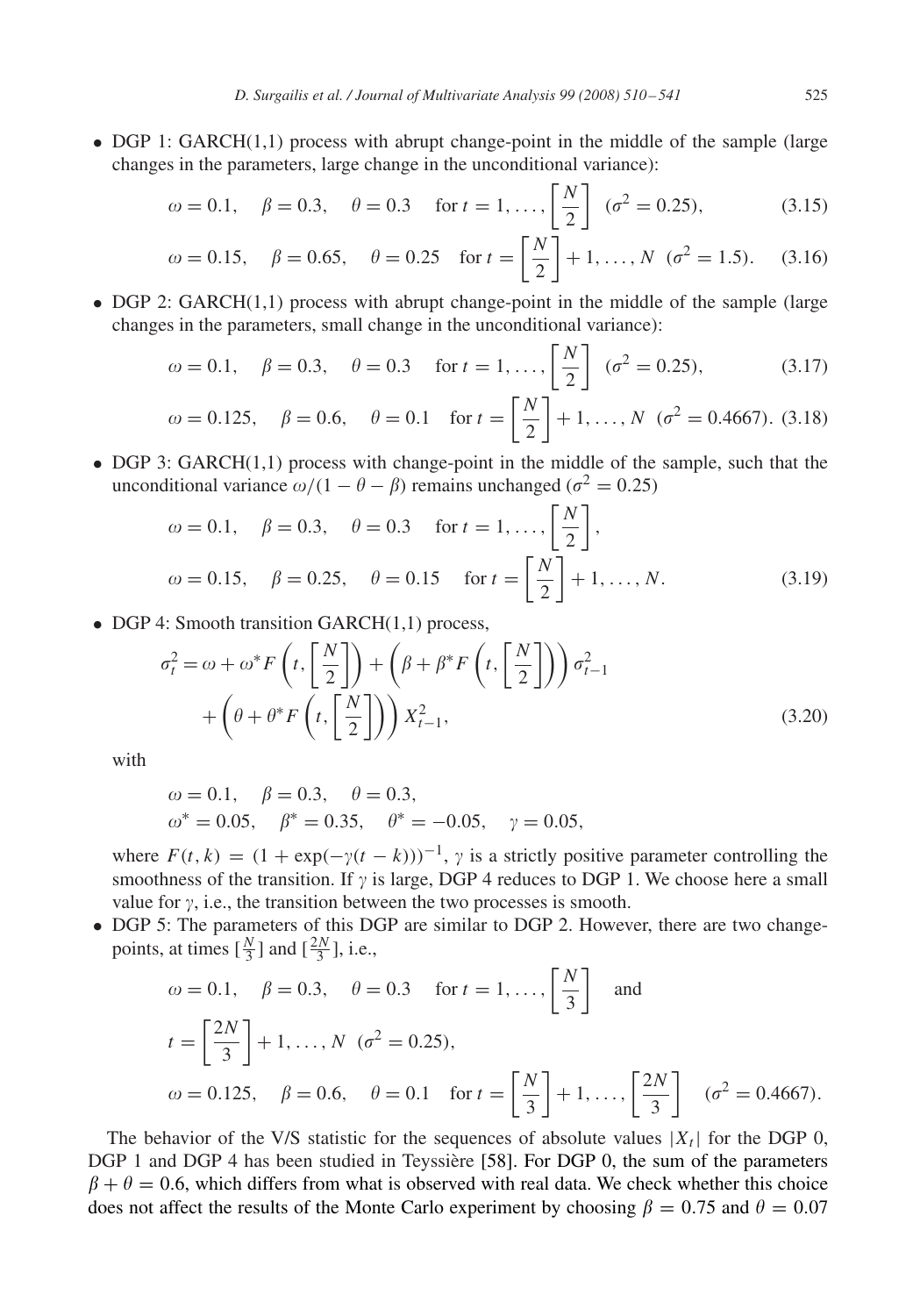|                  | with $\mathcal{N}(0, 1)$ innovations |          |        |                          |                               |        |          |          |  |  |
|------------------|--------------------------------------|----------|--------|--------------------------|-------------------------------|--------|----------|----------|--|--|
| DGP              | V/S                                  |          | IR     |                          | $\hat{r}, \xi$ , $\sim$ AR(k) |        | $M_N$    |          |  |  |
|                  | $q=10$                               | $q = 30$ | $m=10$ | $m = 30$ $k = 1$ $k = 3$ |                               |        | $q = 10$ | $a = 45$ |  |  |
| DGP <sub>0</sub> | 0.0648                               | 0.0379   | 0.2394 | 0.0910                   | 0.5621                        | 0.0871 | 0.0006   | 0.0000   |  |  |
| DGP <sub>1</sub> | 0.9958                               | 0.9468   | 0.6153 | 0.2548                   | 0.9950                        | 0.8714 | 0.3247   | 0.0899   |  |  |

DGP 2 0.8507 0.7764 0.2239 0.1090 0.9762 0.8052 0.0119 0.0043 DGP 3 0.0690 0.0465 0.1716 0.0789 0.5046 0.0925 0.0010 0.0000 DGP 4 0.9962 0.9584 0.5753 0.2488 0.9951 0.8801 0.3904 0.1205 DGP 5 0.7844 0.6899 0.2458 0.1390 0.9566 0.7360 0.0009 0.0000

Frequency of rejection of the null hypothesis of short memory for sequences of squares  $X_t^2$  of GARCH(1,1) processes

Test size 5%.  $N = 1000$  (based on 10 000 replications).

Table 8

Frequency of rejection of the null hypothesis of short memory for sequences of squares  $X_t^2$  of GARCH(1,1) processes with  $t(7)$  innovations

| DGP              | V/S      |          | IR     |          | $\hat{r}, \xi_t \sim AR(k)$ |        | $M_N$    |          |  |
|------------------|----------|----------|--------|----------|-----------------------------|--------|----------|----------|--|
|                  | $q = 10$ | $q = 30$ | $m=10$ | $m = 30$ | $k=1$                       | $k=3$  | $q = 10$ | $q = 45$ |  |
| DGP <sub>0</sub> | 0.0580   | 0.0339   | 0.2435 | 0.0951   | 0.5414                      | 0.0906 | 0.0005   | 0.0002   |  |
| DGP <sub>1</sub> | 0.9707   | 0.8583   | 0.8801 | 0.2369   | 0.9940                      | 0.8816 | 0.1591   | 0.0375   |  |
| DGP <sub>2</sub> | 0.6686   | 0.5730   | 0.2351 | 0.1099   | 0.8980                      | 0.6170 | 0.0082   | 0.0019   |  |
| DGP 3            | 0.0613   | 0.0426   | 0.1852 | 0.0827   | 0.4528                      | 0.0922 | 0.0004   | 0.0000   |  |
| DGP 4            | 0.9729   | 0.8758   | 0.5381 | 0.2251   | 0.9939                      | 0.8859 | 0.1735   | 0.0433   |  |
| DGP 5            | 0.5954   | 0.4884   | 0.2505 | 0.1322   | 0.8734                      | 0.5508 | 0.0000   | 0.0000   |  |

Test size 5%.  $N = 1000$  (based on 10000 replications).

from empirical estimation results on homogeneous samples of the S&P 500 index by Mikosch and Stărică [\[46\].](#page-31-0) The empirical size for the IR statistic is equal to 0.2715 and 0.0990 for  $m = 10$ and 30, respectively, while the empirical size for the V/S statistic is equal to 0.0971 and 0.0494 for  $q = 10$  and  $q = 30$  respectively, which are close to the results reported in Table 7.

The GARCH processes satisfy Assumption 2.1 by Berkes et al. [\[7\].](#page-29-0) Note that DGP 5 contains two change-points so that we use their testing procedure in the case of at most two changepoints. The bandwidth parameter  $q$  in this statistic is analogous to the V/S case; the choice  $q =$  $[15 \log_{10} N] = 45$  is suggested in Berkes et al. [\[7\].](#page-29-0)

From Tables 7 and 8 we see that, unlike the V/S statistic, the IR statistic is not much affected by nonstationarities of the GARCH processes. This is of real interest when analyzing the longmemory properties of the squares of asset prices returns, as the empirical finding of the presence of long-range dependence in the squares of financial returns might be the consequence of both nonstationarity in the data and the use of statistical tools not robust to these nonstationarities; see Mikosch and Stărică [\[45\].](#page-31-0) The test  $\hat{r}$  rejects the null hypothesis of an  $I(0)$  process when the unconditional variance of the process is not constant, i.e., for all DGP except DGP 0 and DGP 3. The statistic  $M_N$ , designed with the purpose to discriminate between change-points and long memory, performs remarkably well in this context.

Teyssière and Abry [\[59\]](#page-31-0) carried a wavelet analysis on the squares of DGP 0, DGP 1 and DGP 2, and multiple change-points GARCH processes, and observed that unlike the local Whittle and log periodogram spectral estimators, the wavelet estimator of the memory parameter is not fooled by the nonstationarities, and does not detect long-range dependence in the squared series.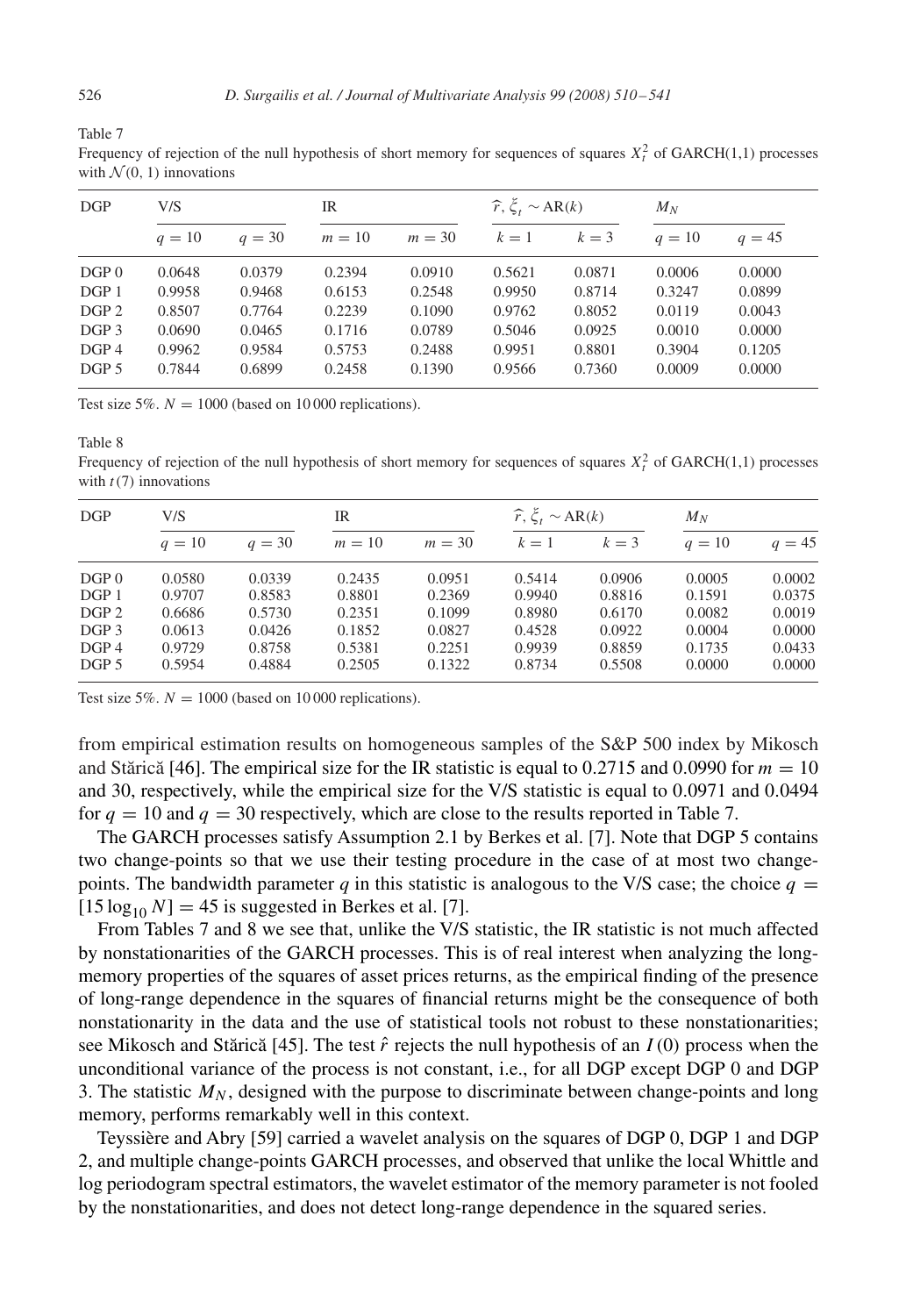## <span id="page-17-0"></span>**4. Application to financial times series**

The discussion below is similar to the so-called "R/S analysis'', which consists in analyzing the long-memory properties of financial time series using the R/S statistic. As it has been shown in Giraitis et al. [\[23,24\],](#page-30-0) the V/S statistic is more of interest as it is less sensitive to the choice of the bandwidth parameter *q* so that the conclusions on the presence of long-range dependence reached by the investigator do not depend too much on the choice of the bandwidth parameter. As for the simulation study presented above, we will compare the results of the V/S and IR analysis, by using their *P*-values, i.e., the observed size, instead of the standard  $\alpha\%$ -size tests.

We first consider three series of daily returns  $X_{1,t}$ ,  $X_{2,t}$ ,  $X_{3,t}$ , where  $X_{i,t} = 100 \times \log(P_{i,t}/P_{i,t})$  $P_{i,t-1}$ ), where  $P_{i,t}$  are shares on Bank of America (BoA), Oracle, and SAP, observed between April 1999 and April 2002,  $N = 752$ . For these series, see Table 9, while both the V/S statistic and the score statistic  $\hat{r}$  detect long-range dependence in the series of squared returns, the results of the IR statistic lead us to the opposite conclusion: the null hypothesis  $d = 0$  is accepted.

For the BoA series, the test by Berkes et al. [\[7\]](#page-29-0) detects one change point for  $q = 5$ , 10, 15, and neither change-point nor long-range dependence for  $q = [15 \log_{10} N] = 43$ . For both the Oracle and SAP series, this test does not detect neither long-range dependence nor change-points for all values of *q*.

Consider now a series of financial returns at higher frequency, i.e., 30 min spaced returns on US dollar/British Pound Foreign Exchange (FX) rate, in  $\vartheta$ -time (the daily seasonal components have been removed; see [\[17\],](#page-30-0) for the definition of  $\vartheta$ -time) observed in 1996, i.e.,  $N = 17520$ .

The plot of this series, see Fig. [3,](#page-18-0) shows that this series displays intermittency, and two significant changes in variance: we use a Gaussian penalized contrast function, and estimate the number of intervals with an adaptive method; see Lavielle and Ludeña [\[37\],](#page-30-0) Lavielle and Teyssière [\[39,40\]](#page-30-0) for further details on this method.

| Series     | V/S                     |        |             | IR          |        |             |                  | $\widehat{r}, \xi_t \sim AR(k)$ |             |
|------------|-------------------------|--------|-------------|-------------|--------|-------------|------------------|---------------------------------|-------------|
|            | q                       | V/S    | $P$ -values | $\,m$       | IR     | $P$ -values | $\boldsymbol{k}$ | $\widehat{r}$                   | $P$ -values |
| BoA        | 10                      | 0.4662 | 0.0002      | 10          | 0.6433 | 0.0121      | $\theta$         | 6.8593                          | 3.4585e-12  |
|            | 20                      | 0.3524 | 0.0019      | 20          | 0.6291 | 0.1229      | 1                | 6.5906                          | 2.1905e-11  |
|            | 30                      | 0.2919 | 0.0063      | 30          | 0.6059 | 0.3441      | 3                | 4.5082                          | 3.2685e-06  |
|            | $\lceil N^{1/2} \rceil$ | 0.3051 | 0.0048      | $[N^{1/2}]$ | 0.6029 | 0.3612      | 5                | 5.5868                          | 1.1564e-08  |
|            | $[N^{1/3}]$             | 0.4830 | 0.0001      | $[N^{1/3}]$ | 0.6525 | 0.0027      |                  |                                 |             |
| Oracle     | 10                      | 0.2931 | 0.0061      | 10          | 0.6251 | 0.0652      | $\theta$         | 4.7063                          | 1.2614e-06  |
|            | 20                      | 0.2327 | 0.0202      | 20          | 0.6843 | 0.0033      | 1                | 5.5311                          | 1.5909e-08  |
|            | 30                      | 0.1979 | 0.0402      | 30          | 0.6270 | 0.1895      | 3                | 3.9880                          | 3.3320e-05  |
|            | $\lceil N^{1/2} \rceil$ | 0.2072 | 0.0335      | $[N^{1/2}]$ | 0.6308 | 0.1527      | 5                | 3.8839                          | 5.1391e-05  |
|            | $[N^{1/3}]$             | 0.3008 | 0.0053      | $[N^{1/3}]$ | 0.6027 | 0.2639      |                  |                                 |             |
| <b>SAP</b> | 10                      | 0.2842 | 0.0073      | 10          | 0.5957 | 0.3774      | $\Omega$         | 4.8614                          | 5.269e-07   |
|            | 20                      | 0.2302 | 0.0212      | 20          | 0.6517 | 0.0350      | 1                | 6.7675                          | 6.549e-12   |
|            | 30                      | 0.2007 | 0.0380      | 30          | 0.5863 | 0.5163      | 3                | 3.5581                          | 0.0002      |
|            | $[N^{1/2}]$             | 0.2058 | 0.0344      | $[N^{1/2}]$ | 0.5866 | 0.5142      | 5                | 2.7533                          | 0.0029      |
|            | $[N^{1/3}]$             | 0.2927 | 0.0062      | $[N^{1/3}]$ | 0.6228 | 0.0660      |                  |                                 |             |

Table 9 V/S, IR and score  $\hat{r}$  statistics for the series of squared returns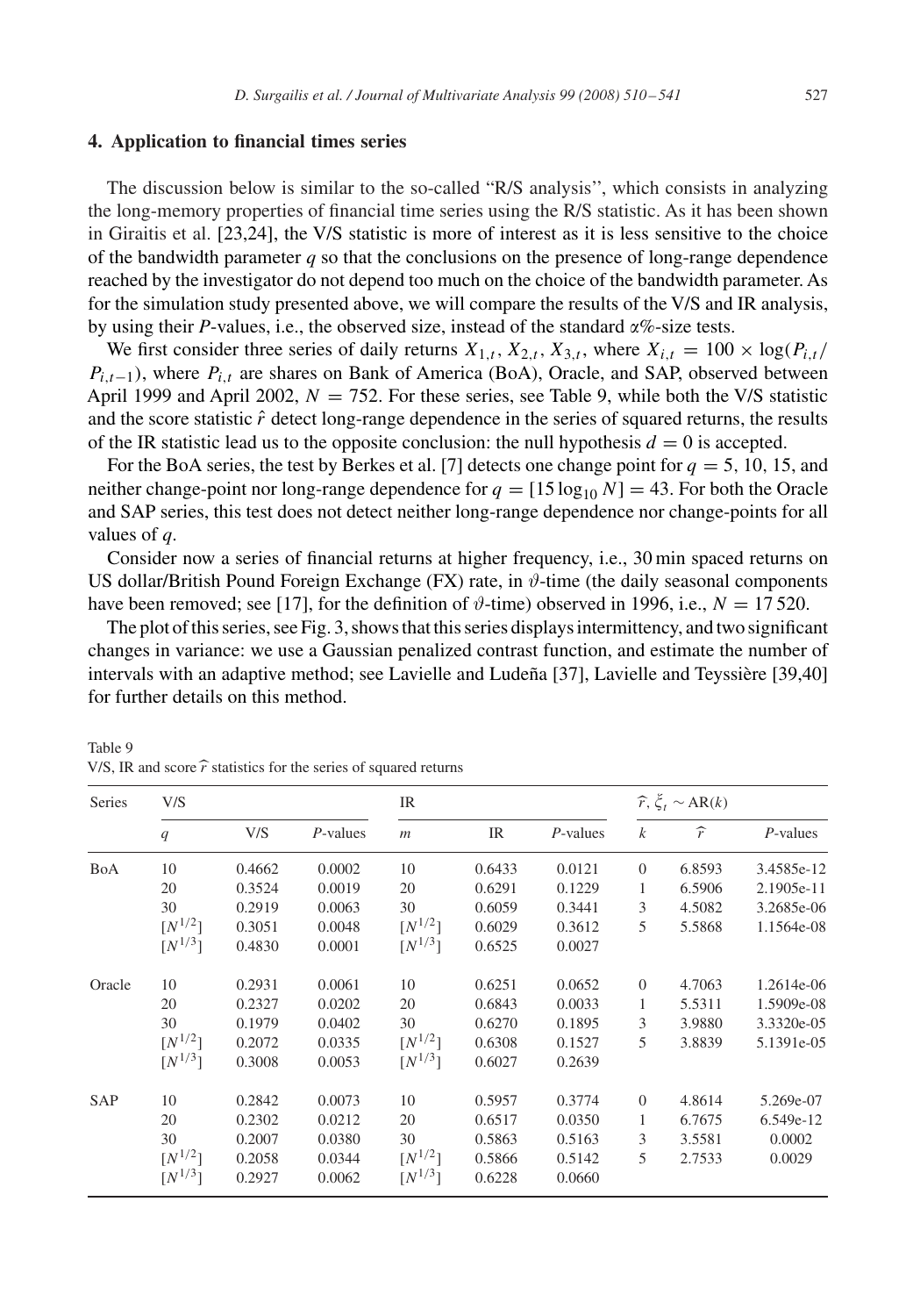<span id="page-18-0"></span>

Fig. 3. The series of returns on US dollar/British pound FX rate with the two estimated change-points in variance (using the adaptive method) at times  $t = 2394$  and 16 164 represented by the two vertical dark lines.

Table 10 V/S, IR and score  $\hat{r}$  statistics for the series of squared returns on 30-min spaced GBP-USD FX rate

| V/S         |        |              | IR             |        |             |          | $\hat{r}, \xi_t \sim AR(k)$ |             |  |
|-------------|--------|--------------|----------------|--------|-------------|----------|-----------------------------|-------------|--|
| q           | V/S    | $P$ -values  | $\mathfrak{m}$ | IR     | $P$ -values | k        | $\widehat{r}$               | $P$ -values |  |
| $[N^{1/3}]$ | 1.2072 | 8.9425e-11   | $[N^{1/3}]$    | 0.6100 | 0.0030      | $\theta$ | 50.3717                     | 0.0000      |  |
| 40          | 1.0868 | $9.6421e-10$ | 40             | 0.5918 | 0.3540      |          | 6.9013                      | 2.5765e-12  |  |
| 60          | 0.9798 | 7.9703e-09   | 60             | 0.6127 | 0.0222      | 3        | 9.6007                      | 3.9711e-22  |  |
| 80          | 0.8898 | 4.7048e-08   | 80             | 0.6179 | 0.0175      | 5        | 8.7394                      | 1.1716e-18  |  |
| 100         | 0.8148 | 2.0709e-07   | 100            | 0.6106 | 0.0778      |          |                             |             |  |
| $[N^{1/2}]$ | 0.7232 | 1.2618e-06   | $[N^{1/2}]$    | 0.5992 | 0.2721      |          |                             |             |  |

We estimate both statistics on the whole sample, for a grid of bandwidths between  $[N^{1/3}]$  and  $[N^{1/2}]$ , i.e., 26, 40, 60, 80, 100, 132, see Table 10. While the V/S statistic detects long-range dependence in the series of squared returns, with very low *P*-values, the IR statistic yields mixed results, as for  $m = 40$ , 100, 132 the null hypothesis of no long-range dependence is accepted. For all values of the bandwidth parameters, the *P*-values of the IR statistic are far greater than the ones of theV/S statistic.We obtain here a more nuanced view on the presence of long-range dependence in volatility: there might be long-memory in squared returns, but with a lower intensity than the one that can be inferred from the results of the V/S statistic. This result is consistent with the wavelet analysis of long-range dependence by Teyssière and Abry [\[59\],](#page-31-0) who observed that longrange dependence is present in this series of squared returns, but with a far lower intensity, i.e.,  $\hat{d}_W = 0.0491$ , than the one obtained with the local Whittle and local log-periodogram spectral estimators.

The score test  $\hat{r}$  rejects always the null hypothesis of long-range dependence, which is not surprising since this test is not robust to the presence of changes in the unconditional variance of the process.

The CUSUM test by Berkes et al. [\[7\]](#page-29-0) detects a change point for  $q = 5$ , and does not reject the null hypothesis of weak dependence, for  $q = 10, 15$ , and  $q = [15 \log_{10} N] = 63$ .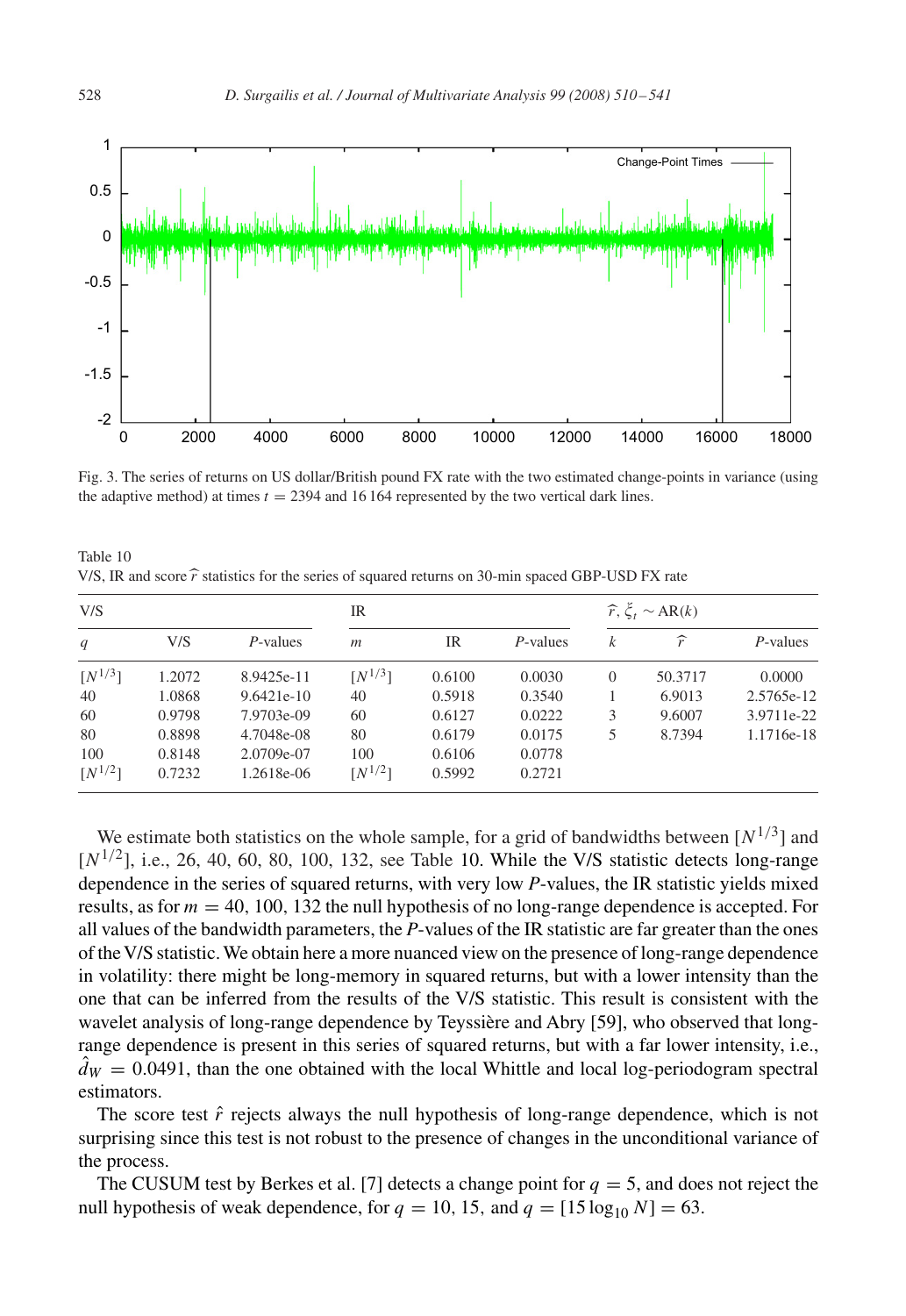# <span id="page-19-0"></span>**5. Proofs**

**Proof of Proposition [2.1.](#page-5-0)** (i) Let  $S_n := \sum_{t=1}^n (X_t - A_m)$ ,  $n = 1, 2, ...,$  then  $\sum_{t=j+1}^{m+j} (X_{t+m} - A_m)$  $X_t$ ) =  $\Delta^2 S_{[mT]}$ , where  $T = j/m$  and  $\Delta^2$  is the second difference operator defined in Section [1.](#page-1-0) Relation [\(2.2\)](#page-4-0) can be rewritten as

$$
G_m^{-1} \left( S_{[m(T_1 + \tau_1)]} - S_{[mT_1]}, S_{[m(T_2 + \tau_2)]} - S_{[mT_2]} \right) \n\to
$$
 FDD  $G(d) \left( B_{d+.5}^1(\tau_1), B_{d+.5}^2(\tau_2) \right)$  (5.1)

as *m*,  $T_1$ ,  $T_2 - T_1 \rightarrow \infty$ . In particular, (5.1) implies

$$
G_m^{-1} \sum_{t=j+1}^{m+j} (X_{t+m} - X_t) = G_m^{-1} \Delta^2 S_{[mT]} \quad (T = j/m)
$$
  
= 
$$
G_m^{-1} (S_{[m(T+2)]} - S_{[mT]}) - 2D_m^{-1} (S_{[m(T+1)]} - S_{[mT]})
$$
  

$$
\rightarrow_D G(d) (B_{d+.5}(2) - 2B_{d+.5}(1)) = G(d) \Delta^2 B_{d+.5}(0)
$$

as  $m \to \infty$ ,  $j/m = T \to \infty$ . In a similar way,

$$
G_m^{-1}\left(\sum_{t=j+1}^{m+j} (X_{t+m} - X_t), \sum_{t=j+m+1}^{2m+j} (X_{t+m} - X_t)\right)
$$
  
=  $G_m^{-1}\left(\Delta^2 S_{[mT]}, \Delta^2 S_{[m(T+1)]}\right)$   
 $\rightarrow_D G(d)\left(\Delta^2 B_{d+.5}(0), \Delta^2 B_{d+.5}(1)\right).$  (5.2)

Therefore, as  $m \to \infty$ ,  $j/m \to \infty$ , so

$$
\eta_m(j) := \frac{\left| G_m^{-1} \sum_{t=j+1}^{j+m} (X_{t+m} - X_t) + G_m^{-1} \sum_{t=j+m+1}^{j+2m} (X_{t+m} - X_t) \right|}{\left| G_m^{-1} \sum_{t=j+1}^{j+m} (X_{t+m} - X_t) \right| + \left| G_m^{-1} \sum_{t=j+m+1}^{j+2m} (X_{t+m} - X_t) \right|}
$$
\n
$$
\to D \frac{\left| \Delta^2 B_{d+.5}(0) + \Delta^2 B_{d+.5}(1) \right|}{\left| \Delta^2 B_{d+.5}(0) \right| + \left| \Delta^2 B_{d+.5}(1) \right|}
$$
\n(5.3)

and hence

$$
E\eta_m(j) \to \Lambda(d) \quad (m \to \infty, j/m \to \infty), \tag{5.4}
$$

by definition of  $\Lambda(d)$  in [\(1.3\)](#page-1-0). Relation [\(2.5\)](#page-5-0) now easily follows by the dominated convergence theorem, as  $0 \leqslant E \eta_m(j) \leqslant 1$  and

$$
IR = \frac{1}{N - 3m} \sum_{j=0}^{N - 3m - 1} \eta_m(j).
$$
\n(5.5)

Consider [\(2.6\)](#page-5-0). With [\(2.5\)](#page-5-0) in mind, it suffices to show

$$
var(R) \to 0. \tag{5.6}
$$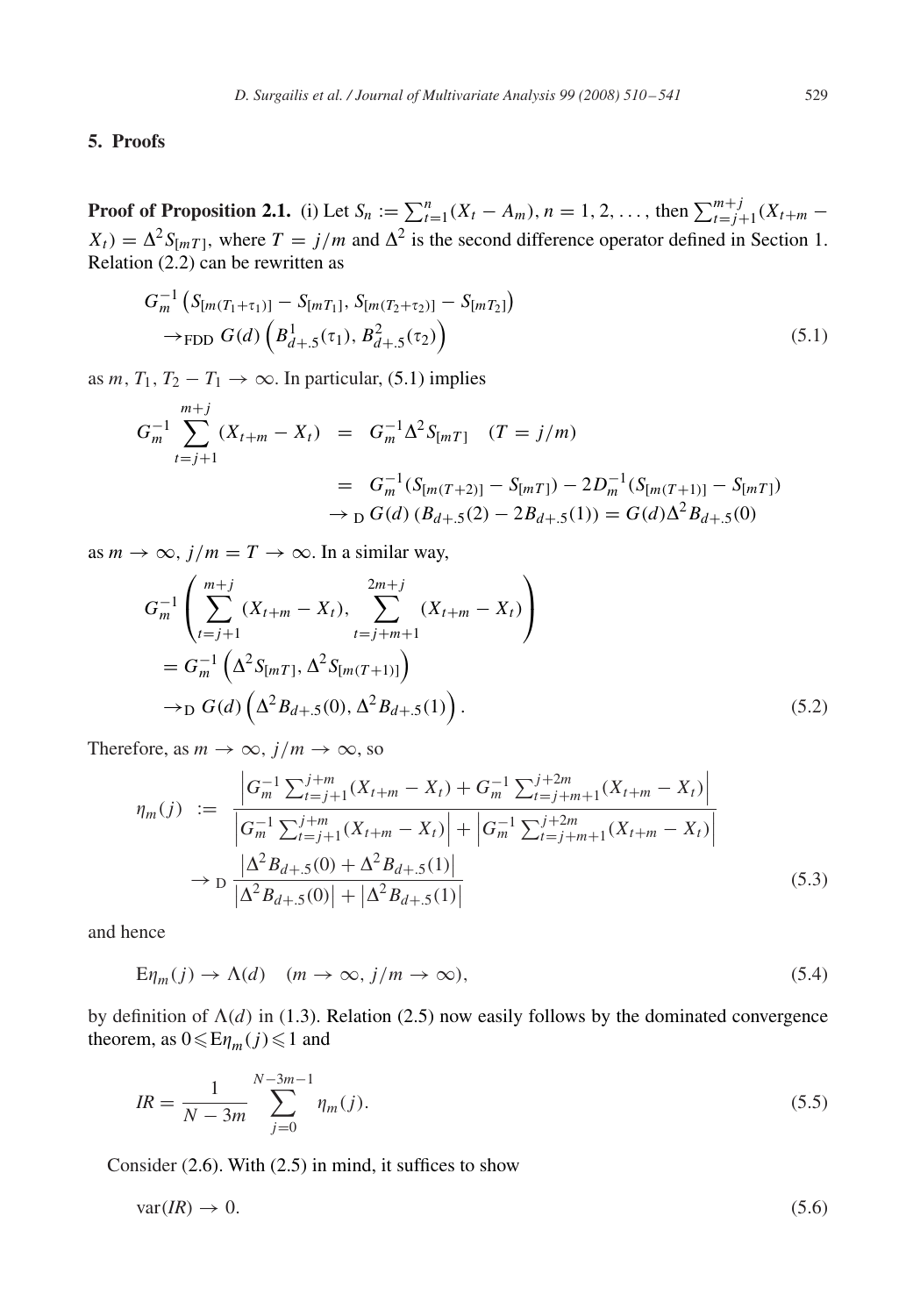We have by [\(5.5\)](#page-19-0)

$$
var(R) = \frac{1}{(N - 3m)^2} \sum_{j_1, j_2 = 0}^{N - 3m - 1} cov(\eta_{j_1}, \eta_{j_2}).
$$
\n(5.7)

It suffices to show that

$$
E\eta_m(j_1)\eta_m(j_2) \to \Lambda(d)^2, \quad E\eta_m(j_1)E\eta_m(j_2) \to \Lambda(d)^2,\tag{5.8}
$$

as m,  $j_1/m$ ,  $(j_2 - j_1)/m \rightarrow \infty$ . Clearly, the second relation in (5.8) follows from [\(5.4\)](#page-19-0). Next, by Assumption (A1),

$$
G_m^{-1} \left( \sum_{t=j_1+1}^{m+j_1} (X_{t+m} - X_t), \sum_{t=j_1+m+1}^{2m+j_1} (X_{t+m} - X_t), \right)
$$
  

$$
\sum_{t=j_2+1}^{m+j_2} (X_{t+m} - X_t), \sum_{t=j_2+m+1}^{2m+j_2} (X_{t+m} - X_t) \right)
$$
  

$$
= G_m^{-1} \left( \Delta^2 S_{[mT_1]}, \Delta^2 S_{[m(T_1+1)]}, \Delta^2 S_{[mT_2]}, \Delta^2 S_{[m(T_2+1)]} \right)
$$
  

$$
\rightarrow_D G(d) \left( \Delta^2 B_{d+.5}^1(0), \Delta^2 B_{d+.5}^1(1), \Delta^2 B_{d+.5}^2(0), \Delta^2 B_{d+.5}^2(1) \right).
$$
 (5.9)

as  $m \to \infty$ ,  $j_1/m = T_1 \to \infty$ ,  $j_2/m = T_2 \to \infty$ ,  $(j_2 - j_1)/m = T_2 - T_1 \to \infty$ . Whence and from the definition of  $\eta_m(j)$  the first relation in (5.8) easily follows. This proves [\(5.6\)](#page-19-0) and part (i).

(ii) The proof is similar to that of part (i). Write  $(mG_m)^{-1} \sum_{t=j+1}^{j+m} (X_{t+m}-X_t) = \int_0^1 h_{m,T}(\tau) d\tau$ , where  $T := (j + 1)/m$ ,

$$
h_{m,T}(\tau) := G_m^{-1}(X_{[m(\tau+1+T)]} - X_{[mT]}) - G_m^{-1}(X_{[m(\tau+T)]} - X_{[mT]}).
$$

By Assumption (A2),

$$
h_{m,T}(\tau) \to_{\text{FDD}} G(d)(B_{d-5}(\tau+1) - B_{d-5}(\tau))
$$
\n(5.10)

as m,  $(j + 1)/m = T \rightarrow \infty$ . It is easy to check that the sequence of random processes  ${h_{m,T}(\tau), \tau \in [0, 1]}$  satisfies the weak convergence criterion in  $L^1[0, 1]$  due to Cremers and Kadelka [\[15\].](#page-30-0) Indeed, from [\(2.4\)](#page-5-0), for any  $\tau \in [0, 1]$ 

$$
E|h_{m,T}(\tau)| \leqslant (Eh_{m,T}^2(\tau))^{1/2} = G_m^{-1} \left( E(X_{[m\tau]+m+j+1} - X_{[m\tau]+j+1})^2 \right)^{1/2} \leqslant C_2^{1/2}
$$

which also implies  $E|h_{m,T}(\tau)| \to |G(d)|E|B_{d-5}(\tau+1)-B_{d-5}(\tau)|$  and therefore the convergence in (5.10) extends to the weak convergence in  $L^1[0, 1]$  so that

$$
(mG_m)^{-1} \sum_{t=j+1}^{j+m} (X_{t+m} - X_t) \to_D G(d) \int_0^1 \Delta B_{d-5}(\tau) d\tau
$$

as  $m$ ,  $(j + 1)/m = T \rightarrow \infty$ . In a similar way, from Assumption (A2) we obtain

$$
(mG_m)^{-1} \left( \sum_{t=j_1+1}^{m+j_1} (X_{t+m} - X_t), \sum_{t=j_1+m+1}^{2m+j_1} (X_{t+m} - X_t), \right)
$$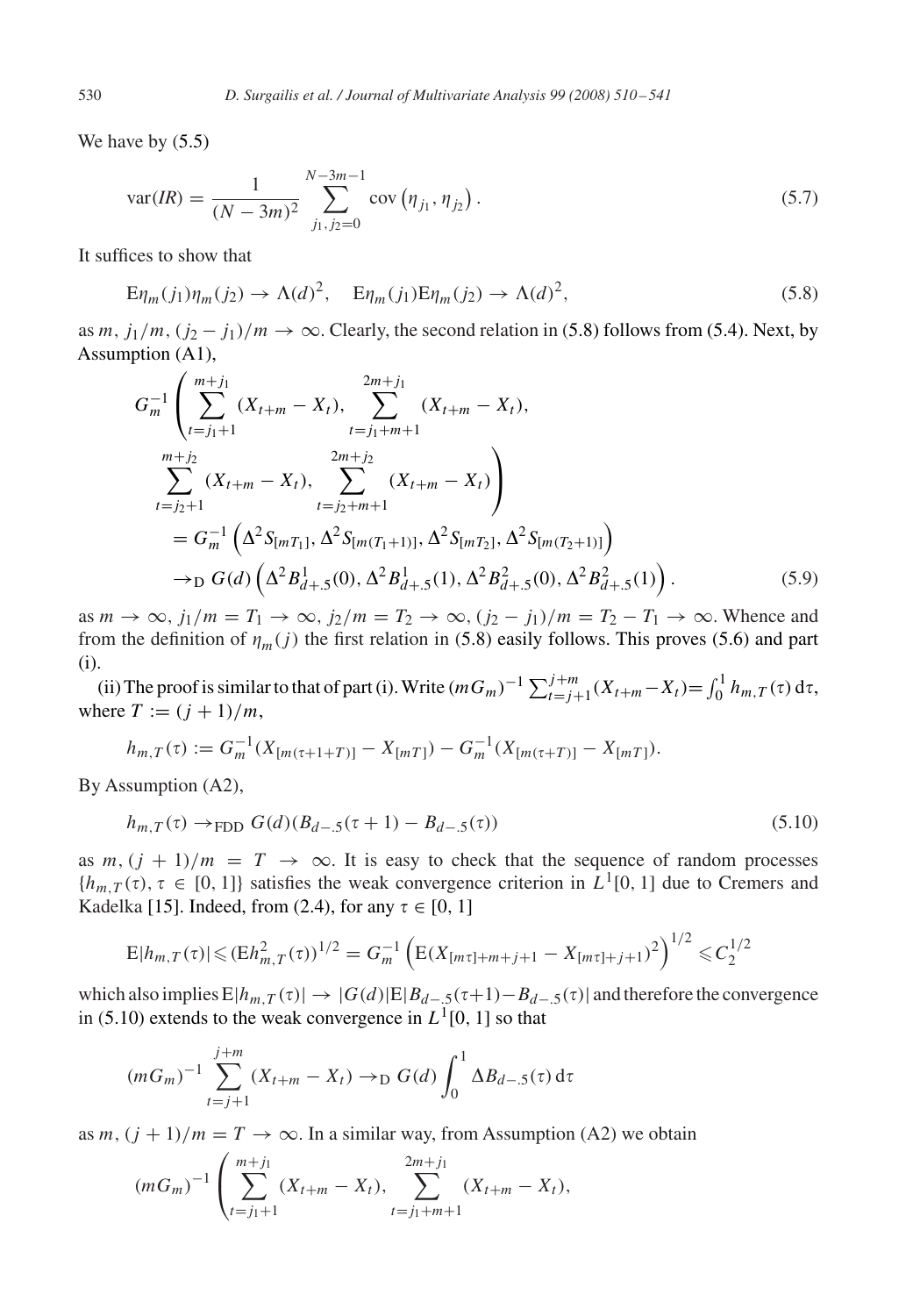<span id="page-21-0"></span>
$$
\sum_{t=j_2+1}^{m+j_2} (X_{t+m} - X_t), \sum_{t=j_2+m+1}^{2m+j_2} (X_{t+m} - X_t) \Biggr)
$$
  
\n
$$
\rightarrow_D G(d) \left( \int_0^1 \Delta B_{d-5}^1(\tau) d\tau, \int_0^1 \Delta B_{d-5}^1(\tau+1) d\tau, \int_0^1 \Delta B_{d-5}^2(\tau) d\tau, \int_0^1 \Delta B_{d-5}^2(\tau+1) d\tau \right),
$$

as  $m \to \infty$ ,  $j_1/m = T_1 \to \infty$ ,  $j_2/m = T_2 \to \infty$ ,  $(j_2 - j_1)/m = T_2 - T_1 \to \infty$ . The remaining details are similar as in the proof of (i). Proposition [2.1](#page-5-0) is proved.  $\square$ 

**Proof of Proposition [2.2.](#page-5-0)** Follows by standard Fourier series argument and is omitted.  $\Box$ 

**Proof of Proposition [2.3.](#page-6-0)** Let first  $-.5 < d < .5$ . Write

$$
\sum_{t=1+[mT]}^{[m(T+\tau)]} X_t = \sum_{t=1+[mT]}^{[m(T+\tau)]} X_t^0 + S_{m,T}(\tau),
$$

where  $X_t^0 := \sum_{s=-\infty}^t \psi(t-s)\xi_s$  is a stationary FARIMA(0, d, 0) process, and

$$
S_{m,T}(\tau) := \sum_{s=-\infty}^0 \sum_{t=1+[mT]}^{[m(T+\tau)]} \psi(t-s)\xi_s,
$$

Therefore relation [\(2.2\)](#page-4-0) for  $X_t$  follows from the fact that this relation holds for the stationary FARIMA(0, d, 0) process  $X_t^0$ , under the normalization  $G_m = m^{-d-5}$ , see Bružaitė and Vaičiulis [\[12\],](#page-30-0) and

$$
m^{-2d-1} \mathcal{E} S_{m,T}^2(\tau) \to 0 \quad (m \to \infty, T \to \infty). \tag{5.11}
$$

But

$$
\begin{split} \mathsf{E}S_{m,T}^{2}(\tau) &= \sum_{s=0}^{\infty} \left( \sum_{t=1+\lfloor mT \rfloor}^{\lfloor m(T+\tau) \rfloor} \psi(t+s) \right)^{2} \leq C \int_{0}^{\infty} \left( \int_{mT}^{m(T+\tau)} (t+s)^{d-1} \, \mathrm{d}t \right)^{2} \, \mathrm{d}s \\ &= C m^{2d+1} \int_{0}^{\infty} \left( \int_{T}^{T+\tau} (t+s)^{d-1} \, \mathrm{d}t \right)^{2} \, \mathrm{d}s = o(m^{2d+1}). \end{split}
$$

Next, let  $.5 < d < 1.5, d \neq 1$ . Let

$$
Y_t^0 := \sum_{s=-\infty}^t \Delta \psi(t-s) \xi_s, \quad \Delta \psi(t) := \psi(t) - \psi(t-1)(t \ge 1), \quad \Delta \psi(0) := 1. \tag{5.12}
$$

Note  $\Delta \psi(j) \sim j^{d-2}/\Gamma(d-1)(j \to \infty)$  and so  $\sum_{j=0}^{\infty} (\Delta \psi(j))^2 < \infty(1 < d < 1.5)$ ,  $\sum_{j=0}^{\infty} |\Delta \psi(j)| < \infty$ ,  $\sum_{j=0}^{\infty} \psi(j) = 0$  (.5 < d < 1). Therefore  $Y_t^0$  in (5.12) is well-defined, as a stationary moving average process, and satisfies Assumption (A.1) with *d* replaced by  $d - 1 \in$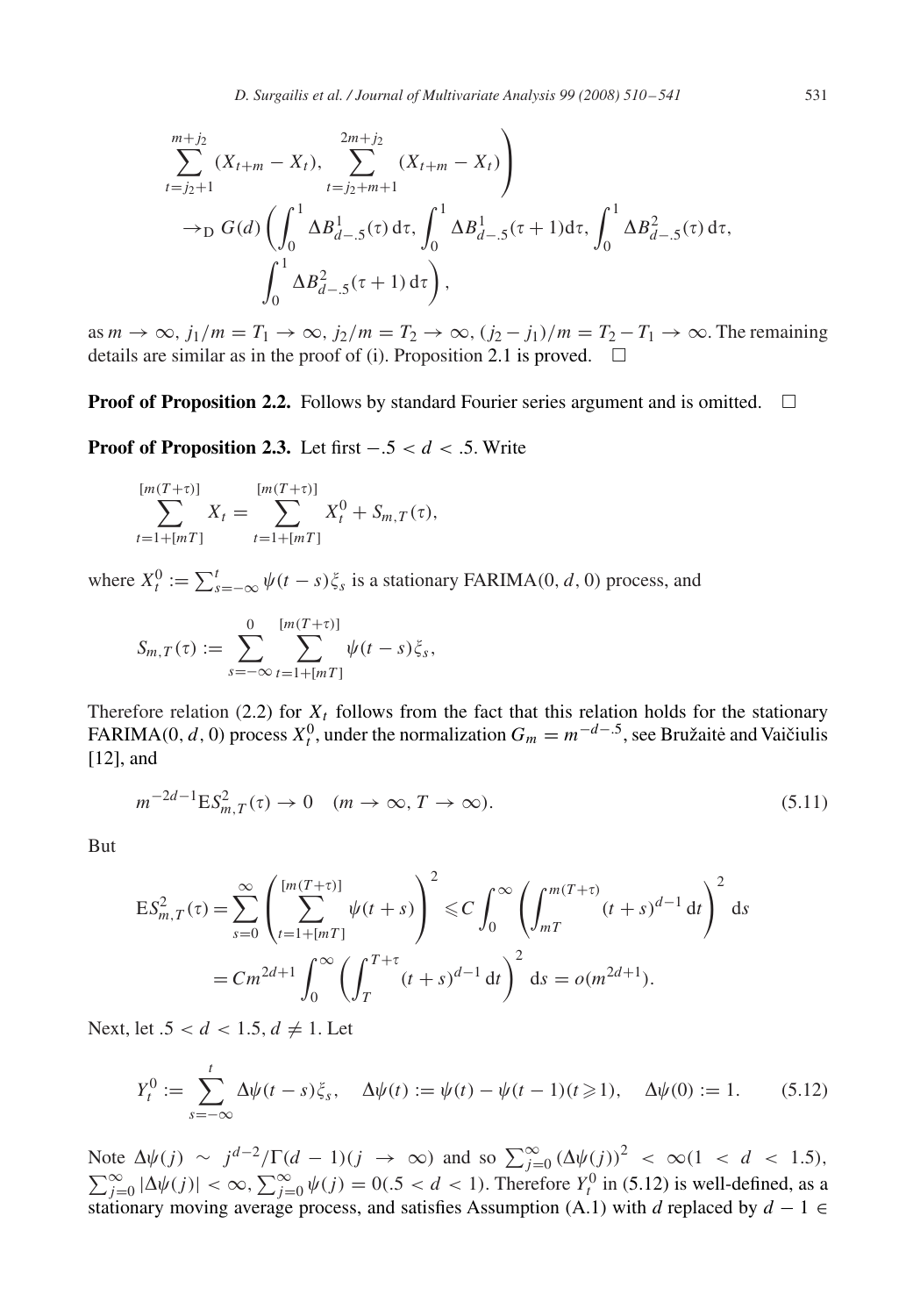<span id="page-22-0"></span> $(-.5, .5)$ , see Bružaitė and Vaičiulis [\[12\].](#page-30-0) We have

$$
X_{[m(T+\tau)]} - X_{[mT]} = \sum_{t=[mT]+1}^{[m(T+\tau)]} Y_t^0 + U_{m,T}(\tau),
$$

where

$$
U_{m,T}(\tau) := \sum_{s=-\infty}^{0} \sum_{t=1+[mT]}^{[m(T+\tau)]} \Delta \psi(t-s) \zeta_s
$$

satisfies  $m^{-2(d-1)-1}EU_{m,T}^2(\tau) \to 0$   $(m \to \infty, T \to \infty)$  (the proof of the last relation is analo-gous to [\(5.11\)](#page-21-0)). We have proved that  $X_t$  satisfies Assumption (A.2). The statement of Proposition 2.3 in the case  $d = 1$  is obvious, as  $X_t$  reduces to a sum of iid rv's. Proposition 2.3 is proved.  $\Box$ 

**Proof of Theorem [2.4.](#page-6-0)** As explained in Section [2,](#page-4-0) the theorem follows from the inequality [\(2.19\)](#page-7-0) and the asymptotics [\(2.20\)](#page-7-0)–[\(2.23\)](#page-7-0).

Proof of [\(2.20\)](#page-7-0)–[\(2.23\)](#page-7-0). Without loss of generality, assume  $c_0 = 1$ . We shall separately consider the cases (i)  $(-.5 < d < .5)$  and (ii)  $(.5 < d < 1.5)$ .

*Case* (i): Let  $r(t) = \int_{-\pi}^{\pi} e^{itx} f(x) dx$  be the covariance of  $X_t$ . Then

$$
V_m^2 = 2 \sum_{t,s=1}^m r(t-s) - 2 \sum_{t,s=1}^m r(t-s+m) = 4 \int_{-\pi}^{\pi} f(x) \frac{\sin^4(mx/2)}{\sin^2(x/2)} dx,
$$
 (5.13)

and, similarly,

$$
R_m = 4 \int_{-\pi}^{\pi} f(x) \cos(mx) \frac{\sin^4(mx/2)}{\sin^2(x/2)} dx.
$$
 (5.14)

Consider the integral

$$
J(a,m) := \int_0^{\pi} x^a \frac{\sin^4(mx/2)}{\sin^2(x/2)} dx = 4m^{1-a} \int_0^{\infty} x^{a-2} \sin^4(x/2) g_m(x) dx,
$$

where  $-1 < a < 1$  and

$$
g_m(x) := \begin{cases} \frac{(x/2m)^2}{\sin^2(x/2m)}, & 0 < x < m\pi, \\ 0, & x > m\pi. \end{cases}
$$

Note for each  $x > 0$ ,  $g_m(x) \to 1(m \to \infty)$ . Next,  $\int_0^\infty x^{a-2} \sin^4(x/2) |g_m(x) - 1| dx \le I_1 + I_2$ , where

$$
I_1 := \int_{m\pi}^{\infty} x^{a-2} dx, \quad I_2 := \int_0^{m\pi} x^{a-2} \sin^4(x/2) \frac{(x/2m)^2 - \sin^2(x/2m)}{\sin^2(x/2m)} dx
$$

Here,  $I_1 \leq C m^{a-1}$ . Using the bounds:  $\sin(x) \geq c_1 x$  and  $|x^2 - \sin^2(x)| \leq c_2 x^4 (0 < x < \pi/2)$ , where  $c_1$ ,  $c_2 > 0$  are some constants, we obtain

$$
I_2 \leqslant C \int_0^{m\pi} x^{a-2} \min(x^4, 1)(x/m)^2 dx \leqslant C m^{a-1}.
$$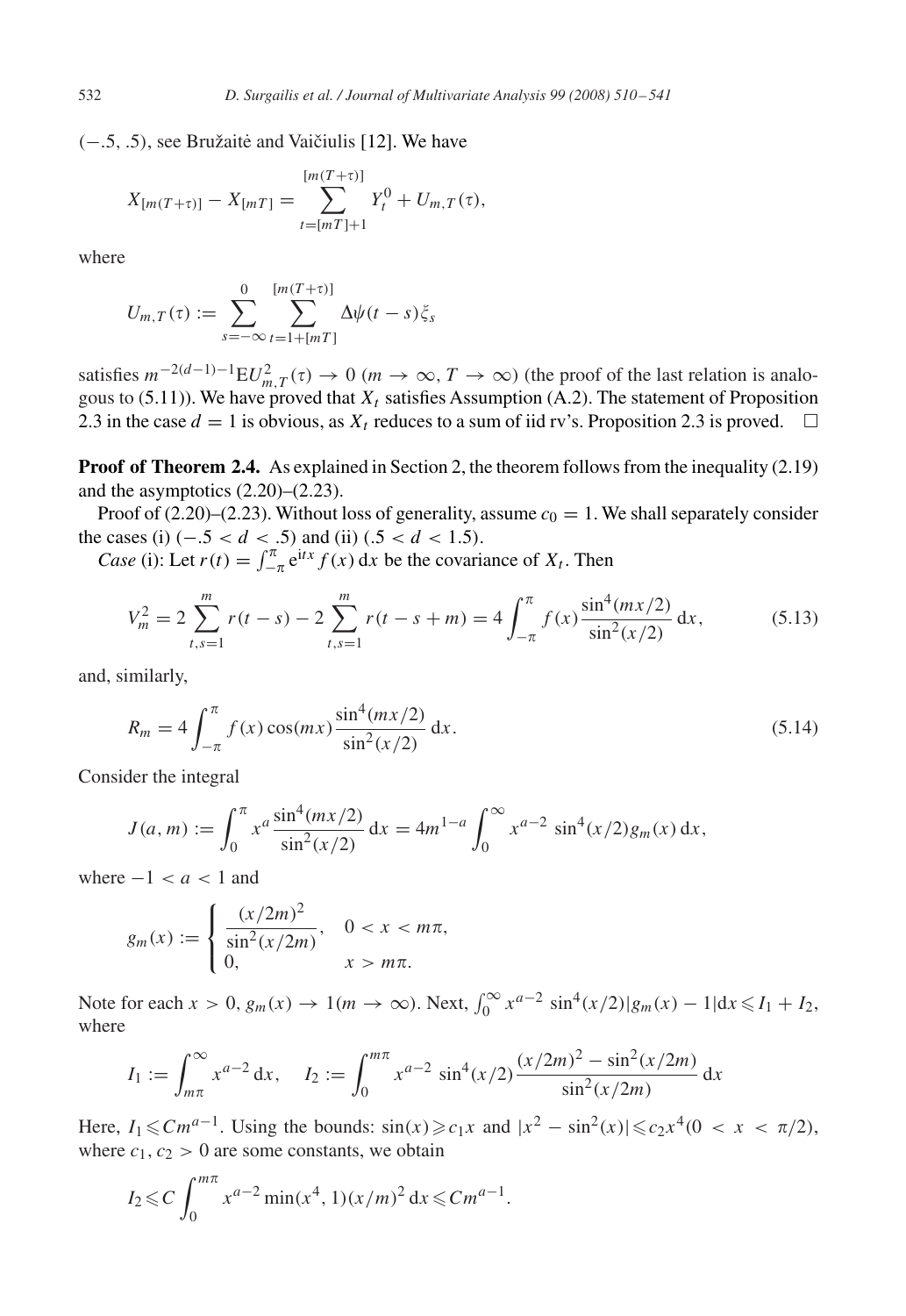<span id="page-23-0"></span>Note also  $I(a) := \int_0^\infty x^{a-2} \sin^4(x/2) dx < \infty$ . We thus obtain that for  $a \in (-1, 1)$ ,

$$
J(a,m) = 4I(a)m^{1-a} + O(1) \quad (m \to \infty).
$$
 (5.15)

Applying (5.15) with  $a = -2d \in (-1, 1)$  and  $a = -2d + \beta \in (-1, 1)$  (as  $0 < \beta < 2d + 1$ ) we obtain relation [\(2.20\)](#page-7-0), with  $V(d) = 4 \int_0^{\infty} x^{-2d-2} \sin^4(x/2) dx$ . In a similar way, [\(2.21\)](#page-7-0) follows with  $R(d) = 4 \int_0^\infty x^{-2d-2} \cos(x) \sin^4(x/2) dx$ . To explicitly obtain the above integrals, use [\(2.8\)](#page-5-0) and the identities  $\int_0^\infty x^{-2d-2} \sin^2(x/2) dx = K(d+3)/8$  (see [\[56, \(9.8\)\]\)](#page-31-0) and  $\sin^4(x/2) =$  $-\frac{1}{4}\sin^2(x) + \sin^2(x/2), \cos(x)\sin^4(x/2) = \frac{1}{8} \left(-\sin^2(3x/2) + 4\sin^2(x) - 7\sin^2(x/2)\right).$ 

*Case* (ii): follows similarly to (i), by writing  $V_m$ ,  $R_m$  in terms of the spectral density  $f(x)$  of  $U_t = X_t - X_{t-1}$ :

$$
V_m^2 = \int_{-\pi}^{\pi} \frac{\sin^4(mx/2)}{\sin^4(x/2)} f(x) \, \mathrm{d}x,\tag{5.16}
$$

$$
R_m = \int_{-\pi}^{\pi} \cos(mx) \frac{\sin^4(mx/2)}{\sin^4(x/2)} f(x) \, dx,\tag{5.17}
$$

c.f. [\(5.13\)](#page-22-0), [\(5.14\)](#page-22-0). The remaining details are similar to those of part (i) and are omitted.

Proof of [\(2.19\)](#page-7-0). Let  $\rho_m := EY^0Y^1$ ,  $\rho := EZ^0Z^1 = \rho(d)$ . Let  $\xi_0$ ,  $\xi_1$  be mutually independent standard  $\mathcal{N}(0, 1)$  random variables. Then

$$
(Y0, Y1) =D (\xi_0, \rho_m \xi_0 + (1 - \rho_m^2)^{1/2} \xi_1),(Z0, Z1) =D (\xi_0, \rho \xi_0 + (1 - \rho^2)^{1/2} \xi_1),
$$
\n(5.18)

in the sense of equality of distributions. By [\(2.17\)](#page-7-0),

$$
EIR - \Lambda(d) = E \left[ \frac{|\xi_0 + (\rho_m \xi_0 + (1 - \rho_m^2)^{1/2} \xi_1)|}{|\xi_0| + |\rho_m \xi_0 + (1 - \rho_m^2)^{1/2} \xi_1|} - \frac{|\xi_0 + (\rho \xi_0 + (1 - \rho^2)^{1/2} \xi_1)|}{|\xi_0| + |\rho \xi_0 + (1 - \rho^2)^{1/2} \xi_1|} \right]
$$
  
= 
$$
\int_{\rho}^{\rho_m} E \left[ \frac{\partial \phi(r; \xi_0, \xi_1)}{\partial r} \right] dr,
$$
 (5.19)

where  $\phi(r; x_0, x_1) := (|x_0 + (rx_0 + (1 - r^2)^{1/2}x_1)) / (|x_0| + |rx_0 + (1 - r^2)^{1/2}x_1|)$ . It is easy to check that  $|\partial \phi(r; x_0, x_1)/\partial r| \leqslant C/(1-r^2)$  is bounded uniformly in  $x_0, x_1$  provided  $r^2$  is separated from 1:  $1 - r^2 > C_1 > 0$ . Then [\(2.19\)](#page-7-0) is immediate from (5.19). Theorem [2.4](#page-6-0) is proved.  $\square$ 

**Proof of Theorem 2.5.** (i) Recall the definitions of  $Y_i(m)$  in [\(2.28\)](#page-8-0) and  $Z_d(\tau)$  in [\(1.5\)](#page-1-0). We start with the relation

$$
Y_m([m\tau]) \to \text{FDD } Z_d(\tau),\tag{5.20}
$$

which holds in view of Gaussianity of  $X_t$  and the assumptions on the spectral density  $f(x)$ . Next,

$$
(N/m)\text{var}(IR) = \frac{N}{N-3m} \sum_{|j| < N-3m} m^{-1} \text{cov}\left(\eta_m(0), \eta_m(j)\right) \left(1 - \frac{|j|}{N-3m}\right). \tag{5.21}
$$

Using the convergence (5.20), one can easily show that as  $m \to \infty$  and  $j/m \to \tau \in \mathbb{R}$ , so

$$
cov(\eta_m(0), \eta_m(j)) \to cov\left(\frac{|Z_d(0) + Z_d(1)|}{|Z_d(0)| + |Z_d(1)|}, \frac{|Z_d(\tau) + Z_d(\tau + 1)|}{|Z_d(\tau)| + |Z_d(\tau + 1)|}\right).
$$
(5.22)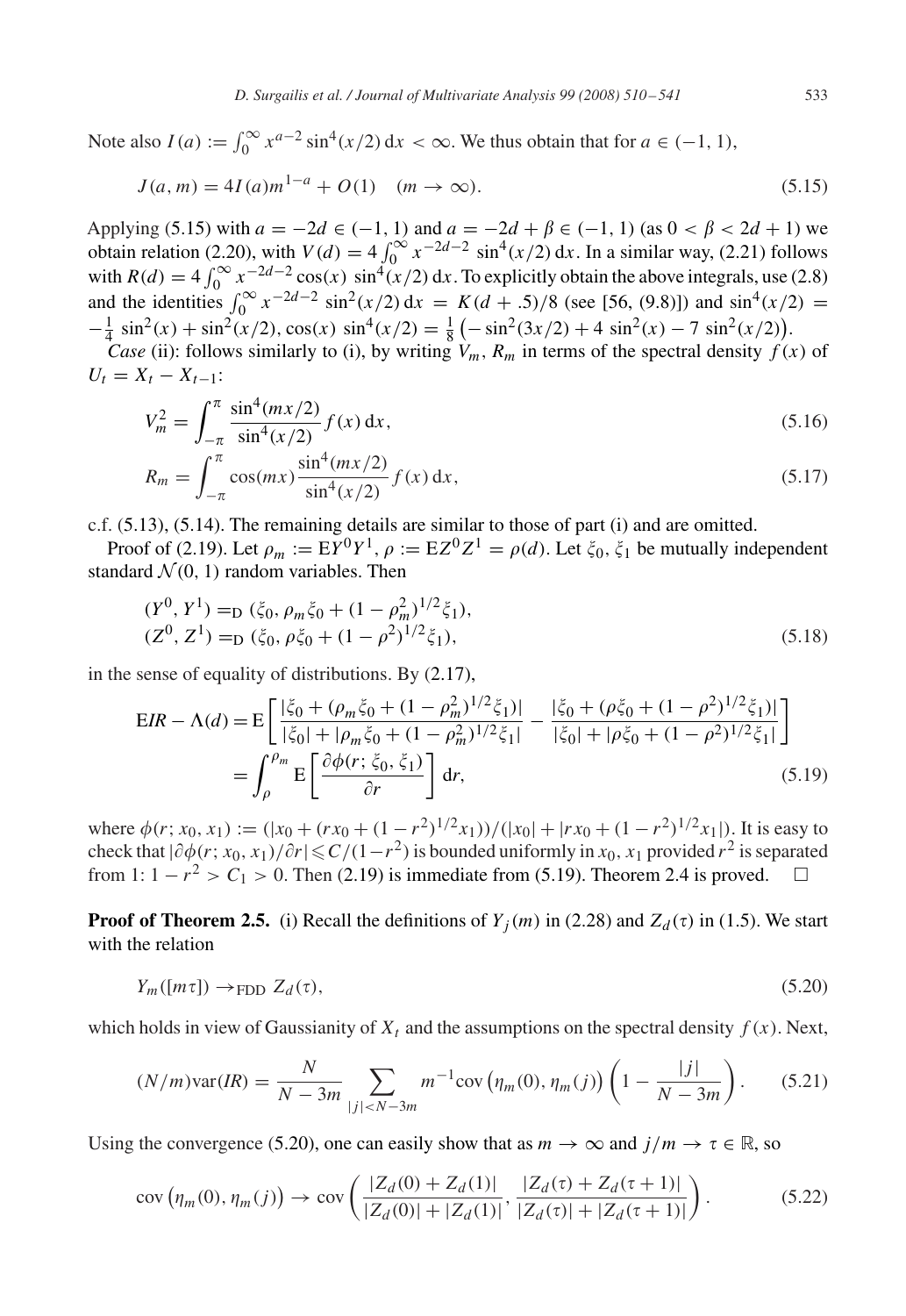<span id="page-24-0"></span>From Lemma [5.1,](#page-25-0) [\(5.35\)](#page-25-0) and Arcones [\[4, Lemma 1\]](#page-29-0) it follows that there exists a constant  $C > 0$ such that for any  $m, j \geq 1$ 

$$
\left|\operatorname{cov}\left(\eta_m(0),\eta_m(j)\right)\right| \leqslant C\left(j/m\right)^{-2}.\tag{5.23}
$$

Then  $(2.25)$  follows from  $(5.21)$ ,  $(5.22)$ , the dominated convergence theorem and  $(5.23)$ .

The proof of [\(2.26\)](#page-8-0) follows the usual scheme of the proof of CLT's for sums of subordinated Gaussian functionals using Hermite expansion and the diagram formula; see e.g., Breuer and Major [\[10\],](#page-29-0) Giraitis and Surgailis [\[27\],](#page-30-0) Chambers and Slud [\[13\],](#page-30-0) Arcones [\[4\].](#page-29-0) (However, these results do not directly apply to our situation since  $Y_m(j)$ ,  $0 \leq j \leq N-3m$  form a triangular array.) Therefore, we present an outline of the proof of the CLT (Steps 1–3 below).

*Step* 1: *Hermite expansion.* Let

$$
\xi_{0m}(j) := Y_m(j), \quad \xi_{1m}(j) := (1 - \rho_m^2)^{-1/2} (Y_m(j+m) - \rho_m Y_m(j)). \tag{5.24}
$$

Then for each j, m,  $\xi_{0m}(j)$ ,  $\xi_{1m}(j)$  are independent and have a standard Gaussian distribution; moreover,  $Y_m(j) = \xi_{0m}(j)$ ,  $Y_m(j+m) = \rho_m \xi_{0m}(j) + (1 - \rho_m^2)^{1/2} \xi_{1m}(j)$ ; see [\(5.18\)](#page-23-0). Let

$$
g_m(x_0, x_1) := \frac{|x_0 + \rho_m x_0 + (1 - \rho_m^2)^{1/2} x_1|}{|x_0| + |\rho_m x_0 + (1 - \rho_m^2)^{1/2} x_1|}.
$$
\n(5.25)

Then  $\eta_m(j) = g_m(\xi_{0m}(j), \xi_{1m}(j))$  is a nonlinear function (bounded by 1) in standardized Gaussian variables of (5.24). One can write the Hermite expansion:

$$
\eta_m(j) = \mathbb{E}\eta_m(j) + \sum_{k_0, k_1 \geqslant 0: k_0 + k_1 \geqslant 2} \frac{c_{k_0, k_1}^{(m)}}{k_0! k_1!} H e_{k_0} \left( \xi_{0m}(j) \right) H e_{k_1} \left( \xi_{1m}(j) \right), \tag{5.26}
$$

convergent in mean square, where

$$
c_{k_0,k_1}^{(m)} := \mathcal{E}\left[g_m(\xi_0,\xi_1)He_{k_0}(\xi_0)He_{k_1}(\xi_1)\right],\tag{5.27}
$$

where  $\xi_0, \xi_1 \sim \mathcal{N}(0, 1)$  are uncorrelated, and where  $He_k(x) = (-1)^k e^{x^2/2} (e^{-x^2/2})^{(k)}$ ,  $k =$ 0, 1,... are Hermite polynomials. Note  $E_{\eta_m}(j) = E_{g_m}(\xi_{0m}(j), \xi_{1m}(j)) = c_{0,0}^{(m)}$  and  $c_{1,0}^{(m)} =$  $E[\xi_0 g_m(\xi_0, \xi_1)] = 0, c_{0,1}^{(m)} = E[\xi_1 g_m(\xi_0, \xi_1)] = 0$  which follows by symmetry of  $g_m$  in (5.25).

*Step* 2: *approximation by finite sum of Hermite polynomials.* Let  $K \geq 1$  be a sufficiently large integer. From (5.26) we can write

$$
IR - EIR = S_K + \tilde{S}_K, \tag{5.28}
$$

where  $S_K := (N - 3m)^{-1} \sum_{j=0}^{N-3m-1} \eta_{m,K}(j)$ ,  $\widetilde{S}_K := (N - 3m)^{-1} \sum_{j=0}^{N-3m-1} \widetilde{\eta}_{m,K}(j)$ , and where

$$
\eta_{m,K}(j) := \sum_{2 \leq k_0 + k_1 \leq K} \frac{c_{k_0, k_1}^{(m)}}{k_0! k_1!} H e_{k_0}(\xi_{0m}(j)) H e_{k_1}(\xi_{1m}(j)),\tag{5.29}
$$

$$
\widetilde{\eta}_{m,K}(j) := \sum_{k_0 + k_1 > K} \frac{c_{k_0, k_1}^{(m)}}{k_0! k_1!} H e_{k_0}(\xi_{0m}(j)) H e_{k_1}(\xi_{1m}(j)).
$$
\n(5.30)

Similarly to (5.23) we obtain  $|\text{cov}(\tilde{\eta}_{m,K}(0), \tilde{\eta}_{m,K}(j))| \leq \delta(K)(j/m)^{-2}$ , where  $\delta(K)$  does not denend on  $m, j \geq 1$  and vanishes as  $K \to \infty$ . As a consequence, the second term on the r.h.s. in depend on m,  $j \ge 1$ , and vanishes as  $K \to \infty$ . As a consequence, the second term on the r.h.s. in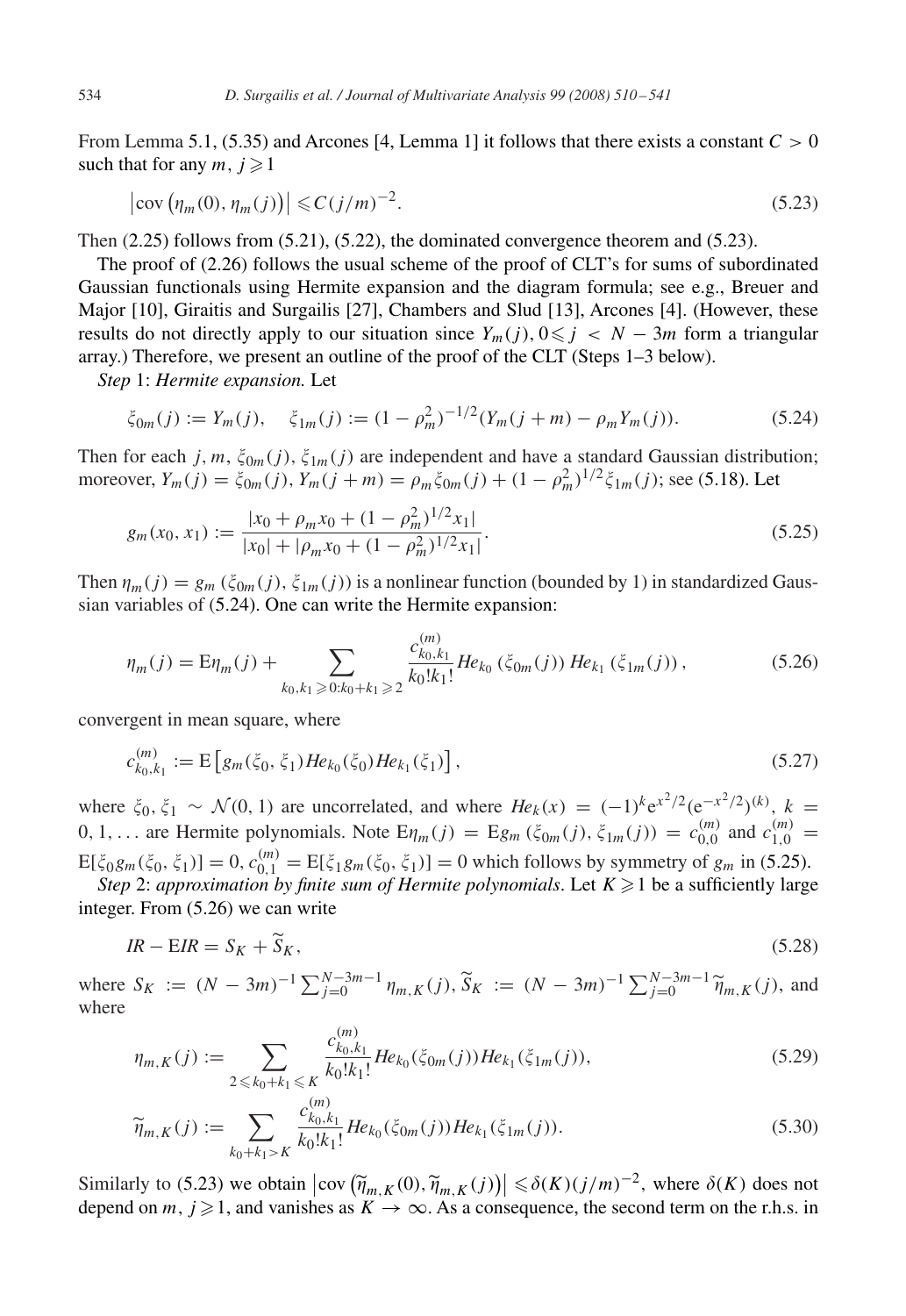<span id="page-25-0"></span>[\(5.28\)](#page-24-0) is negligible, and it suffices to prove the CLT for the (truncated) term  $S_K$  only, namely,

$$
(N/m)^{1/2} S_K \to_D \mathcal{N}(0, \sigma_K^2), \tag{5.31}
$$

as N, m,  $N/m \to \infty$ , where  $\lim_{K \to \infty} \sigma_K^2 = \sigma^2(d)$  (the proof of the last fact is similar to [\(2.25\)](#page-7-0) above).

*Step* 3: Proof of (5.31). Similarly to [\(2.25\)](#page-7-0), one can show  $(N/m)ES_K^2 \to \sigma_K^2(N, m, N/m \to$  $\infty$ ). Therefore the proof of (5.31) reduces to asymptotic normality of sums of (bivariate) Hermite polynomials in [\(5.29\)](#page-24-0). In other words, it suffices to show that for any  $p \ge 3$  and all sufficiently large  $N, m \geq 1$ 

$$
cum(S(q_{01}, q_{11}), \dots, S(q_{0p}, q_{1p})) = o\left((N/m)^{-p/2}\right), \tag{5.32}
$$

where  $cum(\cdot, \dots, \cdot)$  stands for joint cumulant,

$$
S(k_0, k_1) := \frac{1}{N - 3m} \sum_{j=0}^{N - 3m - 1} He_{k_0}(\xi_{0m}(j)) He_{k_1}(\xi_{1m}(j)),
$$

and where  $q_{ij} \geq 0$  ( $i = 0, 1, j = 1, \ldots, p$ ) are arbitrary integers such that  $q_{01} + q_{11} \geq 2, \ldots, q_{0p} +$  $q_{1p} \ge 2$ . By the diagram formula, see e.g., Arcones [\[4\],](#page-29-0) Giraitis and Surgailis [\[28\],](#page-30-0) the cumulant in (5.32) can be written as a sum of contributions  $J(\gamma)$  corresponding to all *connected diagrams*  $\gamma$  of the table

$$
T = \begin{pmatrix} (1, 1) & (1, 2) & \dots & (1, q_{01} + q_{11}) \\ (2, 1) & (2, 2) & \dots & (2, q_{02} + q_{12}) \\ \dots & \dots & \dots & \dots & (p, q_{0p} + q_{1p}) \end{pmatrix},
$$
(5.33)

and (5.32) follows from  $J(\gamma) = o((N/m)^{-p/2})$ , for any given connected diagram  $\gamma$ . The last relation can be proved using the bound in Lemma  $5.1(i)$  and the (generalized) Hölder inequality in Giraitis and Surgailis [\[25, \(2.13\)\]](#page-30-0) (see also [\[54, Proposition 3.1\]\)](#page-31-0). This concludes the proof of (5.31) and part (i) of Theorem [2.5,](#page-7-0) too.

(ii) is very similar to that of (i). Consider the representation [\(2.29\)](#page-8-0), with  $Y_j$  defined as in [\(2.28\)](#page-8-0). From the assumptions on  $X_t$  and spectral density  $f(x)$  of  $U_t$ , it easy to verify the relation [\(5.20\)](#page-23-0). Then [\(2.25\)](#page-7-0) follows from [\(5.22\)](#page-23-0) as in part (i), and from the bound

$$
\left|\text{cov}\left(\eta_m(0), \eta_m(j)\right)\right| \leq C|j/m|^{-2\min(1, 3-2d)},\tag{5.34}
$$

as  $2 \min(1, 3-2d) > 1$  for  $0.5 < d < 1.25$ . The proof of (5.34) is exactly similar to that of [\(5.23\)](#page-24-0), with the difference that Lemma 5.1(i) must be replaced by Lemma 5.1(ii). Theorem [2.5](#page-7-0) is proved.  $\Box$ 

**Lemma 5.1.** (i) *Let the assumptions of Theorem* [2.5\(](#page-7-0)i) *be satisfied. Then there exists a constant*  $C > 0$  such that for any integers m,  $j \geq 1$ 

$$
|\text{cov}(Y_m(0), Y_m(j))| \leqslant C(j/m)^{-1}.
$$
\n(5.35)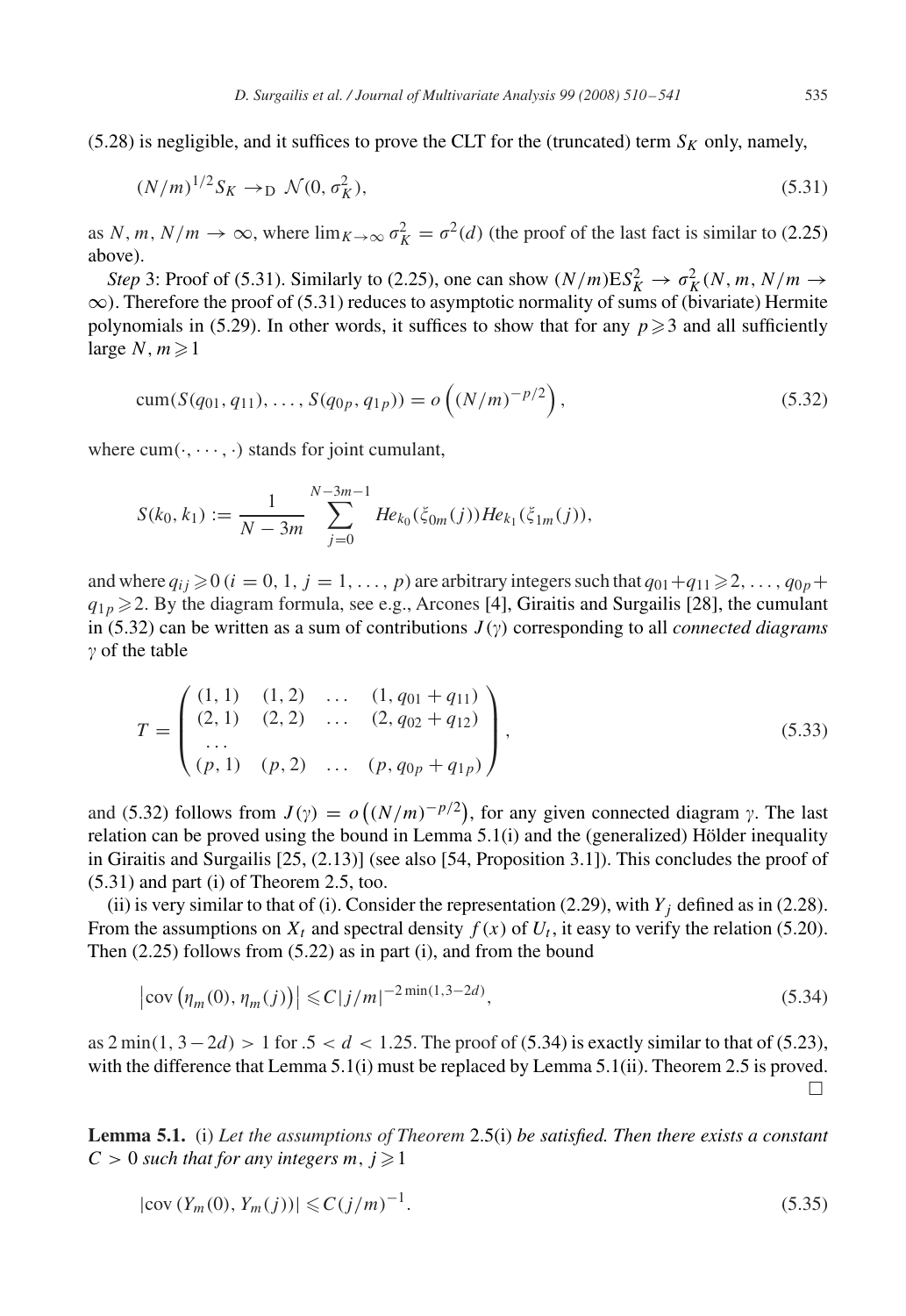<span id="page-26-0"></span>(ii) *Let the assumptions of Theorem* [2.5\(](#page-7-0)ii) *be satisfied. Then there exists a constant* C > 0 *such that for any integers m,*  $j \geq 1$ 

$$
|\text{cov}(Y_m(0), Y_m(j))| \le C \begin{cases} (j/m)^{-1}, & .5 < d < 1, \\ (j/m)^{-1}(1 + \log(1 + (j/m))), & d = 1, \\ (j/m)^{3-2d}, & 1 < d < 1.5. \end{cases}
$$
(5.36)

**Proof.** (i) Let  $\rho_m(j) = \text{cov}(Y_m(0), Y_m(j))$ . Similarly as in [\(5.13\)](#page-22-0)–[\(5.14\)](#page-22-0),

$$
\rho_m(j) = V_m^{-2} \sum_{t,s=1}^m (2r(j+t-s) - r(j+m+t-s) - r(j-m+t-s))
$$
  
= 
$$
4V_m^{-2} \int_{-\pi}^{\pi} f(x) \cos(jx) \frac{\sin^4(mx/2)}{\sin^2(x/2)} dx
$$
  
= 
$$
-8V_m^{-2} j^{-1} \int_0^{\pi} \sin(jx) F'_m(x) dx,
$$

where  $F_m(x) := f(x) \sin^4(mx/2)/\sin^2(x/2)$ . Hence using  $V_m^2 \sim \text{const.} m^{2d+1}$  we obtain

$$
|\rho_m(j)| \leq C m^{-2d-1} j^{-1} \int_0^\pi |F'_m(x)| \, \mathrm{d}x. \tag{5.37}
$$

Note  $F'_m(x) \to 0(x \to 0)$  by condition [\(2.12\)](#page-6-0) and

$$
\left| \left( \frac{\sin^4(mx/2)}{\sin^2(x/2)} \right)' \right| \leq C \left\{ \frac{m^4x}{mx^{-2}}, \quad \frac{0 < x < 1/m}{x > 1/m}. \right. \tag{5.38}
$$

From  $(2.12)$  and  $(5.38)$  we obtain

$$
\int_0^{1/m} |F'_m(x)| dx \leq C \int_0^{1/m} \left( x^{-2d} m^4 x + x^{-2d} m^2 \right) dx = C m^{2d+2},
$$
  

$$
\int_{1/m}^{\pi} |F'_m(x)| dx \leq C \int_{1/m}^{\pi} \left( x^{-2d} m x^{-2} + x^{-2d-1} x^{-2} \right) dx \leq C m^{2d+2},
$$

implying [\(5.35\)](#page-25-0) by (5.37).

(ii) As  $EY_m^2(j) = 1$ , it suffices to prove the statement for  $j \ge m$ . Furthermore, for simplicity we shall assume that *j* is an even integer,  $j \ge 2$ . Similarly as in [\(5.13\)](#page-22-0)–[\(5.14\)](#page-22-0),

$$
\rho_m(j) = V_m^{-2} \mathcal{E} \left( \sum_{t=1}^m \sum_{t < s \le t+m} U_s \right) \left( \sum_{t'=j+1}^{j+m} \sum_{t' < s' \le t'+m} U_{s'} \right)
$$
\n
$$
= 2V_m^{-2} \int_0^\pi f(x) \cos(jx) \frac{\sin^4(mx/2)}{\sin^4(x/2)} dx =: 2V_m^{-2}I. \tag{5.39}
$$

Write  $I = \int_0^{2\pi/j} \dots + \int_{2\pi/j}^{\pi} \dots =: I_1 + I_2$ . Here,

$$
I_2 = j^{-1} \int_{2\pi}^{\pi j} \cos(y) f(y/j) \frac{\sin^4(my/2j)}{\sin^4(y/2j)} dy = j^{-1} \sum_{q=1}^{j/2-1} I_2(q),
$$

where

$$
I_2(q) := \int_{2\pi q}^{2\pi q + \pi} \cos(y) \left( f\left(\frac{y}{j}\right) \frac{\sin^4(my/2j)}{\sin^4(y/2j)} - f\left(\frac{y + \pi}{j}\right) \frac{\sin^4(m(y + \pi)/2j)}{\sin^4((y + \pi)/2j)} \right) dy
$$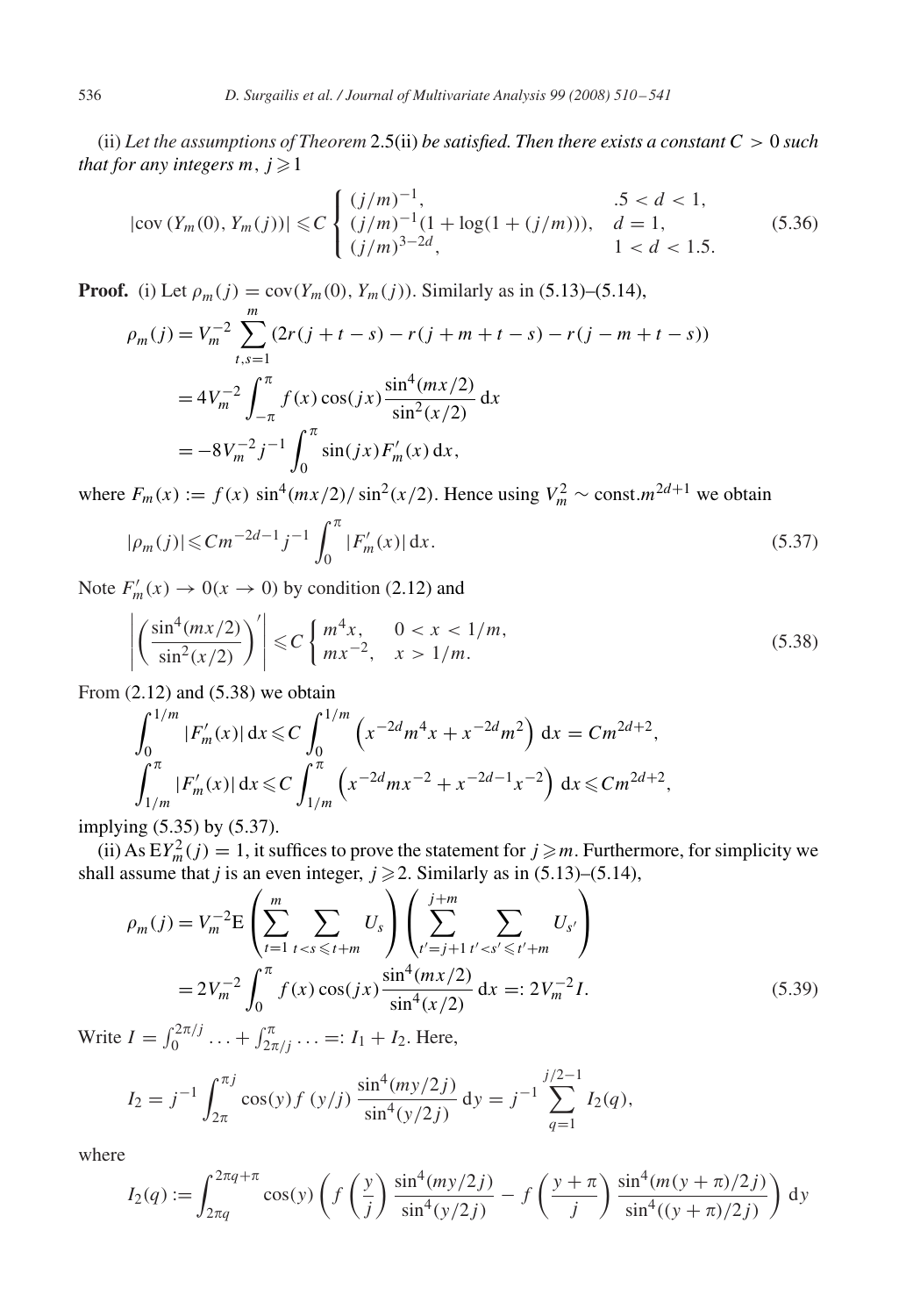*D. Surgailis et al. / Journal of Multivariate Analysis 99 (2008) 510 – 541* 537

$$
= \int_{2\pi q}^{2\pi q + \pi} \cos(y) \left( \tilde{F}_m \left( \frac{y}{j} \right) - \tilde{F}_m \left( \frac{y + \pi}{j} \right) \right) dy,
$$

where  $\tilde{F}_m(x) := f(x) \sin^4(mx/2) / \sin^4(x/2)$ . Using condition [\(2.27\)](#page-8-0) and the bound

$$
\left| \left( \frac{\sin^4(mx/2)}{\sin^4(x/2)} \right)' \right| \leq C \left\{ \begin{array}{ll} m^6x, & 0 < x < 1/m, \\ x^{-5}, & 1/m < x < \pi, \end{array} \right.
$$

we obtain

$$
|\tilde{F}'_m(x)| \le |f'(x)| \left(\frac{\sin^4(mx/2)}{\sin^4(x/2)}\right) + |f(x)| \left|\left(\frac{\sin^4(mx/2)}{\sin^4(x/2)}\right)'\right|
$$
  
\n
$$
\le C \left\{\frac{x^{1-2d}m^4 + x^{2-2d}m^6x = m^4x^{1-2d}}{x^{1-2d}x^{-4} + x^{2-2d}x^{-5} = x^{-3-2d}} \quad \text{if } 0 < x < 1/m,
$$
\n(5.40)

Then for  $1 \leq q \leq j/m$ , using the first bound in [\(5.40\)](#page-26-0), we obtain

$$
|I_2(q)| \leq C |\tilde{F}'_m(2\pi q/j)| j^{-1} \leq C m^4 j^{2d-2} q^{1-2d},
$$

and

$$
j^{-1} \sum_{q=1}^{j/m} |I_2(q)| \leq Cm^4 j^{2d-3} \sum_{q=1}^{j/m} q^{1-2d}
$$
  

$$
\leq Cm^{2d+1} \begin{cases} (j/m)^{-1}, & .5 < d < 1, \\ (j/m)(1 + \log(j/m)), & d = 1, \\ (j/m)^{2d-3}, & 1 < d < 1.5. \end{cases}
$$

On the other hand, for  $j/m \leq q \leq j$ , using the second bound in [\(5.40\)](#page-26-0), we obtain

$$
|I_2(q)| \leq C |\tilde{F}'_m(2\pi q/j)| j^{-1} \leq C q^{-2d-3} j^{2+2d},
$$

and

$$
j^{-1} \sum_{q \ge j/m} |I_2(q)| \le C j^{2d+1} \sum_{q \ge j/m} q^{-3-2d} \le C m^{2d+1} (j/m)^{-1}.
$$

Consequently,

$$
|I_2| \le Cm^{2d+1} \begin{cases} (j/m)^{-1}, & .5 < d < 1, \\ (j/m)^{-1} (1 + \log(1 + (j/m))), & d = 1, \\ (j/m)^{2d-3}, & 1 < d < \frac{3}{2}. \end{cases}
$$
(5.41)

Finally, using [\(2.14\)](#page-6-0),

$$
|I_1| \leq Cm^4 \int_0^{2\pi/j} f(x) dx \leq Cm^4 j^{2d-3} = Cm^{2d+1} (j/m)^{2d-3}.
$$
 (5.42)

The statement of the lemma follows from (5.41), (5.42) and  $V_m^2 \sim c_0 V(d) m^{2d+1}$  (see [\(2.20\)](#page-7-0)).

 $\Box$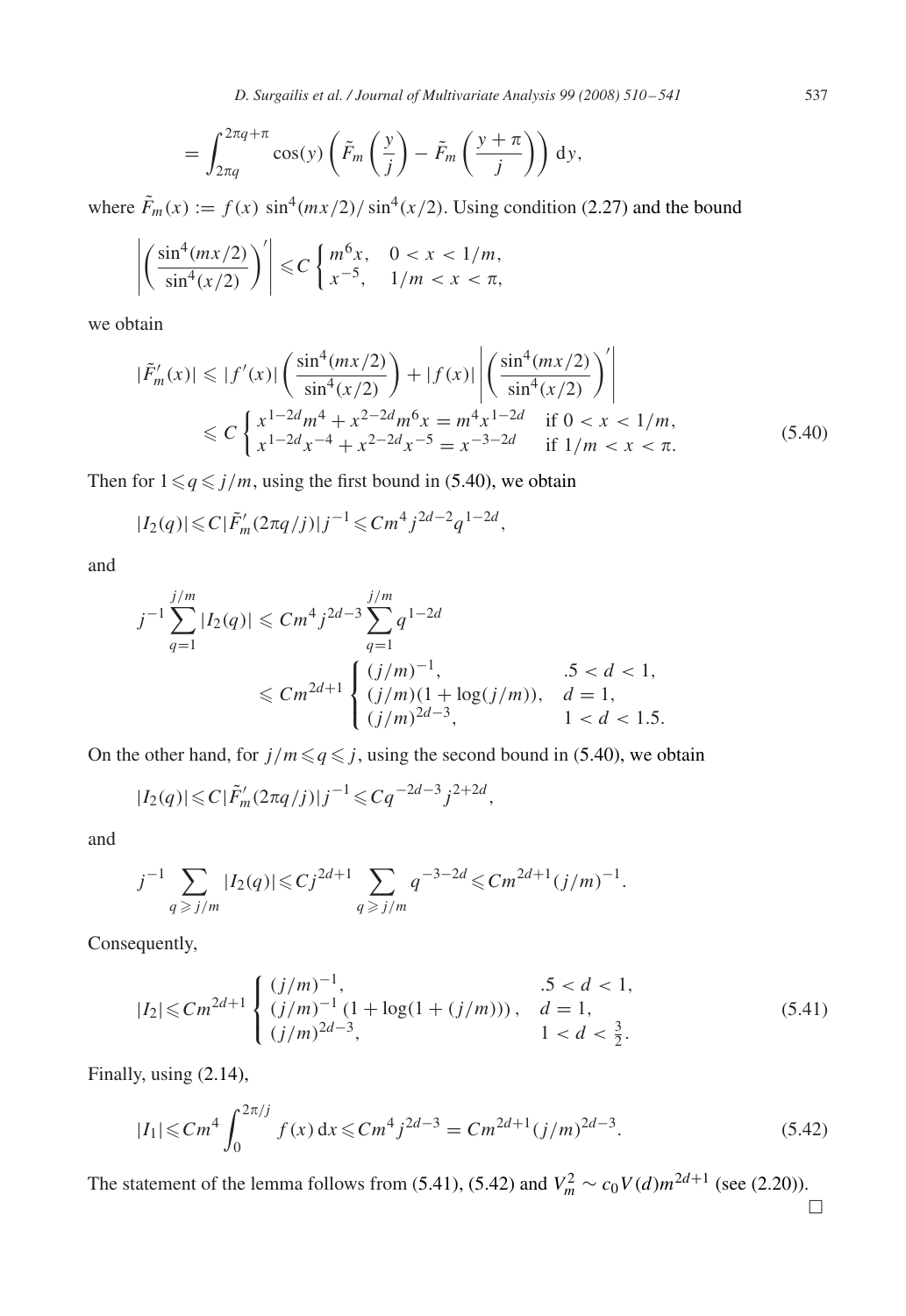# <span id="page-28-0"></span>**6. Properties of the second increment of fBm**

In this section, we discuss some properties of the process  $Z_d(\tau)$ ,  $\tau \in \mathbb{R}$  (the second increment of fBm) defined in [\(1.5\)](#page-1-0).

**Proposition 6.1.** *The processes*  $Z_d(\tau)$ ,  $\tau \in \mathbb{R}$  *in* [\(1.5\)](#page-1-0) *is well-defined and stationary Gaussian process, for any*  $-.5 < d < 1.5$ ,  $d \neq .5$ . It has zero mean, unit variance  $EZ_d^2(\tau) = 1$  and the *covariance given in* [\(1.6\)](#page-1-0); *more explicitly*,

$$
EZ_d(0)Z_d(\tau) = \frac{1}{2(4 - 4d + 5)} \left( -|\tau + 2|^{2d+1} + 4|\tau + 1|^{2d+1} - 6|\tau|^{2d+1} + 4|\tau - 1|^{2d+1} - |\tau - 2|^{2d+1} \right),
$$
\n(6.1)

*The process*  $Z_d(\tau)$  *admits the stochastic integral representation* 

$$
Z_d(\tau) = C(d+.5) \int_{\mathbb{R}} \Delta_\tau^2 (\tau - x)_+^d M(\mathrm{d}x), \tag{6.2}
$$

*where* M(dx) *is a standard Gaussian white noise with zero mean and variance* dx, *and where*  $C(H) := \sqrt{\Gamma(2H+1)} |\sin(\pi H)|/\Gamma(H+.5)^2|4-4^H|.$ 

**Proof.** Eq. (6.1) follows from [\(1.5\)](#page-1-0), [\(2.1\)](#page-4-0) and elementary integration; Eq. (6.2) is immediate from [\(1.5\)](#page-1-0) and the stochastic integral representation of fBm given in Taqqu [\[56\].](#page-31-0) (One can easily check that the integrand in (6.2) belongs to  $L^2(\mathbb{R})$  so that the stochastic integral is well-defined.)  $\Box$ 

**Remark 6.1.** (i) For  $d = 0.5$ , the process  $Z_{0.5}(\tau)$ ,  $\tau \in \mathbb{R}$  can be defined by continuity, as a stationary Gaussian process with zero mean and the covariance

$$
EZ_5(0)Z_5(\tau) = \frac{1}{16 \log 2} \left( (\tau + 2)^2 \log(\tau + 2)^2 - 4(\tau + 1)^2 \log(\tau + 1)^2 + 6\tau^2 \log \tau^2 -4(\tau - 1)^2 \log(\tau - 1)^2 + (\tau - 2)^2 \log(\tau - 2)^2 \right)
$$
  
= 
$$
-\frac{1}{16 \log 2} \Delta_s^2 \Delta_t^2 (t - s)^2 \log(t - s)^2 \Big|_{t-s=\tau}.
$$
 (6.3)

(ii) From Taylor expansion of (6.1),

$$
EZ_d(0)Z_d(\tau) \sim \frac{(2d+1)(2d)(2d-1)(2d-2)}{2(4^{d+5}-4)}\tau^{2d-3} \quad (\tau \to \infty).
$$
 (6.4)

The asymptotic relation (6.4) holds for all  $-.5 < d < 1.5, d \neq 0, .5, 1$ . Note the asymptotic constant vanishes for  $d = 0$  and  $d = 1$ . When  $d = 0$  or  $d = 1$ , the autocovariance function is a piecewise polynomial, in particular,

$$
EZ_1(0)Z_1(\tau) = 2^{-3} \begin{cases} 6\tau^3 - 12\tau^2 + 8, & 0 \le \tau \le 1, \\ -2\tau^3 + 12\tau^2 - 24\tau + 16, & 1 \le \tau \le 2, \\ 0, & \tau \ge 2. \end{cases}
$$

**Proposition 6.2.** *The function*  $\Lambda(d)$  *in* [\(1.3\)](#page-1-0) *satisfies*  $\Lambda(d) = \Lambda_0(\rho(d))$ *, where*  $\rho(d)$ *,*  $\Lambda_0(r)$  *are given in* [\(1.4\)](#page-1-0), [\(1.7\)](#page-2-0), *respectively. The function*  $Λ$ (*d*) *is strictly increasing on the interval* (−.5, 1.5)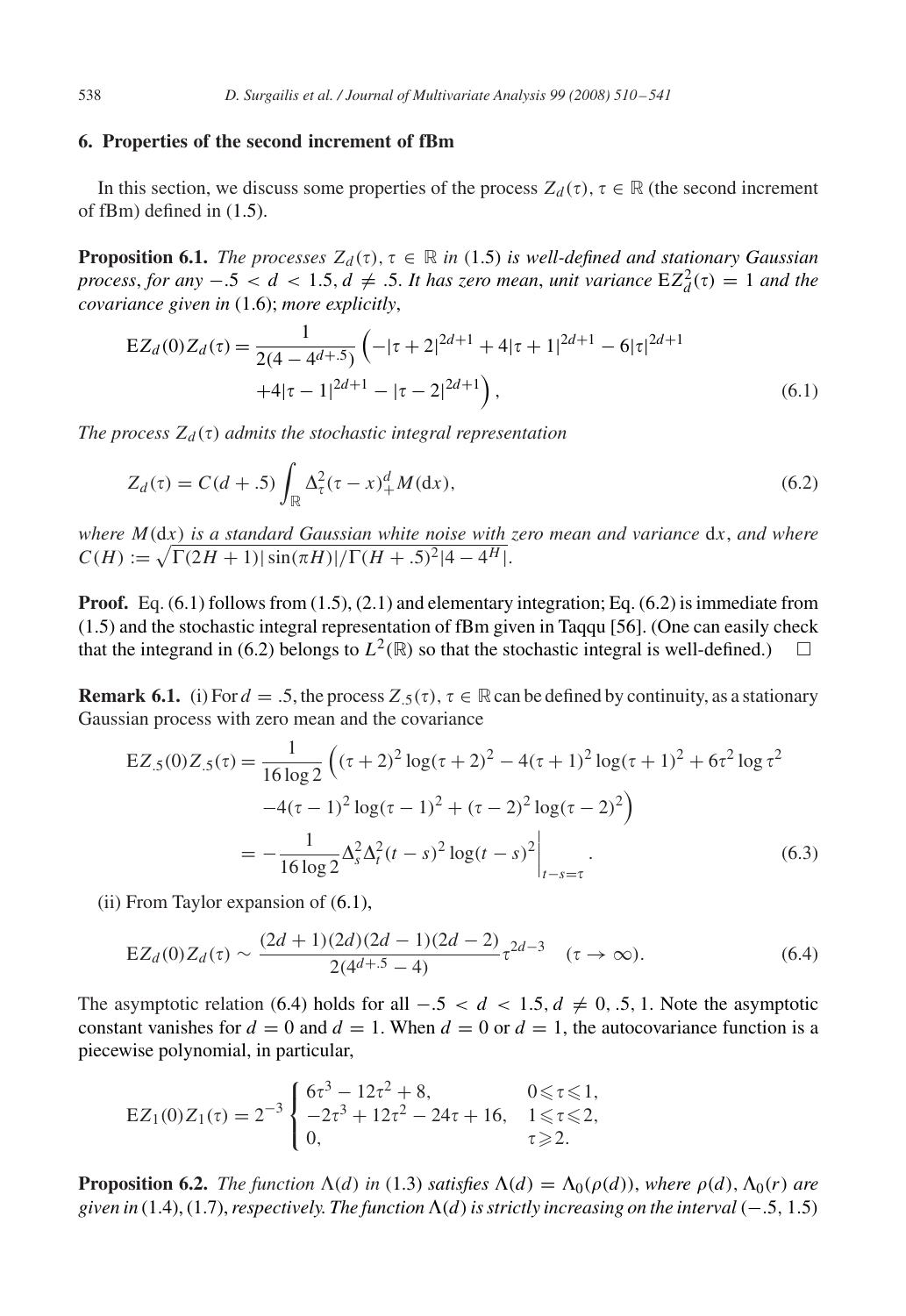<span id="page-29-0"></span>and  $\Lambda(1.5) = 1$ . *In particular*,

$$
\Lambda(0) = \Lambda_0(-.5) = \frac{2}{\pi} \arctan \sqrt{\frac{1}{3}} + \frac{1}{\pi} \sqrt{\frac{1}{3}} \log 4 = .588101...,
$$
  

$$
\Lambda(1) = \Lambda_0(.25) = \frac{2}{\pi} \arctan \sqrt{\frac{5}{3}} + \frac{1}{\pi} \sqrt{\frac{5}{3}} \log \left(\frac{8}{5}\right) = .773572...
$$

**Proof.** From the definition and the change of variables  $x_1 = a \cos \phi$ ,  $x_2 = a \sin \phi$ ,

$$
\begin{split} \Lambda_{0}(r) &= \frac{1}{2\pi\sqrt{1-r^{2}}} \int_{\mathbb{R}^{2}} \frac{|x_{1}+x_{2}|}{|x_{1}|+|x_{2}|} e^{-\frac{1}{2(1-r^{2})}(x_{1}^{2}-2rx_{1}x_{2}+x_{2}^{2})} \, \mathrm{d}x_{1} \, \mathrm{d}x_{2} \\ &= \frac{2\sqrt{1-r^{2}}}{\pi} \int_{0}^{\pi/4} \left( \frac{1}{1-r\sin(2\phi)} + \frac{\cos\phi-\sin\phi}{\cos\phi+\sin\phi} \frac{1}{1+r\sin(2\phi)} \right) \, \mathrm{d}\phi \\ &= \frac{2}{\pi} \arctan\left(\sqrt{\frac{1+r}{1-r}}\right) + \frac{\sqrt{1-r^{2}}}{\pi(1-r)} \left(\log 2 - \log(1+r)\right), \end{split}
$$

proving [\(1.7\)](#page-2-0). The strict monotonicity of  $\Lambda(d)$  follows from the monotonicity of  $\rho(d)$ ,  $d \in$  $(-.5, 1.5)$  and  $\Lambda_0(r)$ ,  $r \in (-1, 1)$ , which follows from

$$
\Lambda_0'(r) = \frac{1}{\pi \sqrt{(1+r)(1-r)^3}} \log \left(\frac{2}{1+r}\right) > 0 \quad (-1 < r < 1).
$$

Proposition [6.2](#page-28-0) is proved.  $\Box$ 

#### **Acknowledgments**

We thank the referees and the editor for comments which helped to improve the presentation, Paul Doukhan for his invitations to present this paper to the LS-CREST ENSAE workshop "Données de grande dimension et processus dépendants'', April 2006, and the MAS-SMAI conference, Lille, September 2006.

# **References**

- [1] K. Abadir, W. Distaso, L. Giraitis, Estimation and inference for trending  $I(d)$  and related processes, preprint, 2006.
- [2] P. Abry, P. Flandrin, M. Taqqu, D. Veitch, Self-similarity and long-range dependence through the wavelet lens, in: P. Doukhan, G. Oppenheim, M.S. Taqqu (Eds.), Long-Range Dependence: Theory and Applications, Birkhäuser, Boston, 2003, pp. 527–556.
- [3] P. Abry, D. Veitch, Wavelet analysis of long-range dependent traffic, IEEE Trans. Inform. Theory 44 (1998) 2–15.
- [4] M.A. Arcones, Limit theorems for nonlinear functionals of a stationary Gaussian sequence of vectors, Ann. Probab. 22 (1994) 2242–2274.
- [5] A. Aue, L. Horváth, J. Steinebach, Long memory versus stochastic trend, preprint, 2005.
- [6] J.-M. Bardet, G. Lang, E. Moulines, Ph. Soulier, Wavelet estimator of long-range dependence processes, Statist. Inf. Stoch. Process. 3 (2000), 85–99.
- [7] I. Berkes, L. Horváth, P.S. Kokoszka, Q.-M. Shao, On discriminating between long-range dependence and changes in mean, Ann. Statist. 34 (2006) 1140–1165.
- [8] R.N. Bhattacharya, V.K. Gupta, E. Waymire, The Hurst effect under trends, J. Appl. Probab. 20 (1983) 649–662.
- [9] T. Bollerslev, A conditional heteroskedastic time series model for speculative prices and rates of return, Rev. Econ. Statist. 69 (1987) 542–547.
- [10] P. Breuer, P. Major, Central limit theorems for nonlinear functionals of Gaussian fields, J. Multivariate Anal. 13 (1983) 425–441.
- [11] K. Bružaitė, D. Surgailis, D. Vaičiulis, Time-varying fractionally integrated processes with finite or infinite variance and nonstationary long memory, preprint, 2006.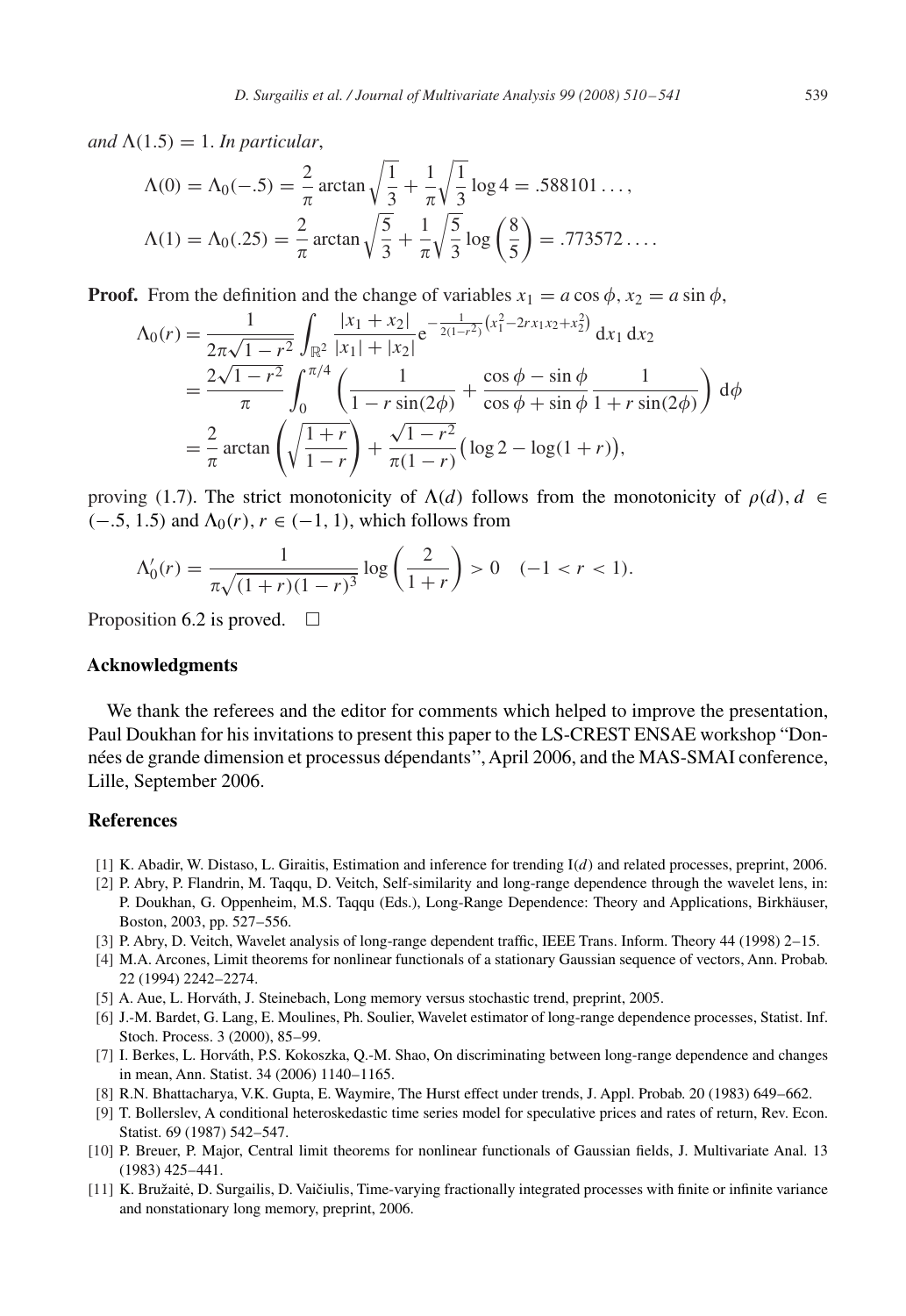- <span id="page-30-0"></span>[12] K. Bružaitė, M. Vaičiulis, Asymptotic independence of distant partial sums of linear process, Lithuanian Math. J. 45 (2005) 387–404.
- [13] D. Chambers, E. Slud, Central limit theorems for nonlinear functional of stationary Gaussian processes, Probab. Theory Related Fields 80 (1989) 323–346.
- [14] D.R. Cox, Long-range dependence: A review, in: H.A. David, H.T. David (Eds.), Statistics: An Appraisal, Iowa State University Press, Iowa, 1984, pp. 55–74.
- [15] H. Cremers, D. Kadelka, On weak convergence of integral functions of stochastic processes with applications to processes taking paths in  $L(p; E)$ , Stochastic Process. Appl. 21 (1986) 305–317.
- [16] S. Csörgő, J. Mielniczuk, Distant long-range dependent sums and regression estimation, Stochastic Process. Appl. 59 (1995) 143–155.
- [17] M.M. Dacorogna, U.A. Müller, R.J. Nagler, R.B. Olsen, O.V. Pictet, A geographical model for the daily and weekly seasonal volatility in the foreign exchange Market, J. Internat. Money Finance 12 (1993) 413–438.
- [18] Y. Davydov, The invariance principle for stationary processes, Theory Probab. Appl. 15 (1970) 487–498.
- [19] F.X. Diebold, A. Inoue, Long memory and regime switching, J. Econometrics 105 (2001) 131–159.
- [20] J. Dolado, J. Gonzalo, L. Mayoral, What is what ? A simple time-domain test of long-memory vs. structural breaks, preprint, 2005.
- [21] L.A. Gil-Alaña, P.M. Robinson, Testing of unit root and other nonstationary hypotheses in macroeconomic time series, J. Econometrics 80 (1997) 241–268.
- [22] L. Giraitis, P. Kokoszka, R. Leipus, Testing for long memory in the presence of a general trend, J. Appl. Probab. 38 (2001) 1033–1054.
- [23] L. Giraitis, P. Kokoszka, R. Leipus, G. Teyssière, Rescaled variance and related tests for long memory in volatility and levels, J. Econometrics 112 (2003) 265–294.
- [24] L. Giraitis, P. Kokoszka, R. Leipus, G. Teyssière, On the power of R/S tests for stationarity against contiguous and semi-long memory alternatives, Acta Appl. Math. 78 (2003) 285–299.
- [25] L.P. Giraitis, R. Leipus, A. Philippe, A test for stationarity versus trends and unit roots for a wide class of dependent errors, Econometric Theory 22 (2006) 989–1029.
- [26] L. Giraitis, P.M. Robinson, D. Surgailis, A model for long memory conditional heteroscedasticity, Ann. Appl. Probab. 10 (2000) 1002–1024.
- [27] L. Giraitis, D. Surgailis, CLT and other limit theorems for functionals of Gaussian processes, Z. Wahrsch. verw. Geb. 70 (1985) 191–212.
- [28] L. Giraitis, D. Surgailis, ARCH-type bilinear models with double long memory, Stochastic Process. Appl. 100 (2002) 275–300.
- [29] C. Gourieroux, J. Jasiak, Memory and infrequent breaks, Economics Lett. 70 (2001) 29–41.
- [30] C.W.J. Granger, N. Hyung, Occasional structural breaks and long memory with an application to the S&P500 absolute stock returns, J. Empirical Finance 11 (2004) 399–421.
- [31] H.-C. Ho, T. Hsing, Limit theorems for functionals of moving averages, Ann. Probab. 25 (1997) 1636–1669.
- [32] I.A. Ibragimov, Yu.V. Linnik, Independent and Stationary Sequences of Random Variables, Wolters-Noordholf, Groningen, 1971.
- [33] P. Kokoszka, G. Teyssière, Change-point detection in GARCH models: asymptotic and bootstrap tests, preprint, 2002.
- [34] H. Künsch, Discrimination between monotonic trends and long-range dependence, J. Appl. Probab. 23 (1986) 1025–1030.
- [35] D. Kwiatkowski, P.C.B. Phillips, P. Schmidt,Y. Shin, Testing the null hypothesis of stationarity against the alternative of a unit root: how sure are we that economic time series have a unit root?, J. Econometrics 54 (1992) 159–178.
- [36] M. Lavielle, Detection of multiple changes in a sequence of dependent variables, Stochastic Process. Appl. 83 (1999) 79–102.
- [37] M. Lavielle, C. Ludeña, Random thresholds for linear model selection, Publ. INRIA 5572 (2005).
- [38] M. Lavielle, E. Moulines, Least-squares estimation of an unknown number of shifts in a time series, J. Time Series Anal. 21 (2000) 33–59.
- [39] M. Lavielle, G. Teyssière, Adaptive detection of multiple change-points in asset price volatility, in: G. Teyssière, A. Kirman (Eds.), Long Memory in Economics, Springer, Berlin, 2005, pp. 129–156.
- [40] M. Lavielle, G. Teyssière, Detection of multiple change-points in multivariate time series, Lithuanian Math. J. 46 (2006) 287–306.
- [41] R. Leipus, M.-C. Viano, Long memory and stochastic trend, Statist. Probab. Lett. 61 (2003) 177–190.
- [42] A.W. Lo, Long-term memory in stock market prices, Econometrica 59 (1991) 1279–1313.
- [43] I. Lobato, P.M. Robinson, A nonparametric test for I (0), Rev. Econ. Studies 65 (1998) 475–495.